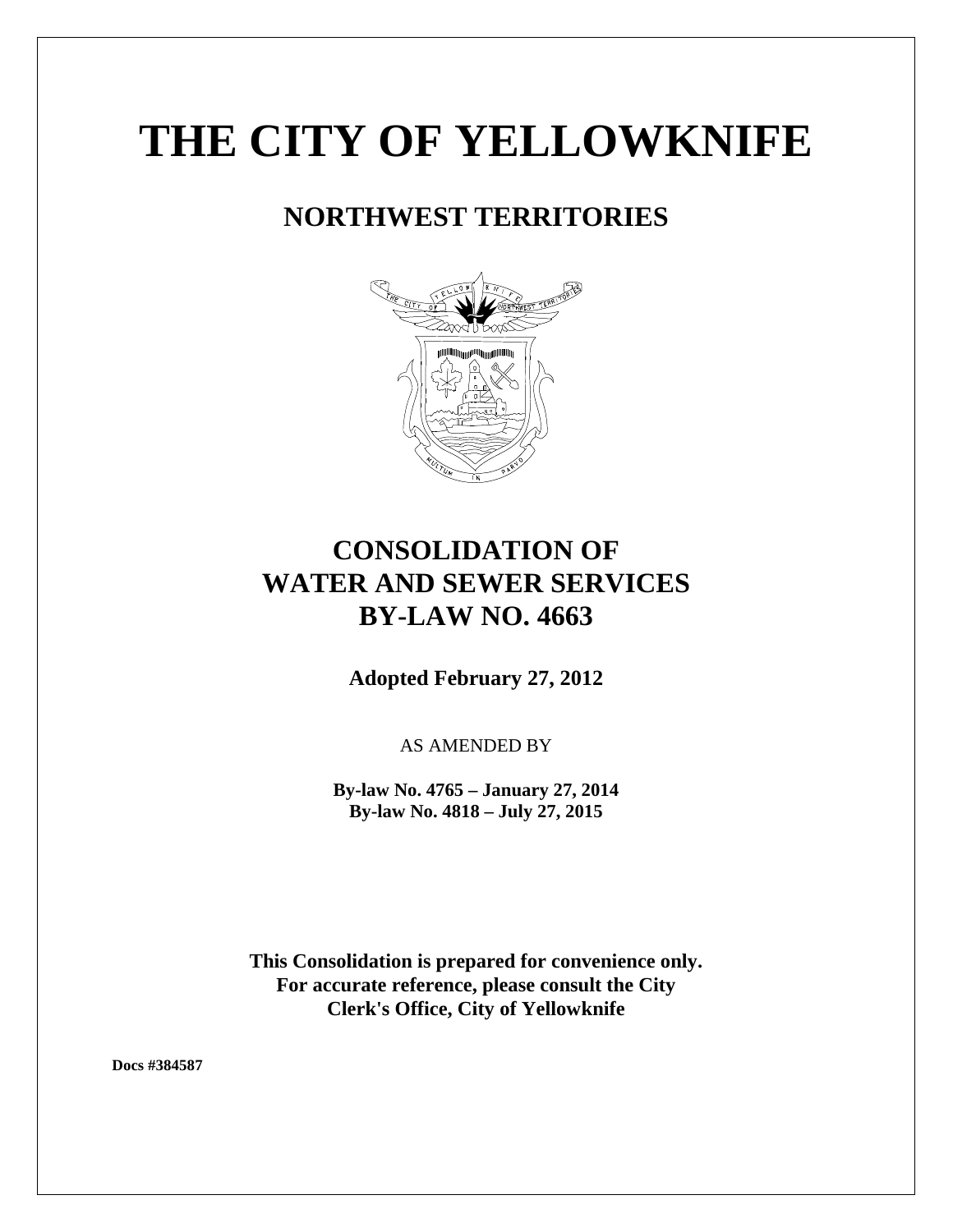# **TABLE OF CONTENTS** WATER AND SEWER BY-LAW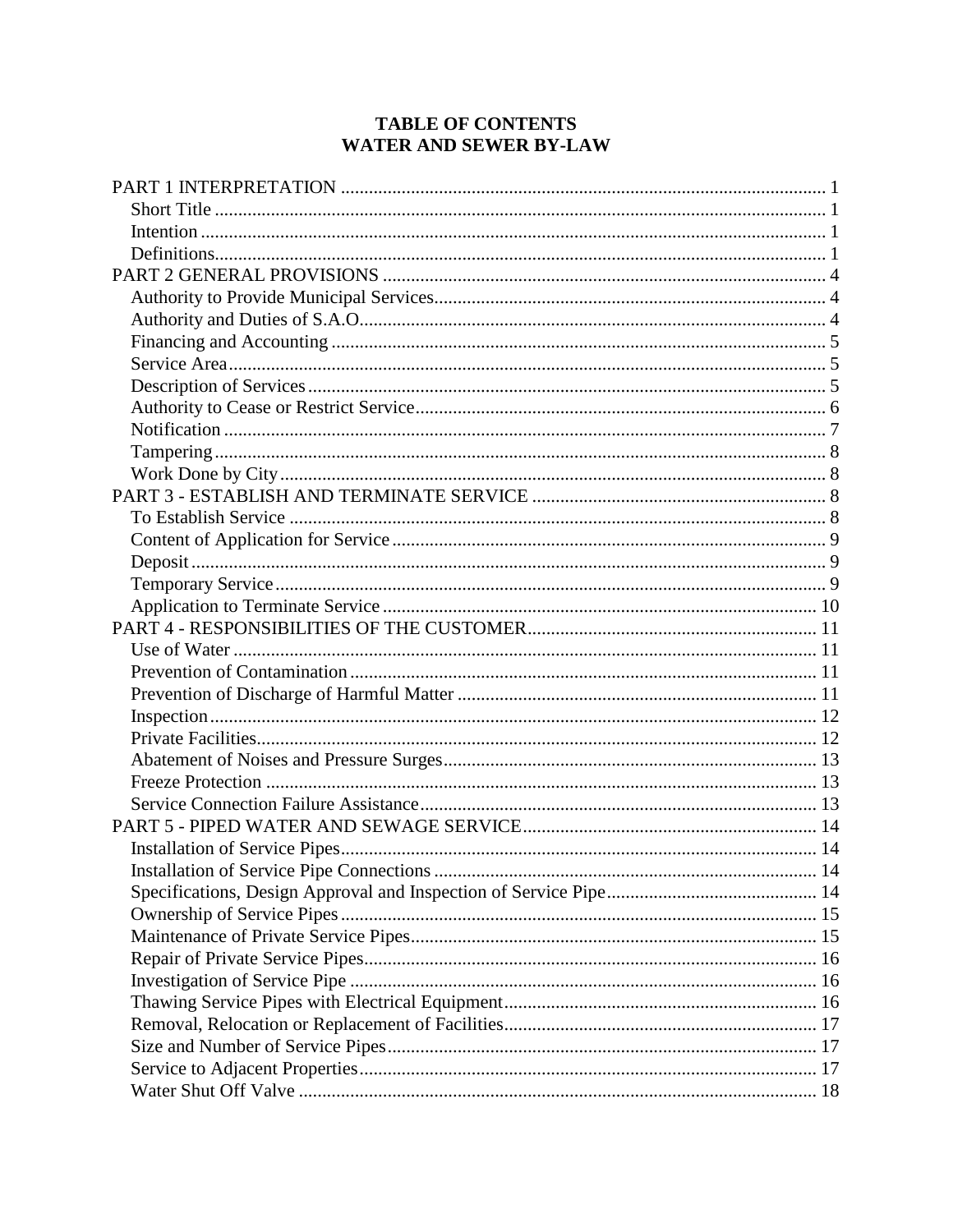| Maintenance, Repair and Thawing of Trucked Service Building Facilities  25                |  |
|-------------------------------------------------------------------------------------------|--|
| Specifications, Design Approval and Inspection of Trucked Service Building Facilities  25 |  |
|                                                                                           |  |
|                                                                                           |  |
|                                                                                           |  |
|                                                                                           |  |
|                                                                                           |  |
|                                                                                           |  |
|                                                                                           |  |
|                                                                                           |  |
| Supply and Installation of Wiring for Remote Reading Device by Owner 29                   |  |
|                                                                                           |  |
|                                                                                           |  |
|                                                                                           |  |
|                                                                                           |  |
|                                                                                           |  |
|                                                                                           |  |
|                                                                                           |  |
|                                                                                           |  |
|                                                                                           |  |
|                                                                                           |  |
|                                                                                           |  |
|                                                                                           |  |
|                                                                                           |  |
|                                                                                           |  |
|                                                                                           |  |
|                                                                                           |  |
|                                                                                           |  |
|                                                                                           |  |
|                                                                                           |  |
|                                                                                           |  |
|                                                                                           |  |
|                                                                                           |  |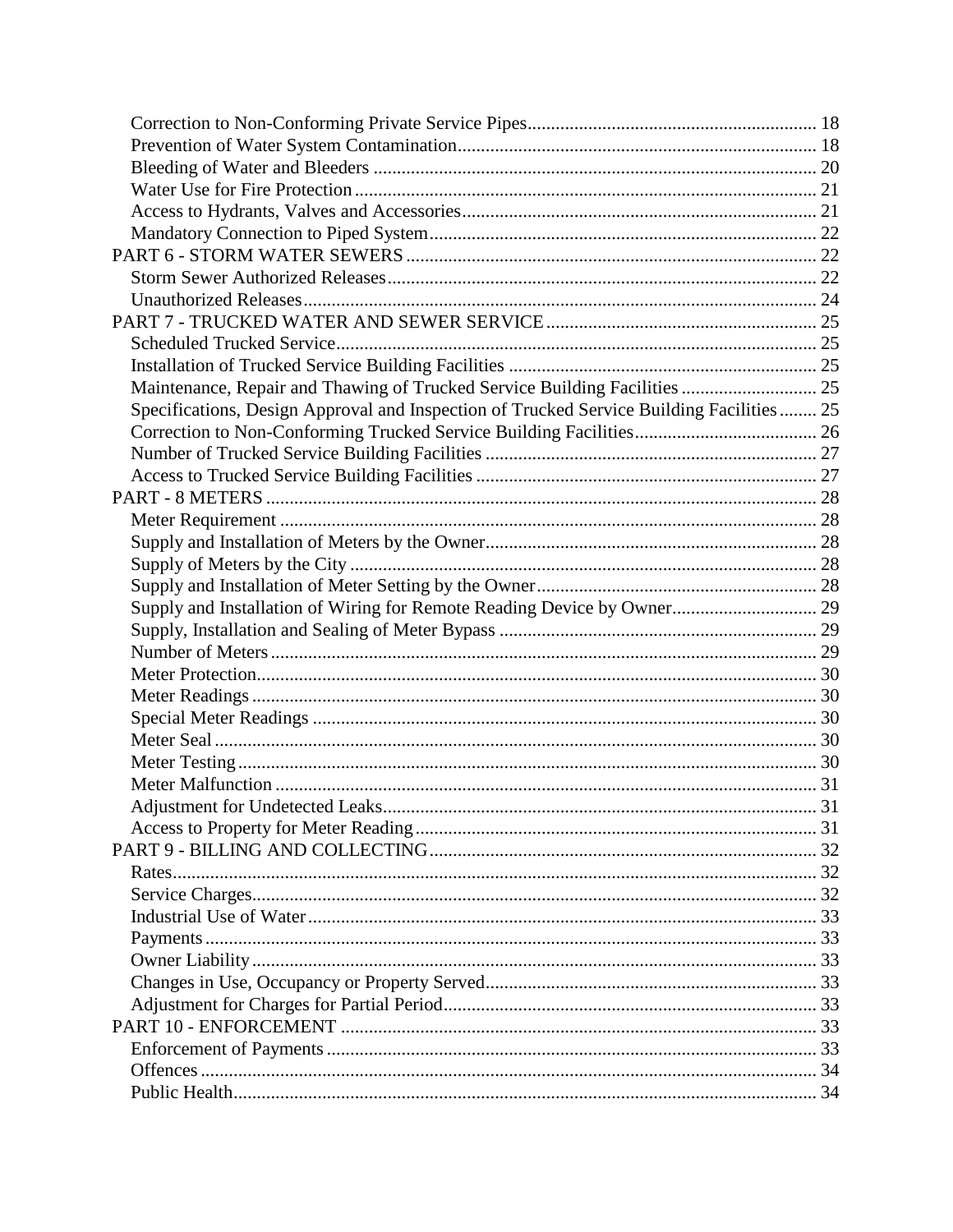# **SCHEDULES**

SCHEDULE  $A - TARIFFS$ **SCHEDULE B - FORMS SCHEDULE C - SPECIFICATIONS SCHEDULE D – RESTRICTED WASTES** SCHEDULE E - OVER STRENGTH MATTER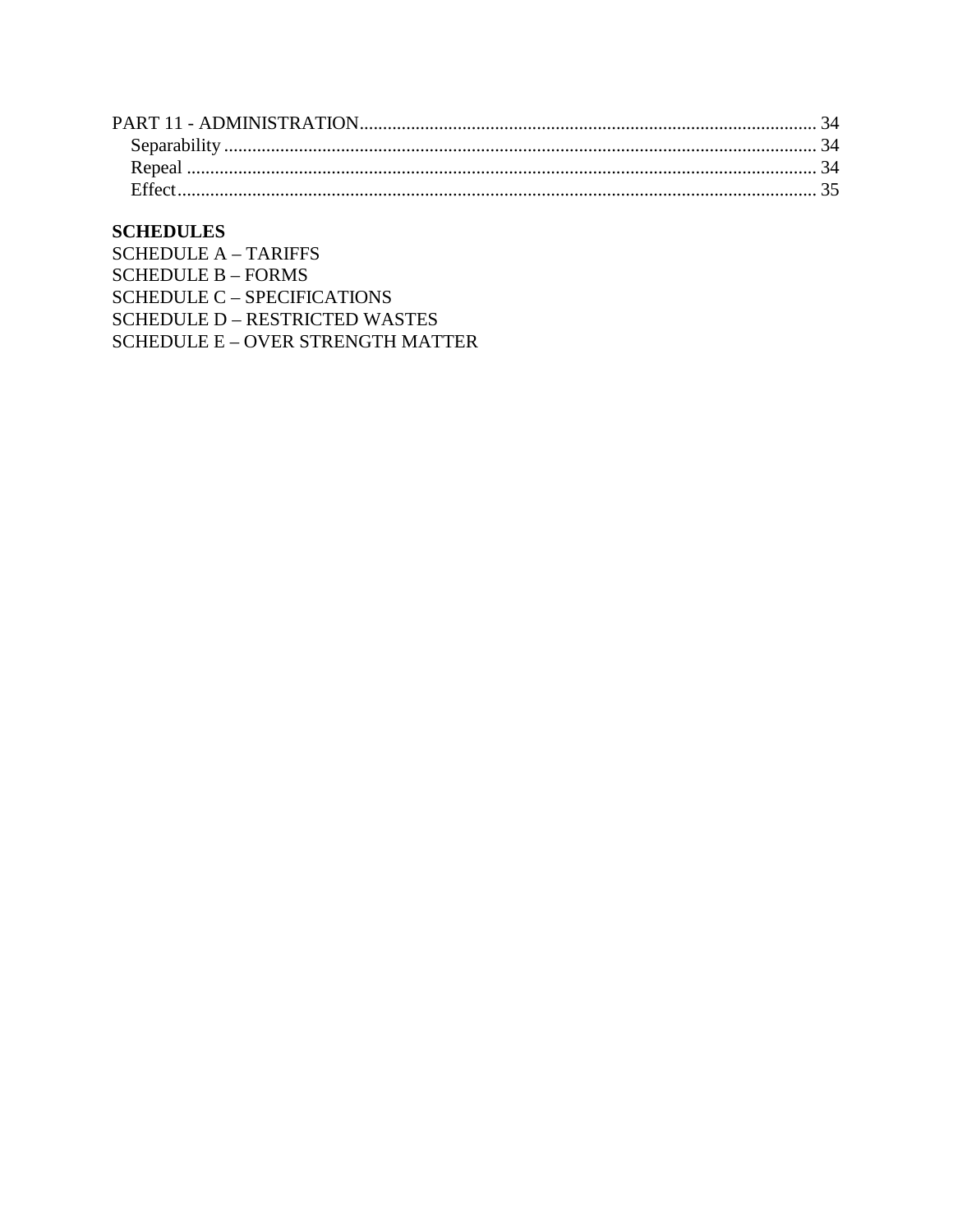#### **CITY OF YELLOWKNIFE BY-LAW NO. 4663**

A BY-LAW OF THE CITY OF YELLOWKNIFE to provide for the establishment, operation, maintenance, and alteration of a water supply and sewage system and for the levying and collecting of water and sewage service charges;

PURSUANT TO Sections 58, 59, 70, 72, 90, 91, 137, 140 of the *Cities, Towns and Villages Act*, S.N.W.T. 2003, c-22.

NOW, THEREFORE, THE MUNICIPAL COUNCIL OF THE CORPORATION OF THE CITY OF YELLOWKNIFE, in regular sessions duly assembled, enacts as follows:

# <span id="page-4-0"></span>**PART 1 INTERPRETATION**

#### <span id="page-4-1"></span>**Short Title**

101. This By-law may be cited as the Water and Sewer Services By-law.

#### <span id="page-4-2"></span>**Intention**

102. In this By-law unless a contrary intention appears, words importing the masculine gender include females, and words in the singular include the plural and words in the plural include the singular.

#### <span id="page-4-3"></span>**Definitions**

- 103. In this By-Law, unless the context otherwise requires:
- 103. (1) "Building Envelope" shall mean the area within the original footprint of the initial construction for the structure;
- 103. (2) "City" shall mean the City of Yellowknife or in the case of work being completed shall include any contractors retained by the City of Yellowknife;
- 103. (3) "City's Contribution" shall mean the portion of funds as specified in the Fees & Charges By-law that the City of Yellowknife contributes to the repair and/or replacement of water and sewer service under the Service Connection Failure Assistance Program;
- 103. (4) "City's Engineer" shall mean the City of Yellowknife's Director of Public Works and Engineering or his authorized designate;
- 103. (5) "Construction Water" means water provided by the public piped service to any customer, as approved by the S.A.O., for a period during which service pipes are being installed or repaired;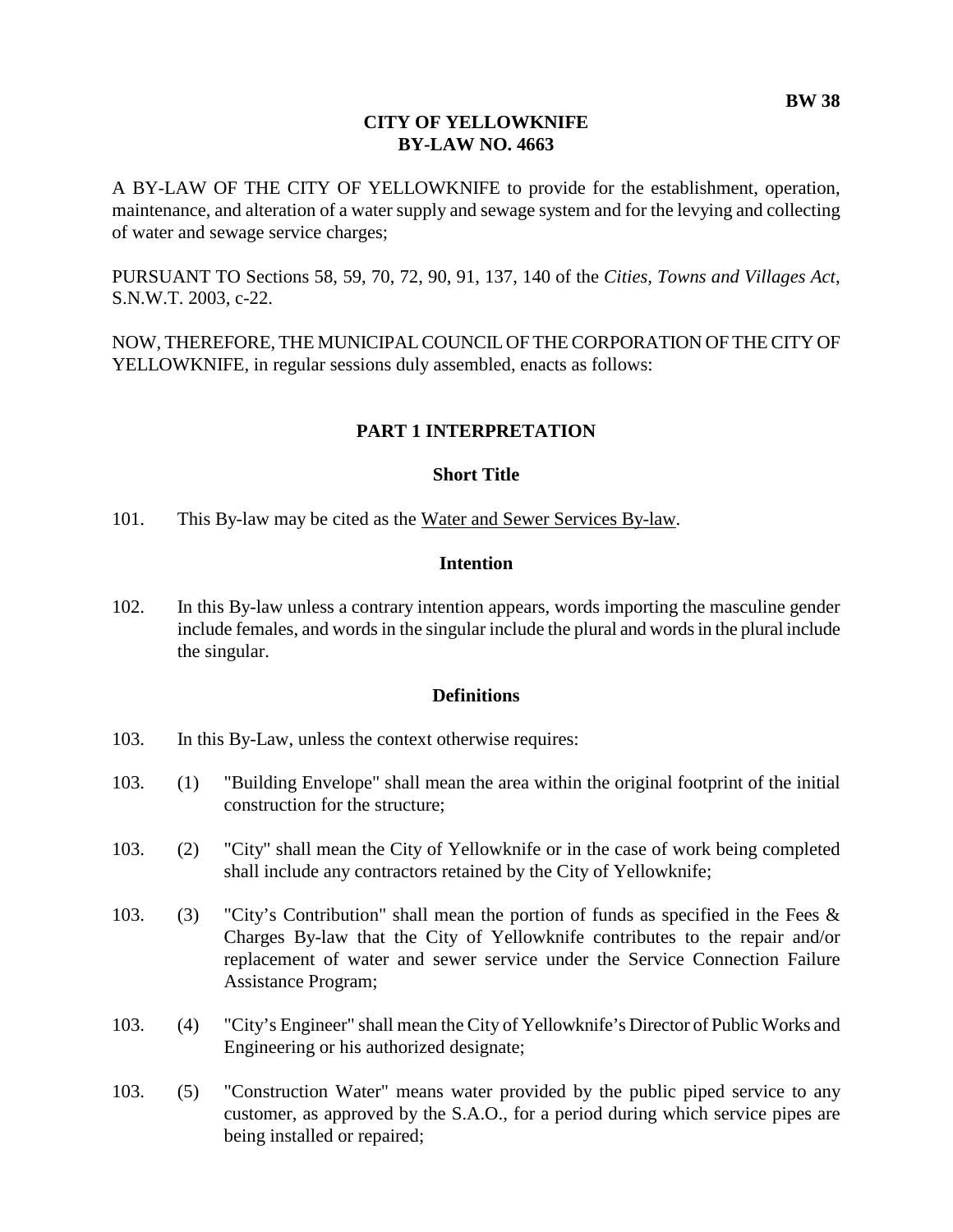- 103. (6) "Council" shall mean the elected council of the City of Yellowknife;
- 103. (7) "Cross connection" shall mean any connection or structural arrangement between a public or a customer's potable water system and any non-potable source or system;
- 103. (8) "Customer" means any person who has entered into an arrangement with the City to receive municipal services;
- 103. (9) "Deductible" shall mean the amount of repair costs as specified under the Fees and Charges By-law, or any successor by-law, a customer shall be responsible to pay to originally initiate a claim under the Service Connection Failure Assistance Program (as amended);
- 103. (10) "Freeze Protection Device" means a device or system to prevent service pipes from freezing as specified in the City of Yellowknife's Design Standards or as approved by the City's Engineer;
- 103. (11) "Lot lines" or "Property lines" means the separating lines or limits identified by the location of the legal survey pins;
- 103. (12) "Mains" means a pipe or pipes interconnected to transport water or collect sewage throughout the city or several premises excluding private service pipes forming part of the municipal system, which have two (2) or more services connections attached ;
- 103. (13) "Municipal System" or "Municipal Service" means the pipe and accessories owned by the City, either within a municipal road or easement, to provide water or collect sewage from private property or premises and includes the trucked system and piped system unless specifically noting one of either trucked or piped system;
- 103. (14) "Officer" means any person who is appointed in accordance with the *Cities, Towns and Villages Act* as a By-law Officer to enforce the By-laws of the City of Yellowknife and any Peace Officer who is entitled to enforce the By-laws of the City of Yellowknife;
- 103. (15) "Owner" or "Property Owner" means any person who is the registered owner of a property, or any person who is in lawful possession or occupation of buildings situated thereon;
- 103. (16) "Person" includes a corporation and the heirs, executors, administrators or other legal representative of a person;
- 103. (17) "Potable" means water suitable for drinking;
- 103. (18) "Property" means real property and includes any buildings thereon;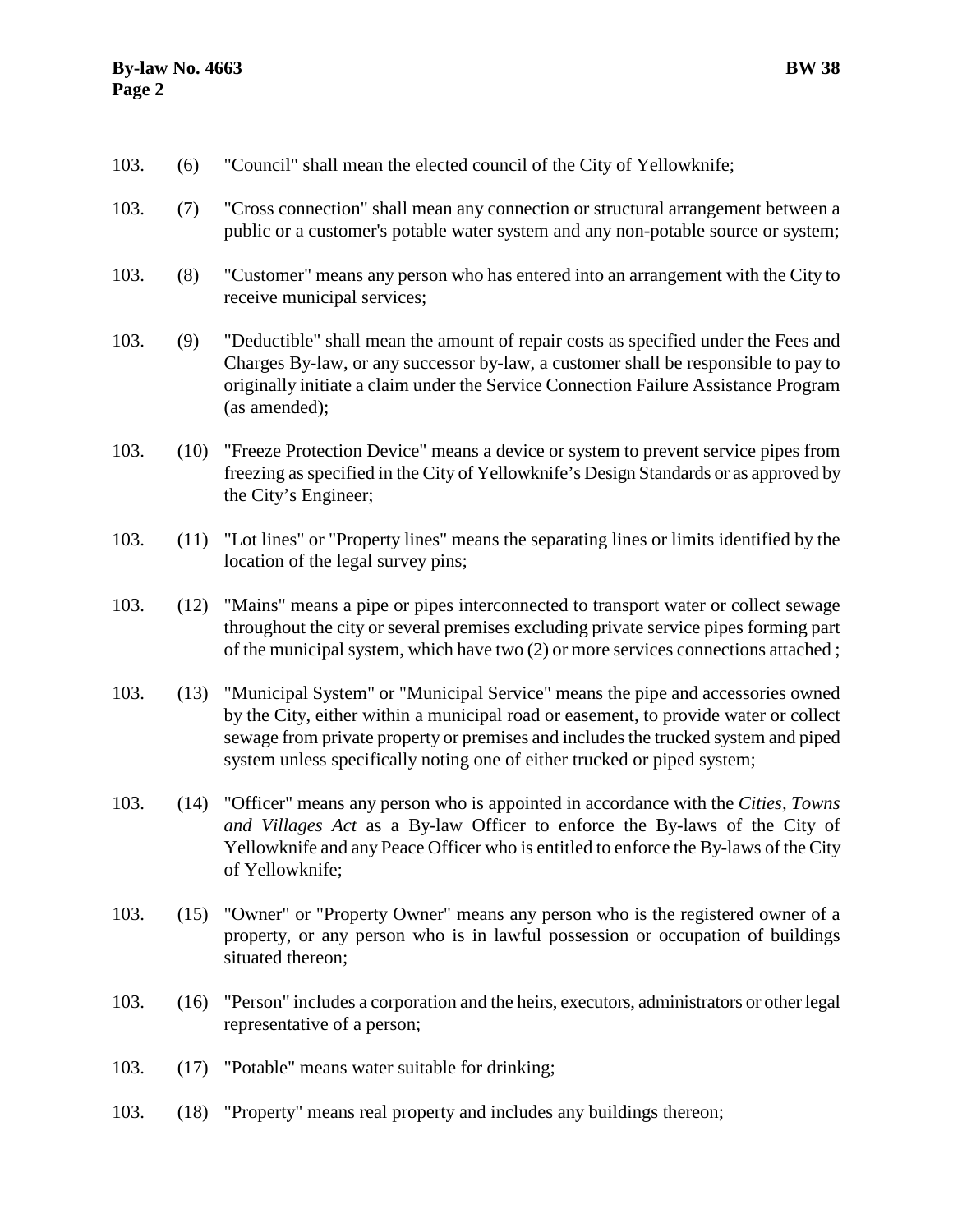# **By-law No. 4663 BW 38 Page 3**

- 103. (19) "Private Service System" means the pipe and accessories intended to distribute water or collect sewage within private property and connected to the municipal system or main;
- 103. (20) "Public Piped Service" means water supply or sewage collection provided through the City's mains and service pipes;
- 103. (21) "Residential Customer" includes customers for a place of residence in private homes and rental accommodations;
- 103. (22) "S.A.O." shall mean the Senior Administrative Officer, his designate or authorized representative;
- 103. (23) "Schedule" means a schedule attached to and forming part of this by-law, except as otherwise provided;
- 103. (24) "Self-Contained Unit" means a unit having separate plumbing, heating, entrance, and the like;
- 103. (25) "Service Pipe" means the pipe intended to carry water or collect sewage from or to the main onto or across private property and includes a private service pipe and a municipal service pipe, the service pipe starts from the City main and extends to the structure being serviced and is the sole responsibility of the property owner;
- 103. (26) "To Discontinue Service" means to stop providing trucked water service and/or to turn off piped water service for a building or a property;
- 103. (27) "To Establish Service" means to become a customer of the City by entering into an arrangement to receive municipal service from the City;
- 103. (28) "To Terminate Service" means to terminate the arrangement between the customer and the City to receive municipal services from the City and may include to discontinue service, to disconnect or remove a municipal service pipe in whole or in part, and a final water meter reading;
- 103. (29) "Trucked Service" means water delivery and/or sewage pump out collection service provided using vehicles by or on behalf of the City;

# **Section 103 (30) as amended by By-law No. 4818 – July 27, 2015**

- 103. (30) "Trucked Service Building Facilities" means a water storage tank and/or sewage holding tank and related accessories installed within a premise to receive trucked service from the City.
- 103. (31) Wastage" means to lose, decrease, destroy, damage, use or consume extravagantly, inefficiently, or improvidently, for no purpose or inadequate objective or result.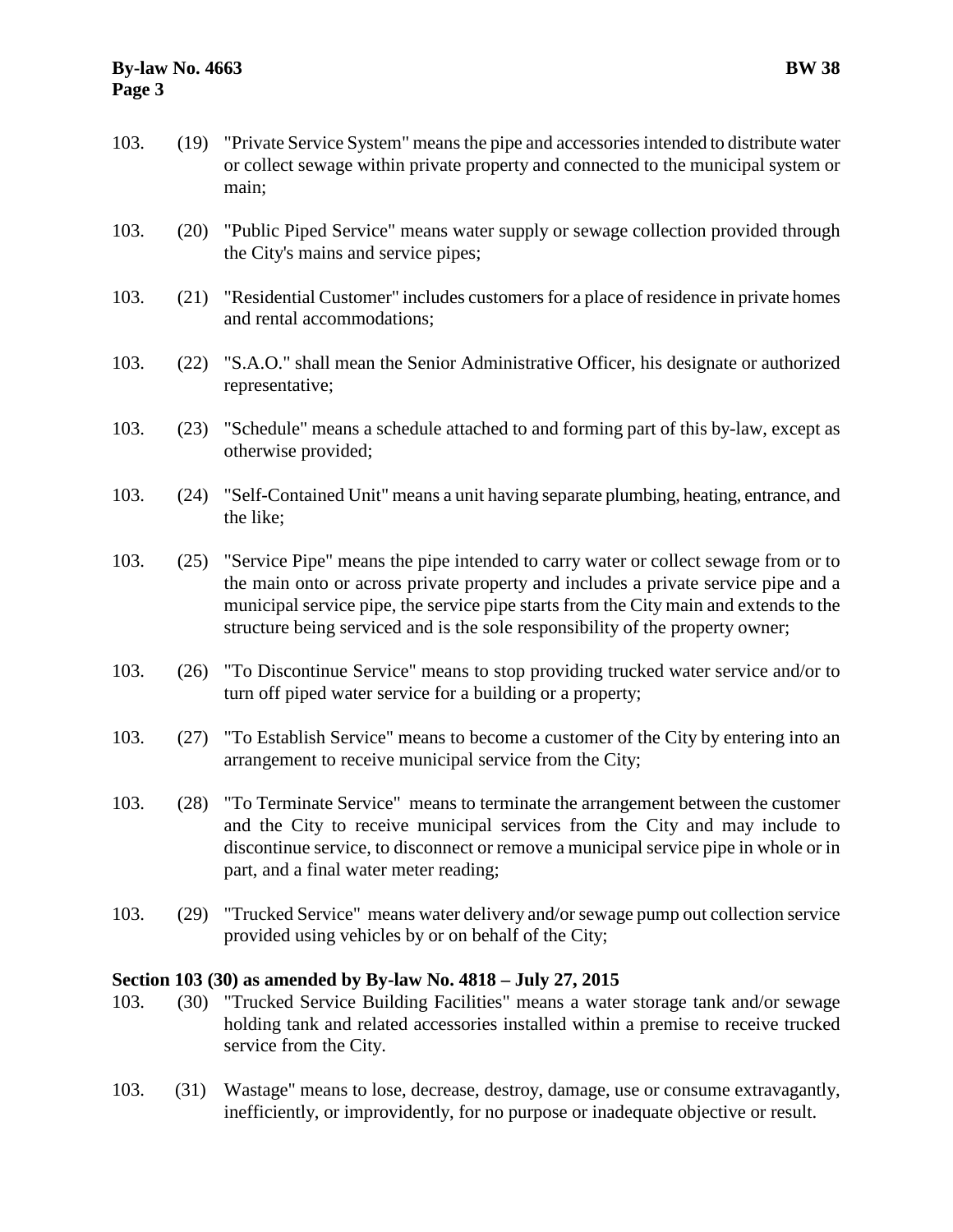# **PART 2 GENERAL PROVISIONS**

#### <span id="page-7-1"></span>**Authority to Provide Municipal Services**

<span id="page-7-0"></span>201. No person, except those authorized by Council, shall directly or indirectly engage in the provision of municipal services within the City.

# <span id="page-7-2"></span>**Authority and Duties of S.A.O**.

- 202. (1) The S.A.O. is authorized and directed to:
	- (a) supervise, control and administer the provision of municipal services and the municipal system and do all things necessary to fulfill his responsibilities and duties under this by-law;
	- (b) control all construction, operations and maintenance related to the provision of municipal services;
	- (c) perform all acts that may be necessary for the efficient management, operation and protection of the municipal system; and
	- (d) administer and enforce this by-law.
- 202. (2) The S.A.O. may, subject to subsection (4), prescribe:
	- (a) orders, and
	- (b) specifications for:
		- (i) Private Service Pipes
		- (ii) Meters
		- (iii) Freeze Protection Devices
		- (iv) Bleeders
		- (v) Sewage Discharge
		- (vi) Trucked Service, and
		- (vii) other specifications

necessary to carry out the provisions of this by-law.

- 202. (3) No person or customer shall fail to comply with such orders and specifications.
- 202. (4) The S.A.O. may, subject to subsection (5), prescribe forms for:
	- (a) Water and Sewer Piped Application Form To Connect or Disconnect Services (W/S-1)
	- (b) Water and Sewer Registration Form (W/S-2)
	- (c) Water and Sewer Services Billing Discontinuation Form (W/S-3)
	- (d) Application to Install Water Bleeder (W/S-4)
- 202. (5) All orders, specifications and forms prescribed by the S.A.O. shall be available for public inspection during regular City business hours.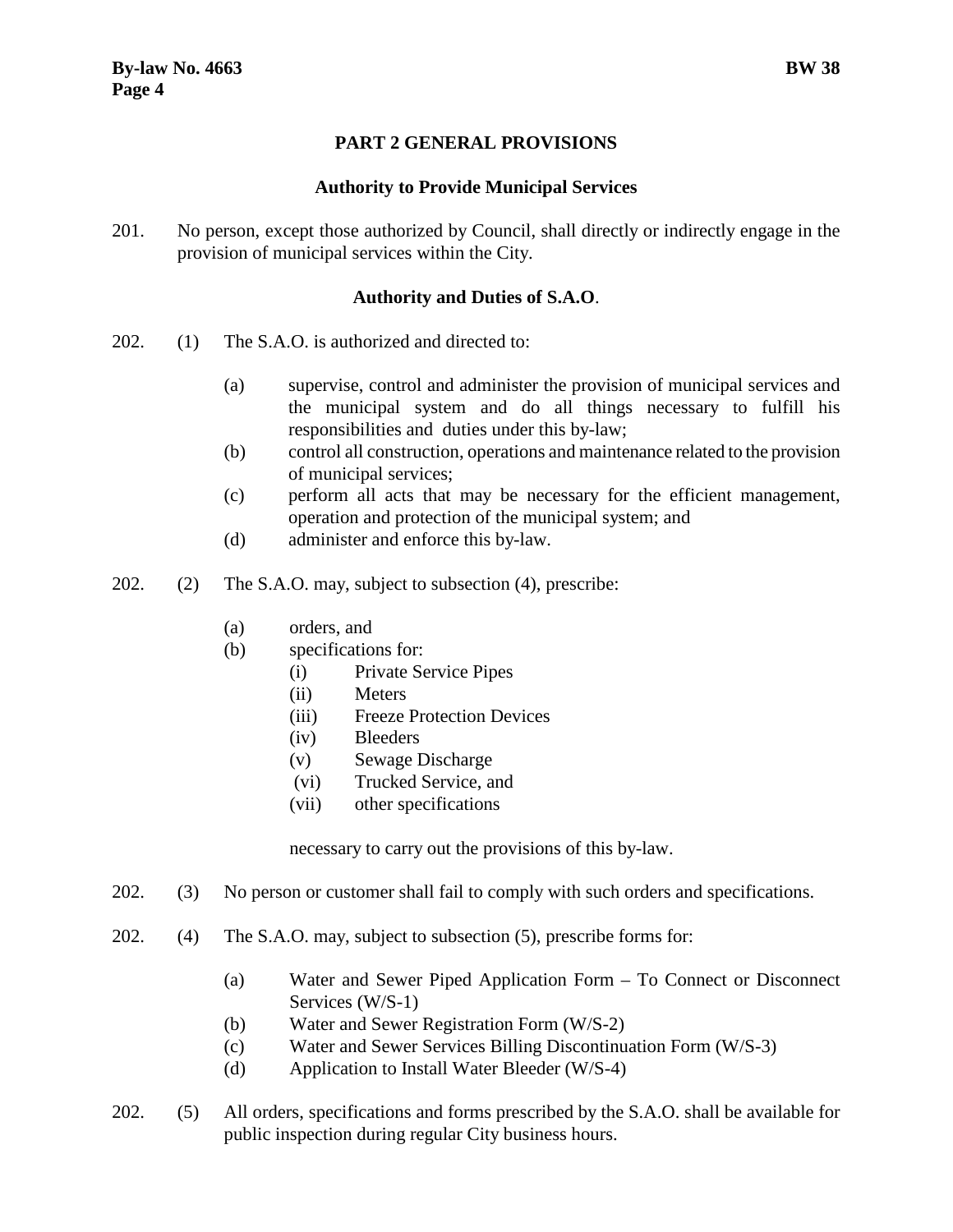# <span id="page-8-0"></span>**Financing and Accounting**

- 203. (1) All costs for the provision of municipal services shall be financed through service charges and fees as detailed in the Fees and Charges By-law; as well as loans; grants, subsidies or other funding provided to the City by the Government of the Northwest Territories or others.
- 203. (2) All monies collected for municipal services shall only be used to provide municipal services to customers including operation, maintenance, extension, repair, capital improvement and administration of the municipal system.
- 203. (3) All monies collected for the provision of municipal services shall be separately accounted for and disbursed by action of the Council.

#### <span id="page-8-1"></span>**Service Area**

- 204. (1) The City may provide municipal services to properties in a designated service area, as established by the S.A.O., within the municipal boundaries of the City.
- 204 (2) The City may not provide municipal services to un-serviced lots in areas designated as such.
- 204. (3) Municipal services, including bulk water supply and sewage disposal, may be provided by the City to or for areas outside the city and will only be provided when such services will not impede the provisions of municipal services to customers within the city.

# <span id="page-8-2"></span>**Description of Services**

- 205. (1) The City shall furnish water supply for domestic, fire protection, municipal, and industrial purposes.
- 205. (2) Notwithstanding subsection (1), when in the opinion of the S.A.O. the water supply for domestic and fire protection purposes is impaired, the S.A.O. may
	- (a) regulate the use of water supply; or
	- (b) restrict or terminate the supply of water for municipal or industrial purposes.
- 205. (3) The City shall make every effort to provide safe, continuous and efficient municipal services. The City shall not be liable for damages, including business losses;
	- (a) caused by the break of any water pipe, sewer pipe, or the break of any ditch; or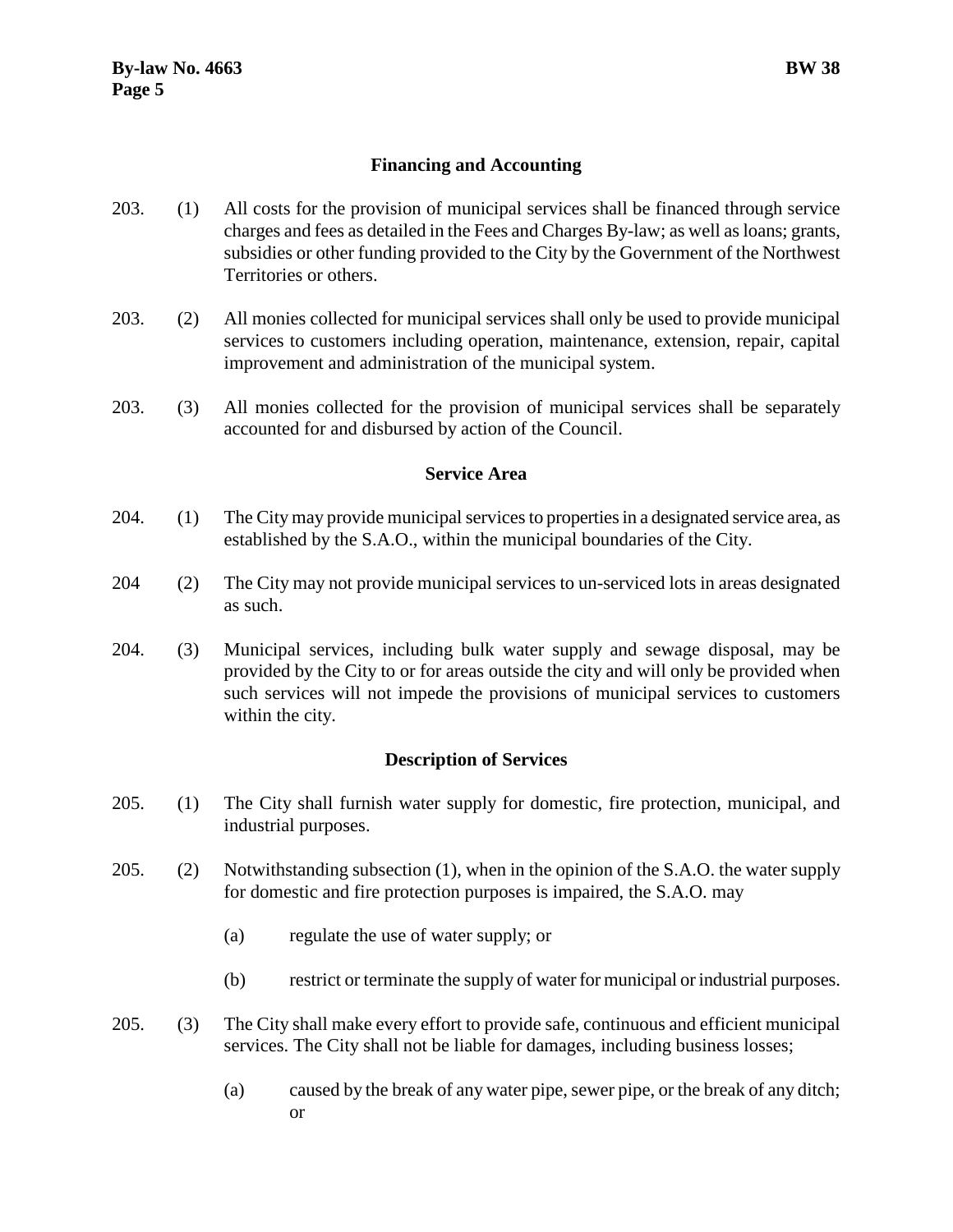- (b) caused by water delivered or sewage collected through the owner's or customer's facilities; or
- (c) caused by the interference or cessation of municipal services in connection with the repair, expansion, replacement, or proper operation and maintenance of the municipal system; or
- (d) caused by any increase or decrease in pressure in a water pipe; or
- (e) caused by the interference or cessation of trucked service due to adverse weather conditions, road conditions, or vehicle mechanical problems; or
- (f) caused by the water supply containing sediments, deposits or other foreign matter; or
- (g) caused by the improper operation of the freeze protection devices; or
- (h) generally for any accident due to the operation of the municipal system, unless such action has been shown to be directly due to the negligence of the City or its employees.
- 205. (4) Every person, customer or institutions requiring special municipal services, including continuous and uninterrupted municipal services, constant pressure of water, or particularly clear or pure water, shall at no cost or liability to the City, provide such storage, treatment or other means for such special municipal services.

# <span id="page-9-0"></span>**Authority to Cease or Restrict Service**

- 206. (1) The S.A.O. may, without notice, cease or restrict municipal services to any customer or part of the city if, in the opinion of the S.A.O., an emergency makes such action necessary.
- 206. (2) The S.A.O. may, in a non-emergency situation, including scheduled repairs or alterations to the municipal system, cease or restrict municipal services to any customer or part of the city provided the S.A.O. shall, when it is practical to do so, provide public notice of such intended cessation or restriction of municipal services to all affected customers.
- 206. (3) When the S.A.O. deems that a water shortage warrants, the S.A.O. may issue orders to impose, change or revoke restrictions upon the use of water, including uses at specified times of days, to a specified class of customer, or parts of the city provided the S.A.O. shall provide public notice of such intended restriction.
- 206. (4) Failure to obey an order issued under subsection (3) is an offence.
- 206. (5) Where public notice regarding the imposition, change or revocation of restrictions on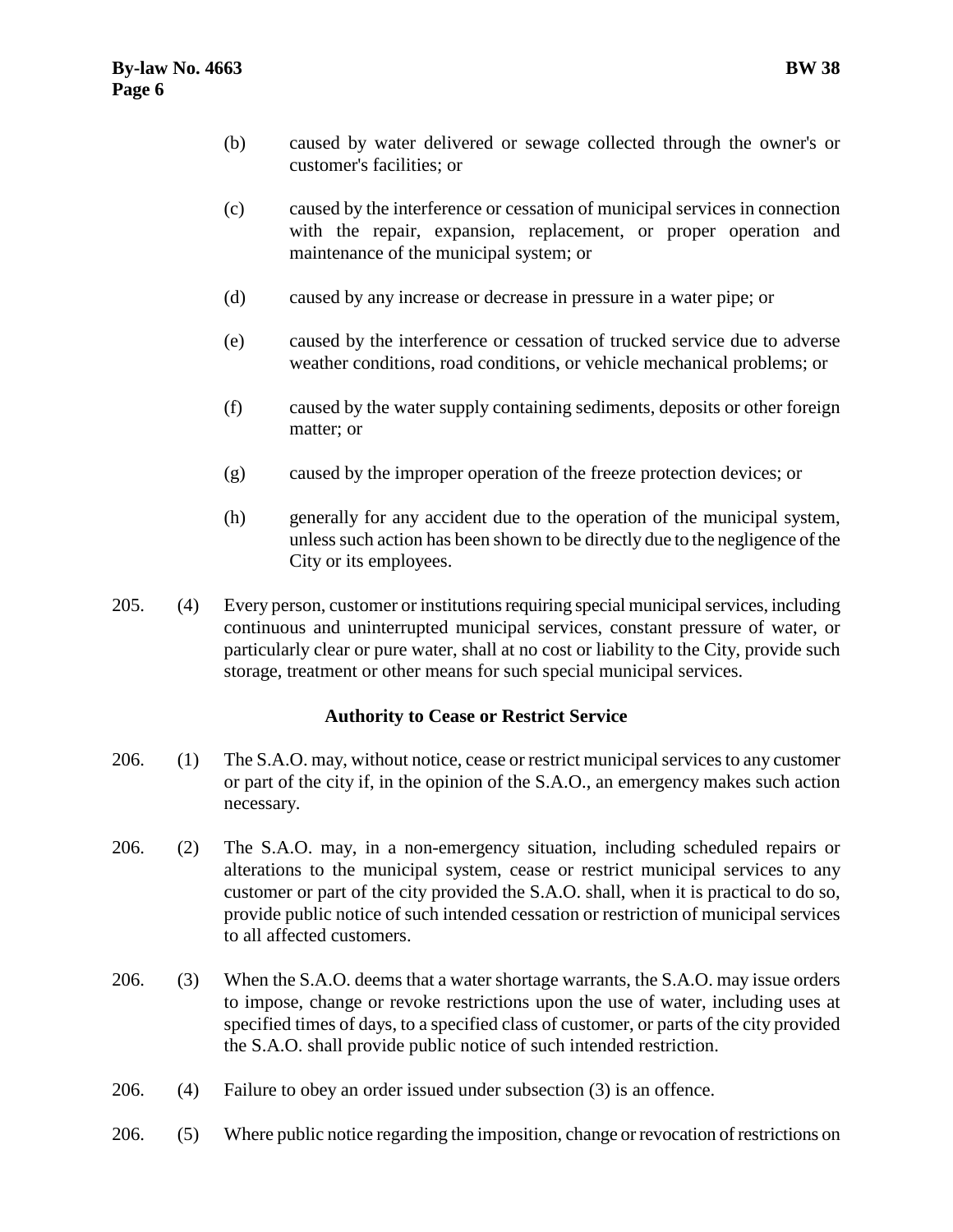water use as required to be given under this section, notice must be given to the general public according to subsection 207(3) of this by-law.

- 206. (6) The S.A.O. may discontinue service for any of the following:
	- (a) failure to establish services;
	- (b) fraud in establishing service;
	- (c) non-payment of charges or fees levied pursuant to this by-law;
	- (d) failure to provide a deposit, if required;
	- (e) failure to provide free access; or
	- (f) contravention of any other section of this by-law.

until such time as there is no contravention of this by-law and any outstanding service charges and fees are paid to the City.

- 206. (7) When service is discontinued, neither the City, its employees nor any municipal officials shall be liable for any costs or damages resulting from the discontinuance of service.
- 206. (8) Where the S.A.O. authorizes service to be discontinued under subsection (6), the S.A.O. may, when in the opinion of the S.A.O. it is practical to do so, give notice prior to service being discontinued, indicating:
	- (a) the infraction,
	- (b) the remedy,
	- (c) the date that service will be discontinued unless remedy is made.

All costs associated with the discontinuation of service shall be the responsibility of the customer.

#### <span id="page-10-0"></span>**Notification**

- 207. (1) Notice from the City to a customer or owner for amount of bill due, contravention of any provision or requirement of this by-law, or for any other reasons, shall be in writing to the last known address of the customer or owner.
- 207. (2) Notice to the City shall be made in writing to the City, except that notice of complaint may be made by telephone or in person.
- 207. (3) Public notice must be given to the general public in any one or more of the following ways: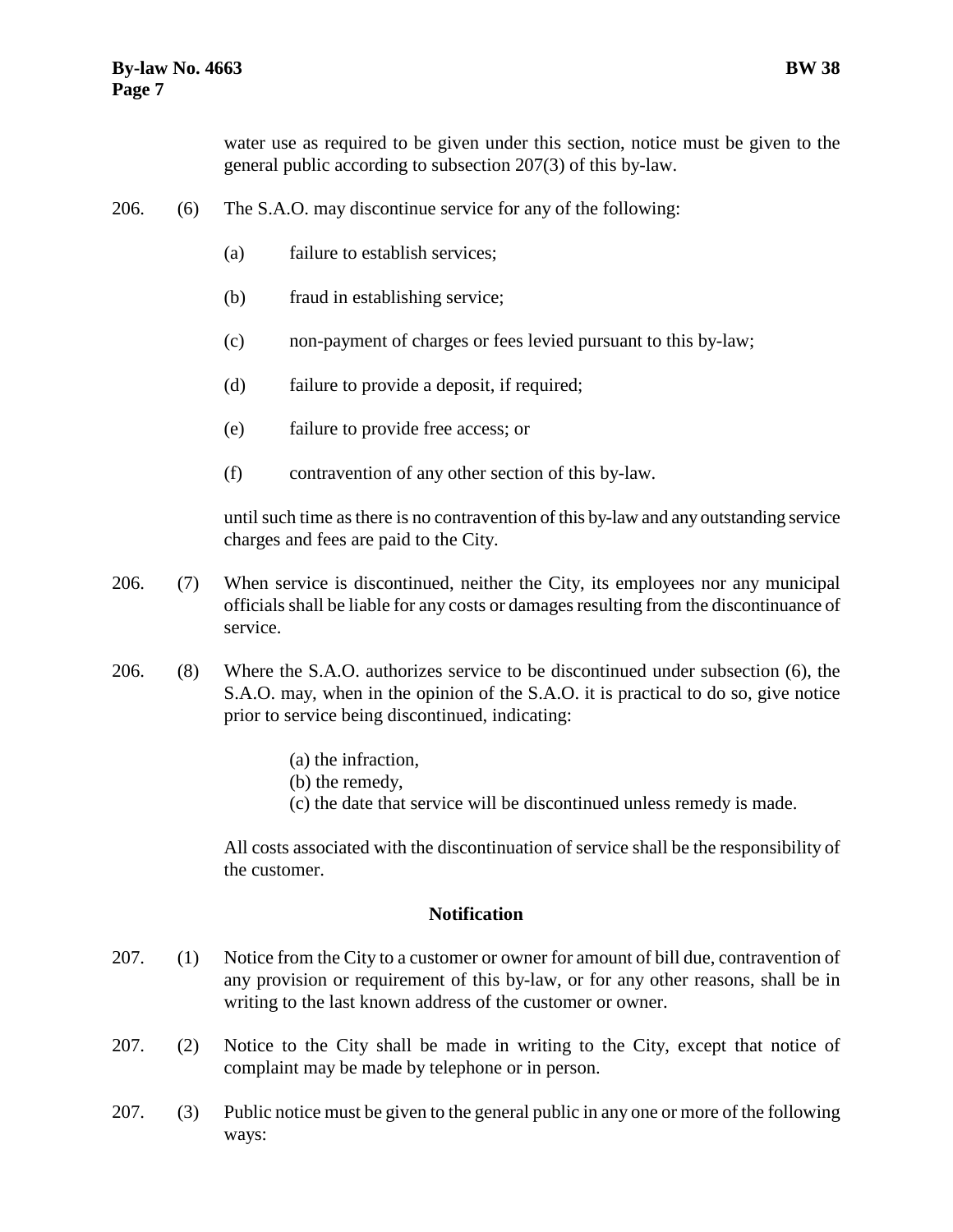- (a) by inserting the notice at least once in a newspaper circulating in the municipality;
- (b) by mailing or delivering a copy of the notice to each voter in the municipality;
- (c) by causing announcements to be made on a radio or television station received in the municipality on at least three separate days; or
- (d) by posting a notice in at least five widely separated and conspicuous places in the municipality.

# <span id="page-11-0"></span>**Tampering**

- 208. (1) No person or customer shall tamper or interfere with any part of the municipal system.
- 208. (2) No person or customer shall connect to or operate any pipe, valve, meter, hydrant, or any other part of the municipal system, except as authorized by the S.A.O.
- 208. (3) Any person or customer who damages or causes to be damaged any part of the municipal system shall be liable for the cost of such damage.

# <span id="page-11-1"></span>**Work Done by City**

- 209. (1) The charge for work done by the City will be "at cost" and shall include the direct and indirect amount expended by the City for wages and benefits, housing subsidy, support facilities and equipment, materials, equipment rental, contracts, administration charges, and any other expenditures incurred in doing the work.
- 209. (2) Where the S.A.O. requires a deposit, based on the estimated cost of work, to be paid by the applicant prior to the commencement of work done "at cost" by the City, any additional cost shall be paid to the City and any surplus shall be refunded to the applicant.

# <span id="page-11-2"></span>**PART 3 - ESTABLISH AND TERMINATE SERVICE**

# <span id="page-11-3"></span>**To Establish Service**

- 301. (1) Subject to subsection (2), every person requiring to establish service, shall submit to the S.A.O. either;
	- (a) Water and Sewer Piped Application Form To Connect or Disconnect Services (W/S-1), or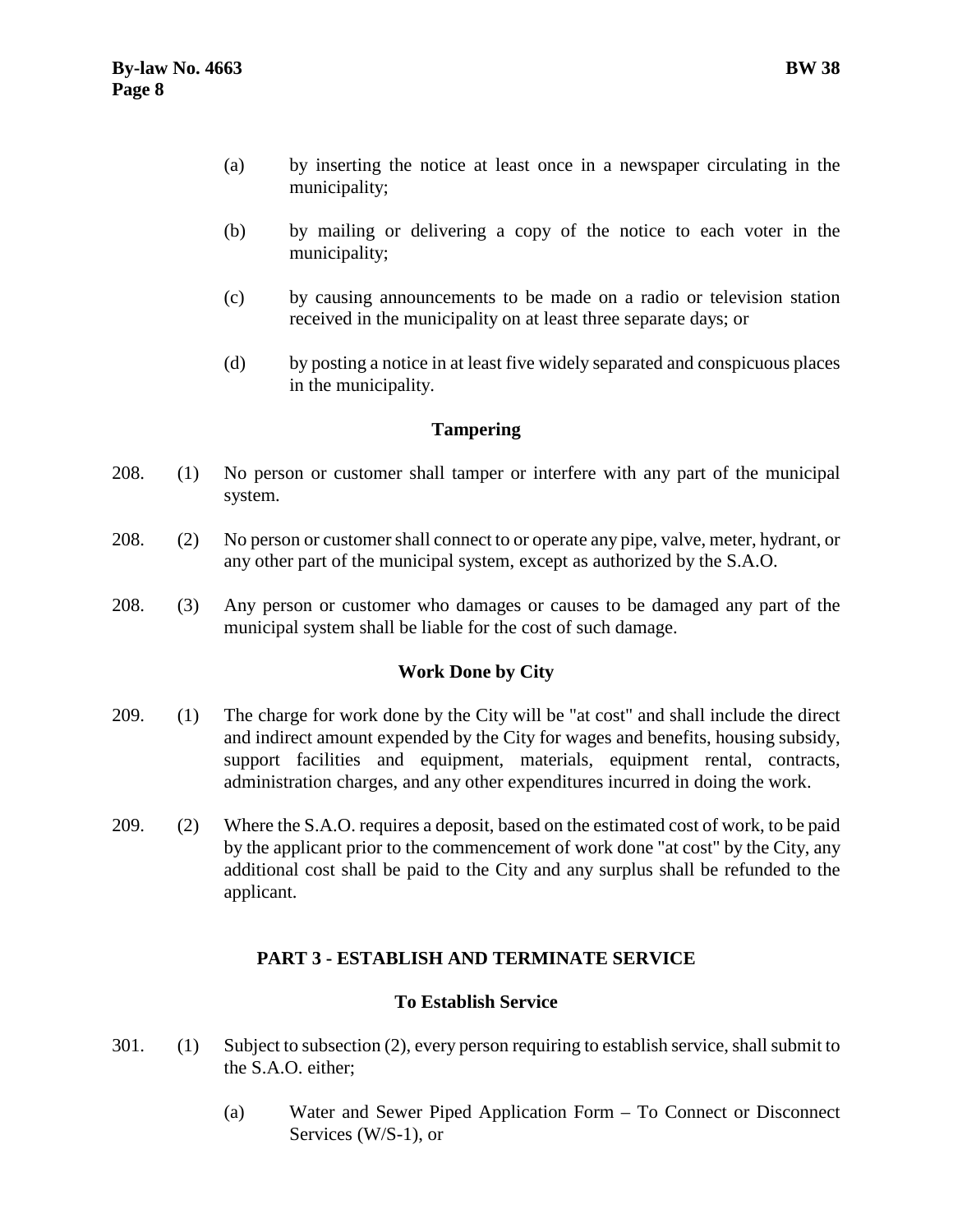(b) Water and Sewer Registration Form (W/S-2)

and pay the applicable fees.

301. (2) Where premises are occupied by a tenant or lessee, the S.A.O. shall require that the application for service be submitted by the owner of the premises.

# <span id="page-12-0"></span>**Content of Application for Service**

- 302. The " Water and Sewer Piped Application Form To Connect or Disconnect Services (W/S-1)" or " Water and Sewer Registration Form (W/S-2)", shall include, but may not be limited to such particulars as the following:
	- (a) location of the premises,
	- (b) date applicant will be ready for service,
	- (c) type of structure erected or intended to be erected,
	- (d) whether the premises have previously received service,
	- (e) name and mailing address to which notices and bills are to be sent,
	- (f) whether the applicant is the owner or tenant of, or agent for the premises,
	- (g) category of customer and rate requested,
	- (h) agreement to abide by and accept all the provisions of this by-law, and
	- (i) any other information in such detail and form the S.A.O. deems appropriate.

# <span id="page-12-1"></span>**Deposit**

- 303. As a condition of providing municipal services, the S.A.O. may require a deposit from the applicant provided that:
	- (a) the amount of the deposit shall be determined by the S.A.O. based on the expected service charge for a 90 day period;
	- (b) subject to subsection (c) the deposit shall be refunded after it has been held for twelve consecutive months during which all bills for service have been paid within the time limit allowed;
	- (c) the deposit, less the amount of any unpaid balance due to the City, shall be refunded upon termination of service; and
	- (d) no interest will be paid on the deposit when the deposit is refunded.

# <span id="page-12-2"></span>**Temporary Service**

304. (1) Subject to subsection (2), every person requiring to establish temporary service for construction or any other purpose shall: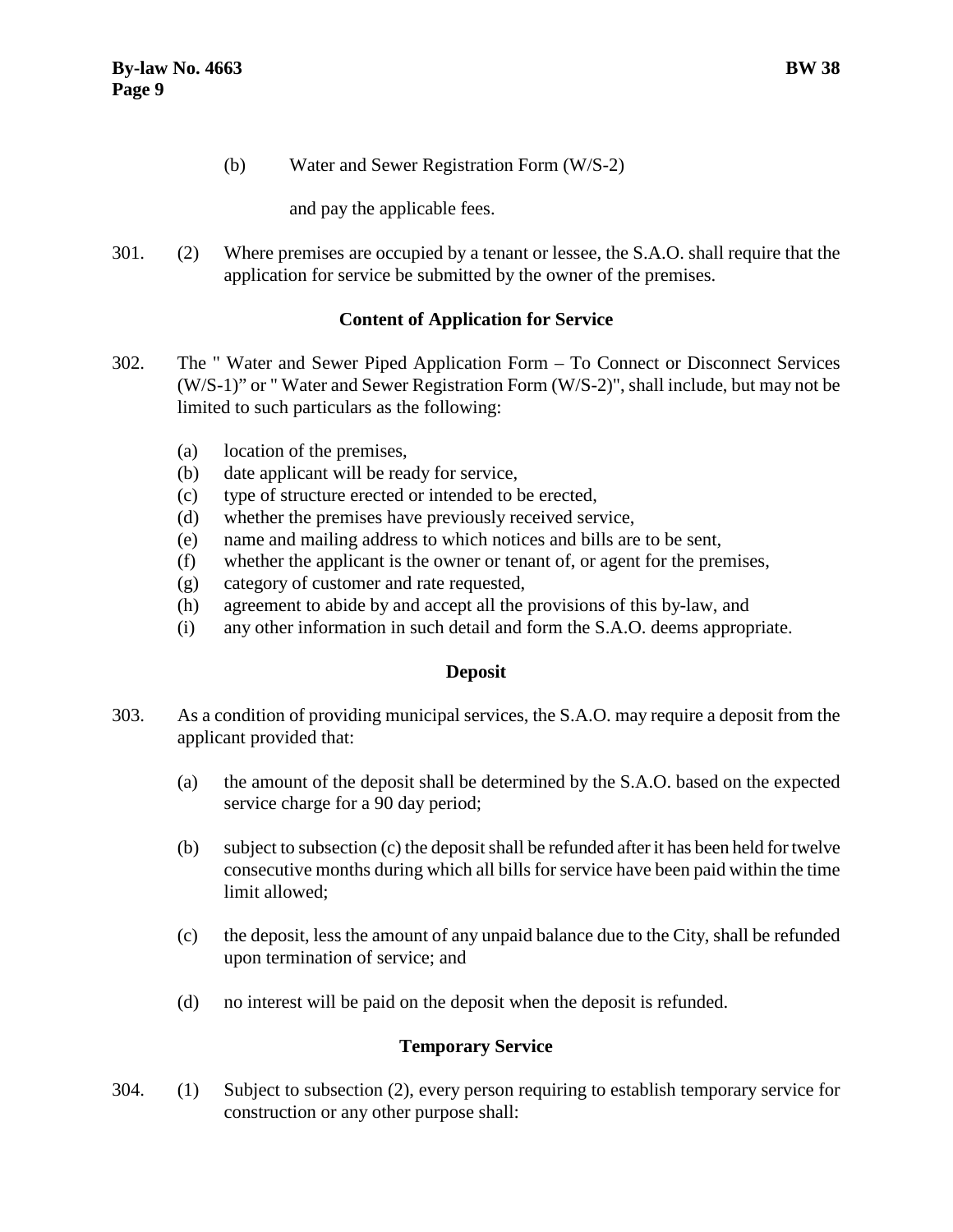- (a) submit either an "Water and Sewer Piped Application Form To Connect or Disconnect Services" (W/S-1), or "Water and Sewer Registration Form" (W/S-2) stating the expected duration service is requested;
- (b) pay the applicable service fees and any other appropriate fees; and
- (c) prior to the initiation of service, pay a deposit determined by the S.A.O. based on the estimated service charge during the period of temporary service. Any additional cost to be paid to the City and any surplus to be refunded to the applicant.
- 304. (2) The S.A.O. may require that the application for service be submitted by the owner of the premises.
- 304. (3) The service rate for temporary service shall be based on the category of the customer.
- 304. (4) The S.A.O. may require an applicant for temporary piped water service to install an approved meter setting and/or meter.
- 304. (5) The service charge for temporary piped water service shall be determined;
	- (a) according to meter readings, if approved meter is installed, or
	- (b) where no meter is installed, based on an estimate by the S.A.O of the quantity of water used.

# <span id="page-13-0"></span>**Application to Terminate Service**

- 305. (1) In order to terminate service, the customer shall submit to the S.A.O. either a "Water and Sewer Piped Application Form – To Connect or Disconnect Services" (W/S-1)-3 or "Water and Sewer Services Billing Discontinuation Form" (W/S – 3), stating the date the applicant desires to terminate service and any other information and in such form as may be prescribed by the S.A.O.
- 305. (2) All applications to terminate service must allow a minimum of five working days prior to the date the order is to become operative.
- 305. (3) The City may continue to levy service charges in accordance with this by-law until the City terminates service and/or the premises changes possession.
- <span id="page-13-1"></span>305. (4) The owner of any structure or building which is; not fit to be occupied, planned to be demolished, or is otherwise abandoned is responsible for application to the City and after approval for disconnection of services.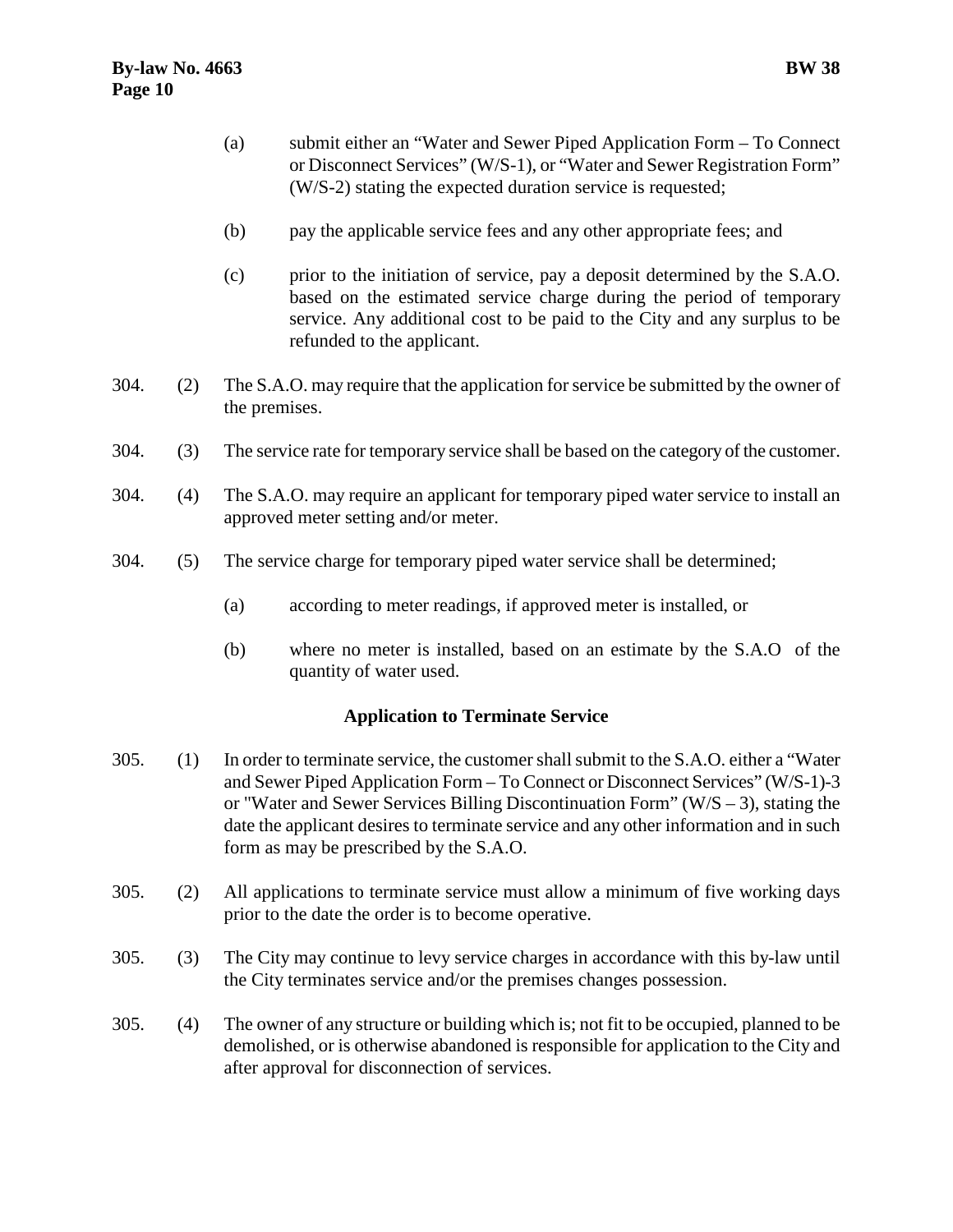# **PART 4 - RESPONSIBILITIES OF THE CUSTOMER**

#### <span id="page-14-0"></span>**Use of Water**

- 401. (1) No person or customer shall willfully waste water or allow the continuous unattended flow of water without written permission from the S.A.O.
- 401. (2) No person or customer shall resell or convey water beyond the property served without written permission from the S.A.O.
- 401. (3) Where any unauthorized wastage, continuous flow, or improper use of water occurs, the S.A.O. may issue an order to the customer to stop such wastage or improper use of water within forty eight (48) hours or lesser time as may be specified in the notice.
- 401. (4) If the customer fails to comply with the order under subsection (3) the S.A.O. may discontinue service.
- <span id="page-14-1"></span>401. (5) Failure to comply with an order under subsection (3) is an offence.

#### **Prevention of Contamination**

402. No person or customer shall do anything that may allow water, sewage, or any harmful matter to enter the municipal potable water system. The S.A.O. may discontinue service to any customer contravening the provisions of this section and shall be considered an offence under this by-law.

#### <span id="page-14-2"></span>**Prevention of Discharge of Harmful Matter**

- 403. (1) No person or customer shall discharge or deposit or cause or permit the discharge into a municipal sewer pipe, private sewer service pipe, or private sewage tank, matter of any type or at any temperature or in any quantity which may be or become a hazard to persons, animals, property or surrounding environment, or which may be or become harmful to any part of the municipal services system, or which may impair or interfere with the proper operation of any waste water works or treatment process, or which may cause the sewage works effluent to contravene any requirement by or under the City's water license.
- 403. (2) Subject to section 202, the S.A.O. may prescribe specifications to restrict or prohibit the discharge or deposit of any matter into a municipal sewer pipe, private sewer service pipe, or private sewage tank.
- 403. (3) No person or customer shall directly or indirectly discharge any trade, industrial or manufacturing waste or any unacceptable waste into a municipal sewer pipe, private sewer service pipe, or private sewage tank without such previous treatment works as the S.A.O. may order to be installed and operated by the customer.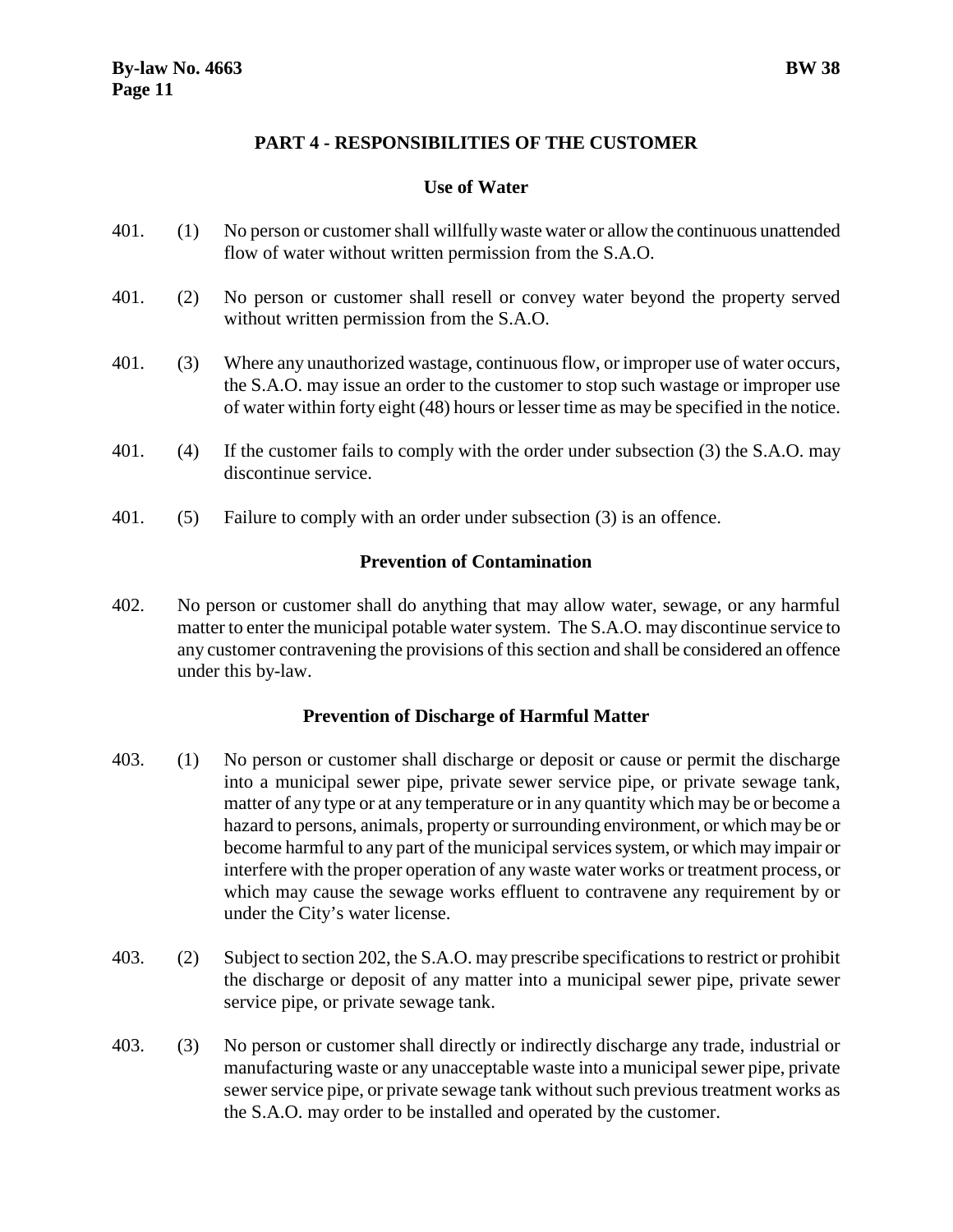- 403 (4) No person or customer shall discharge solid or viscous substances in quantities or of such size as to be capable of causing obstruction to the flow in a sewer, including but not limited to ashes, bones, cinders, sand, mud, straw, shavings, metal, glass, rags, feathers, tar, plastics, wood, un-ground garbage, animal guts or tissues, paunch manure, and whole blood.
- 403. (5) Grease, oil, or sand interceptors of sufficient size and approved design shall be installed on the building sewer pipes from every hotel, restaurant, laundry, garage and such other places as the S.A.O. may order.
- 403. (6) No person or customer shall discharge or deposit or cause or permit the discharge or deposit of, rainwater or groundwater into a municipal sewer pipe, private sewer service pipe, or private sewage tank, except as authorized by S.A.O.
- 403. (7) Failure to comply with any provisions of this section shall be considered an offence.

# <span id="page-15-0"></span>**Inspection**

- 404. An authorized agent or employee of the City, who presents, if so requested, proper identification, as determined by the S.A.O;
	- (a) shall be admitted to properties during the regular City business hours, and
	- (b) may inspect any part of the property, expose and perform tests on any piping, fixtures or appliances being the property of the owner, the occupant, or the City, to determine compliance with this by-law.

# <span id="page-15-1"></span>**Private Facilities**

- 405. (1) All private facilities, including plumbing, appliances, accessories, service pipes, and water and sewage tanks, shall comply with the most recent National Building Codes and National Plumbing Codes of Canada and other municipal by-laws at the time of construction; provided always that, where any provisions in such a Code conflicts with any provisions of this by-law, this by-law shall prevail.
- 405. (2) Every owner shall maintain his private facilities in proper order and free from leakage or wastage at his own expense.
- 405. (3) Subject to sections 206 and 207 of this by-law, the S.A.O. may discontinue service to any property where unsanitary conditions, defective fixtures, leakage or wastage, or misuse may affect the safe and proper operation of the municipal system.
- 405. (4) Subject to subsection (5) municipal services shall not be provided to premises in which the private facilities do not meet the provisions and specifications of this bylaw.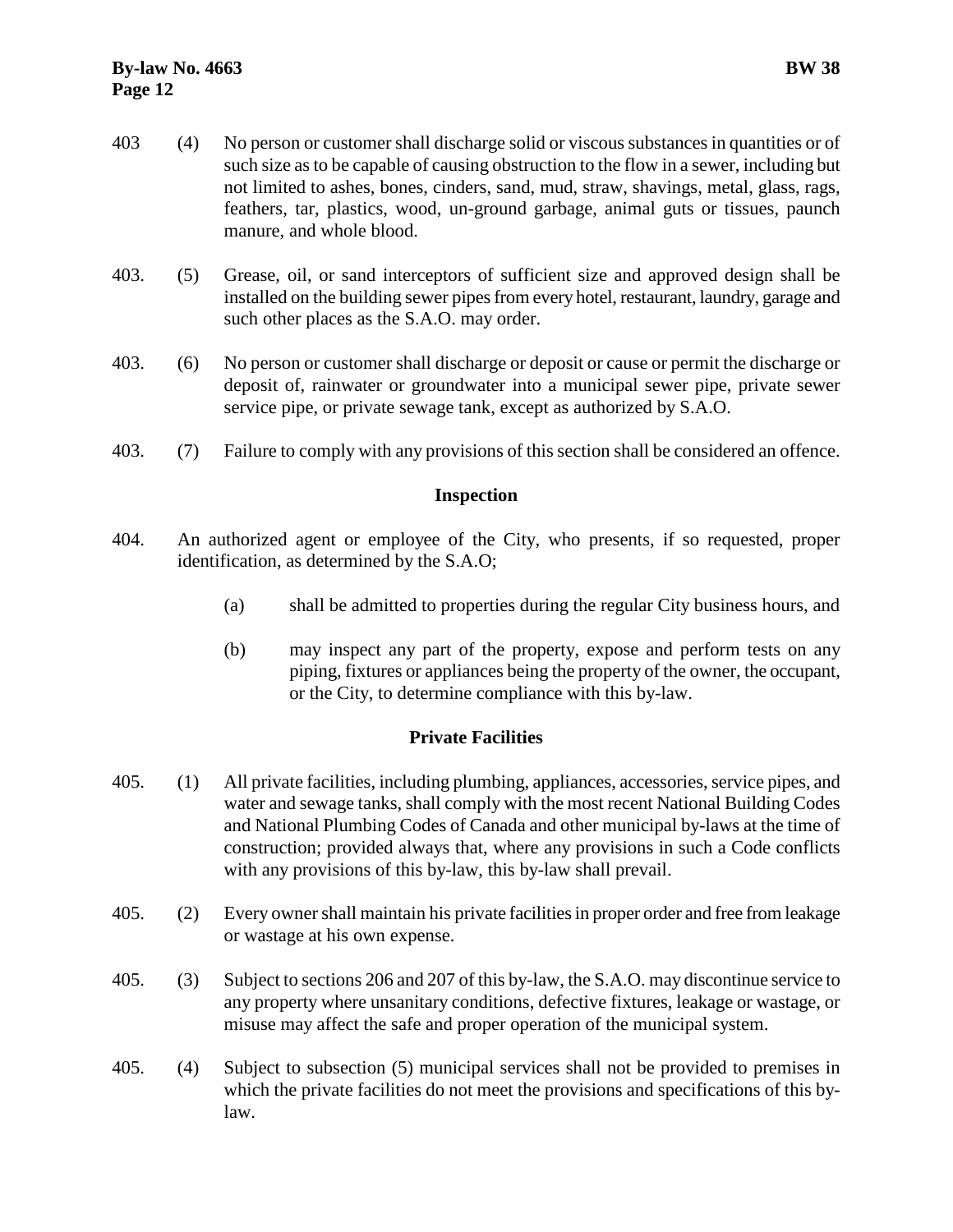405. (5) Municipal services may be provided during construction.

#### <span id="page-16-0"></span>**Abatement of Noises and Pressure Surges**

406. No apparatus, fitting or fixture shall be connected, allowed to be connected, or operated in a manner which will cause noises, pressure surges, water hammer or other disturbances which may, in the opinion of the S.A.O., result in annoyance to other persons or customers, damage to their water systems, or damage to the municipal system. The S.A.O. may discontinue service to any customer contravening the provisions of this section.

# <span id="page-16-1"></span>**Freeze Protection**

- 407. (1) The owner or occupant shall at his expense provide for the proper operation, and maintenance of freeze protection devices according to the provisions, schedules, and specifications of this by-law.
- 407. (2) The owner or occupant shall be liable for any damage which may result from the improper or negligent operation and maintenance of the freeze protection devices.
- 407. (3) During the normal heating season, the owner or occupant shall ensure that if he is away from his premises that a competent person maintains the freeze protection devices and ensures that the water supply and sewer do not freeze.
- 407 (4) The City shall not be held responsible for any freeze-ups associated with the use of water conserving appliances, devices and/or fixtures.
- 407 (5) the City shall not be held responsible for any freeze-ups associated with power outages.

# <span id="page-16-3"></span><span id="page-16-2"></span>**Service Connection Failure Assistance**

- 408. (1) Council shall maintain a program which would assist in defraying the cost of repairing service connection failures which occur between the City's main lines and the building envelope of the serviced building.
- 408. (2) The owner or occupant must comply with any provisions and/or requirements of the "Service Connection Failure Assistance Program" (SCFAP) in accordance with Service Connection Failure Assistance By-law No. 4664 as amended or replaced in order to qualify for assistance or compensation for repairs to the municipal system as described in the SCFAP.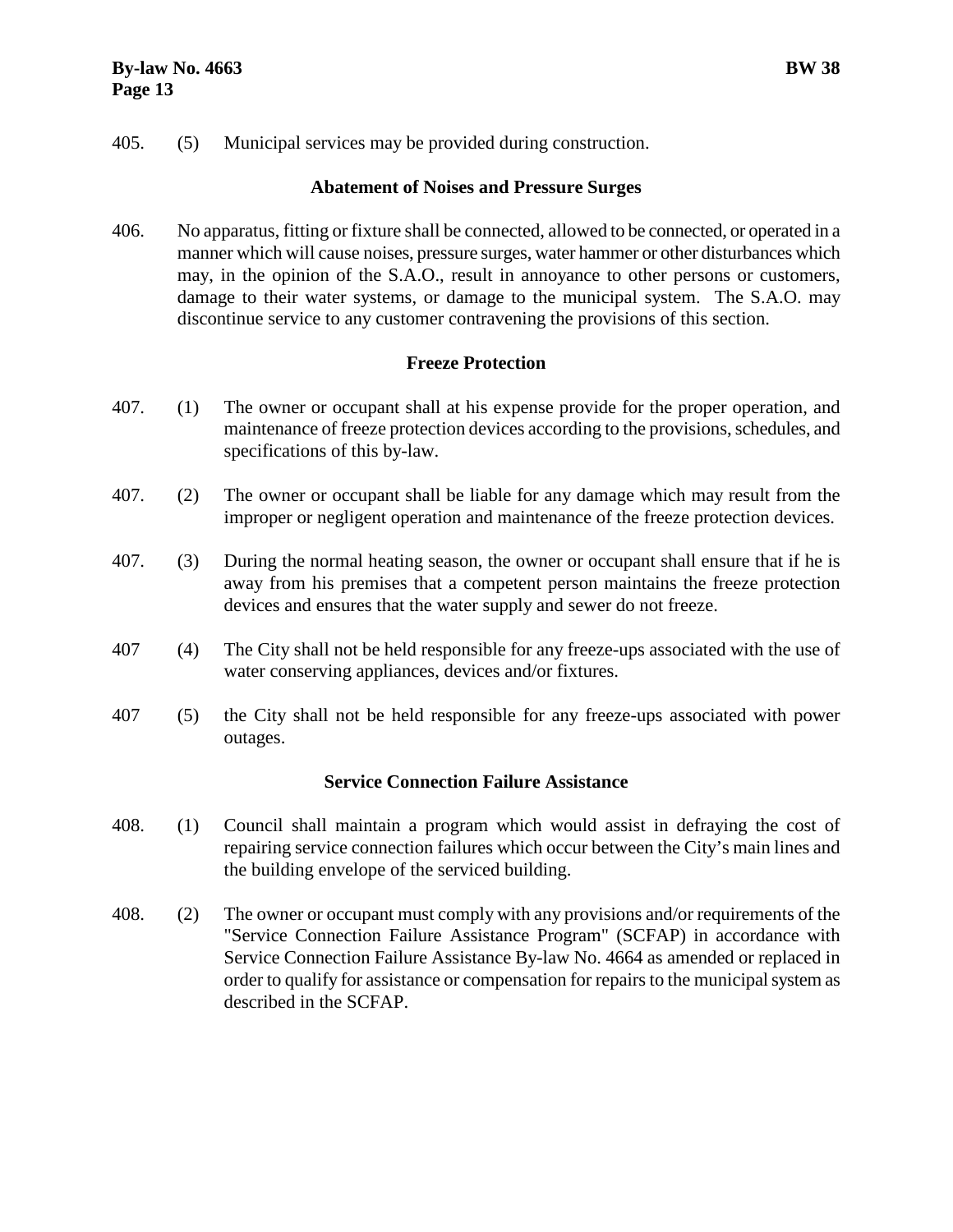# **PART 5 - PIPED WATER AND SEWAGE SERVICE**

#### <span id="page-17-0"></span>**Installation of Service Pipes**

- 501. (1) Every owner requiring to install a service pipe
	- (i) on a road, or
	- (ii) within an easement,

shall submit to the S.A.O. an application in such form as may be prescribed by the S.A.O.

- 501. (2) Where an application is made under subsection (1), no work shall commence until the application has been approved by the S.A.O.
- 501. (3) Every service pipe within a property shall be installed at the cost of the owner of the property to be served.
- 501. (4) Every service pipe from the main to the property line shall be installed by the City or its agent and the owner of the property served shall be levied a fee to recover the City's costs.
- 501. (5) Every owner requiring a service pipe from the main to the property line shall submit to the S.A.O. an "Application for Permit to Connect or Disconnect" form W/S-4.
- 501. (6) Where an application is made under subsection (5), no work shall commence until the application has been approved by the  $S.A.O.$  and the fee(s) to recover the City's costs has been paid.

# <span id="page-17-1"></span>**Installation of Service Pipe Connections**

- 502. (1) Every service pipe connection to the main shall be authorized, inspected and approved only by the City or its agent.
- 502. (2) The cost of the service pipe connection to the main shall be levied on the owner of the property served.

#### <span id="page-17-2"></span>**Specifications, Design Approval and Inspection of Service Pipe**

- 503. (1) All services shall be installed in accordance with this by-law and current specifications.
- 503. (2) Design plans for service pipes, 65 millimetres (2.5 inches) or less shall be:
	- (a) certified by a Journeyman Plumber, or Professional Engineer,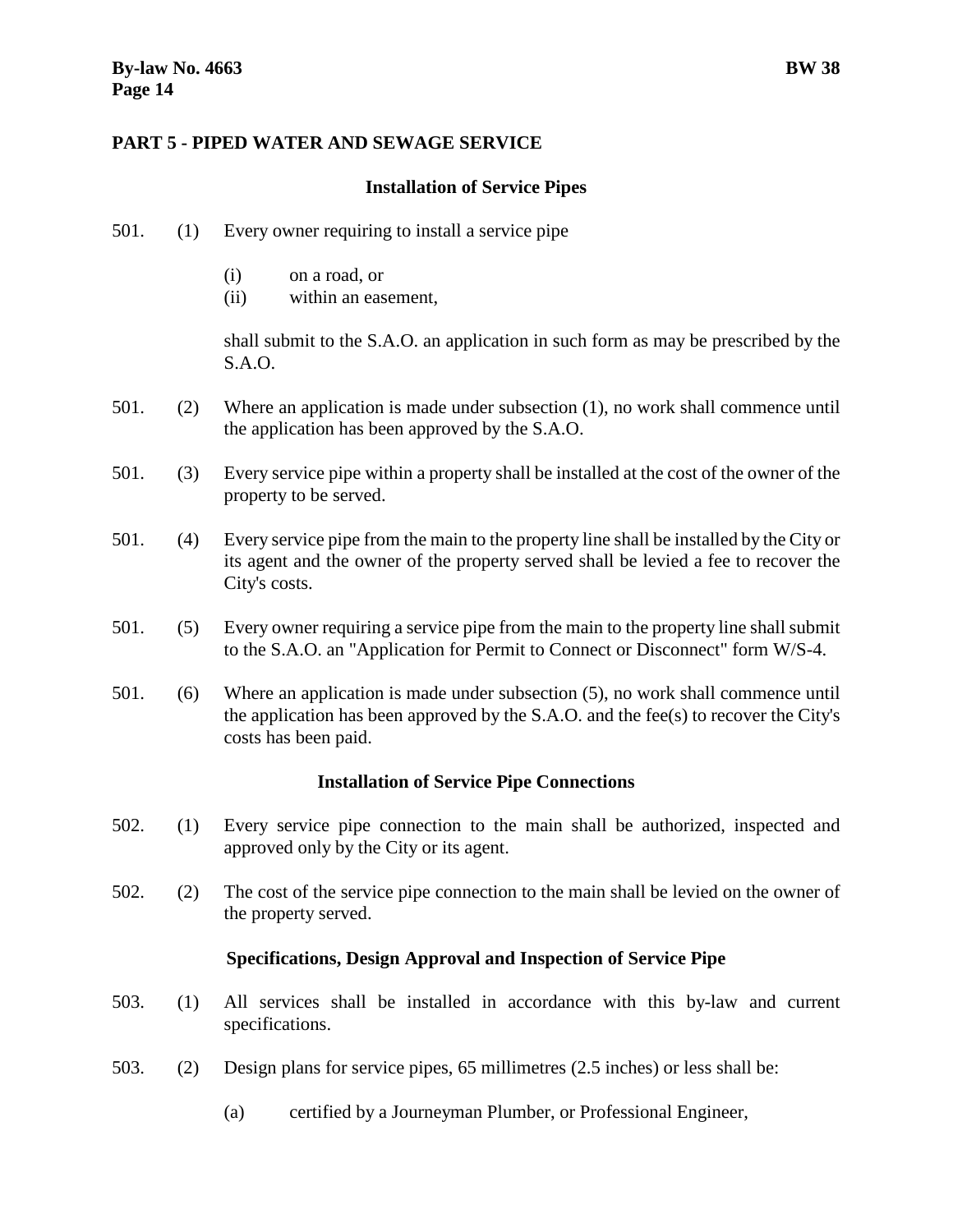- (b) submitted to the S.A.O. and
- (c) approved prior to the commencement of construction by S.A.O. or his designate.
- 503. (3) Design plans for service pipes, greater than 65 millimetres (2.5 inches) shall be:
	- (a) certified by a Professional Engineer, and
	- (b) submitted to the S.A.O.,
	- (c) approved prior to the commencement of construction by S.A.O. or his designate.
- 503. (4) Two sets of "as built" plans shall be provided to the S.A.O. within forty-five (45) days of completion of service pipes; failure to comply will result in fines as stipulated under this by-law.
- 503. (5) No service pipe shall be enclosed, covered or backfilled until the work has been inspected and approved by the S.A.O. If such actions occur then the owner shall be responsible for all costs required to expose the service pipes in question.
- 503. (6) All installation, maintenance, repair and disconnection work on service pipes shall be subject to the inspection and approval of the S.A.O.
- 503. (7) The City may provide water service using seasonal surface water lines. If seasonal surface water lines are provided, the owner or occupant shall ensure compliance with this by-law and the specifications in Section A-4 of Specifications A.

# <span id="page-18-0"></span>**Ownership of Service Pipes**

- 504. (1) All service piping on private property, above and below ground, from the structure being serviced and the portion of pipe extending from the property line to the corporation valve located on the City's water main and service saddles on the sanitary sewer main shall remain the sole property of the property owner and they shall be responsible for its maintenance.
- 504. (2) Every owner shall establish and maintain the survey pins used to identify lot and property lines as and when required by the City.

#### <span id="page-18-1"></span>**Maintenance of Private Service Pipes**

505. Every owner shall maintain his private service pipes, fittings, meter supports, freeze protection devices and fixtures in proper order and free from leakage or wastage at his own expense.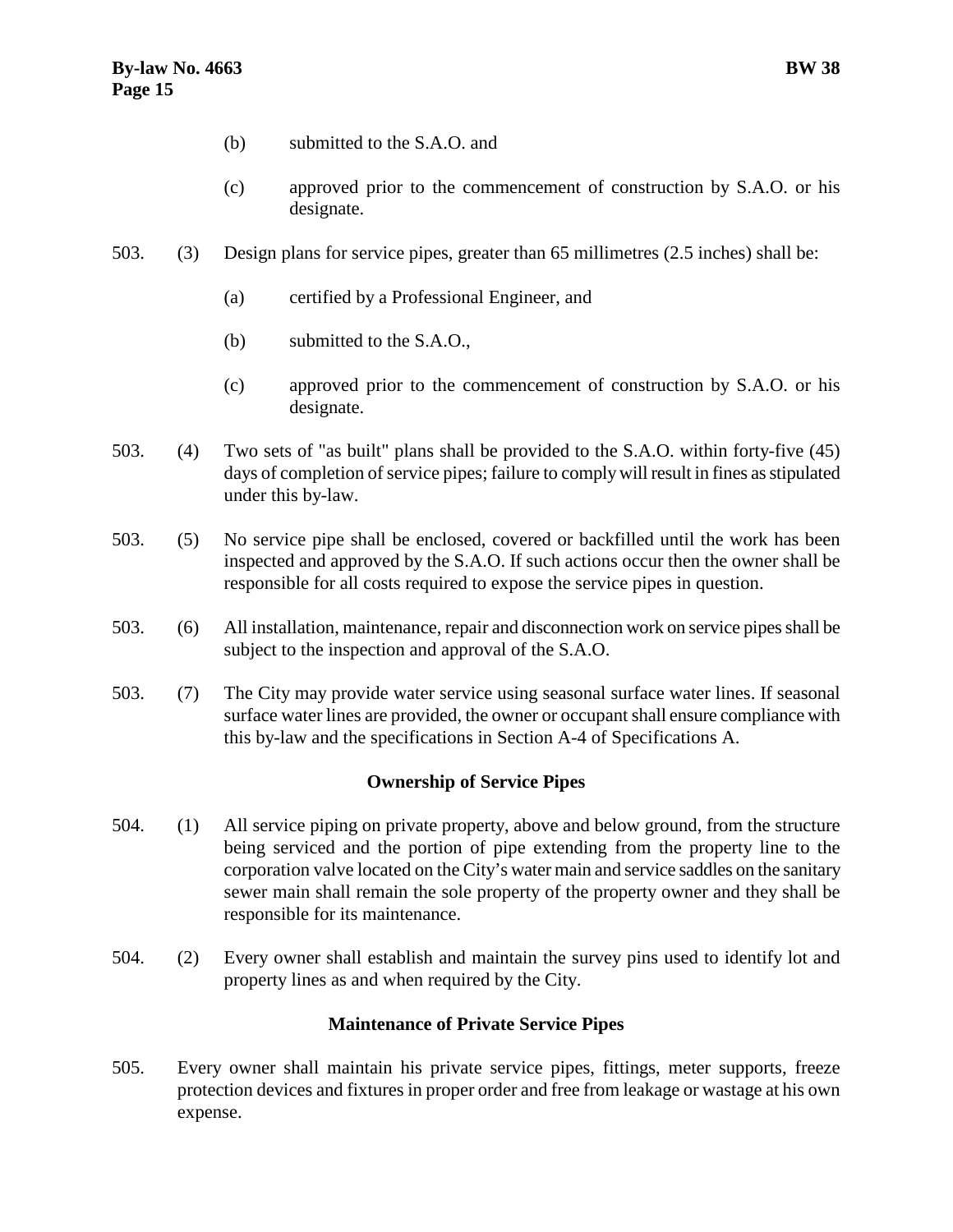- <span id="page-19-0"></span>506. (1) Should a frozen service pipe, leakage or wastage occur, the S.A.O. may give notice to the owner to effect the necessary repairs or replacement within forty eight (48) hours or such lesser period as may be specified in the notice.
- 506. (2) If the owner fails to comply with such notice within the time specified, the S.A.O. may either:
	- (a) have the water service pipe turned off until the repairs or replacement have been completed; or
	- (b) in the case of unmetered service, have a meter installed; or
	- (c) have the necessary work completed, and any cost incurred shall be levied on the owner.
- 506. (3) Failure to comply with any provisions of this section shall be an offence and fines shall be levied.

# <span id="page-19-1"></span>**Investigation of Service Pipe**

- 507. (1) Every owner requesting an investigation into a failure or interruption in service to his premises shall deposit with the City the estimated cost of such investigation as determined by the S.A.O..
- 507. (2) Where it is determined, by the City, that the City is the cause of the failure or interruption in service, the deposit shall be returned.
- 507. (3) Where it is determined, by the City, that the City is not the cause of the failure or interruption in service, the expense incurred by the City on an "at cost" basis in accordance with Section 209 shall be levied on the owner and the amount of any deposit shall be applied against that expense.

# <span id="page-19-2"></span>**Thawing Service Pipes with Electrical Equipment**

- 508. (1) No person or customer shall use electrical welding equipment to thaw water service pipe.
- 508 (2) No person or customer shall use electrical equipment to thaw water service pipes unless:
	- (a) a continuous circuit is maintained;
	- (b) the water meter and all electrical ground wires are disconnected from the water service pipe;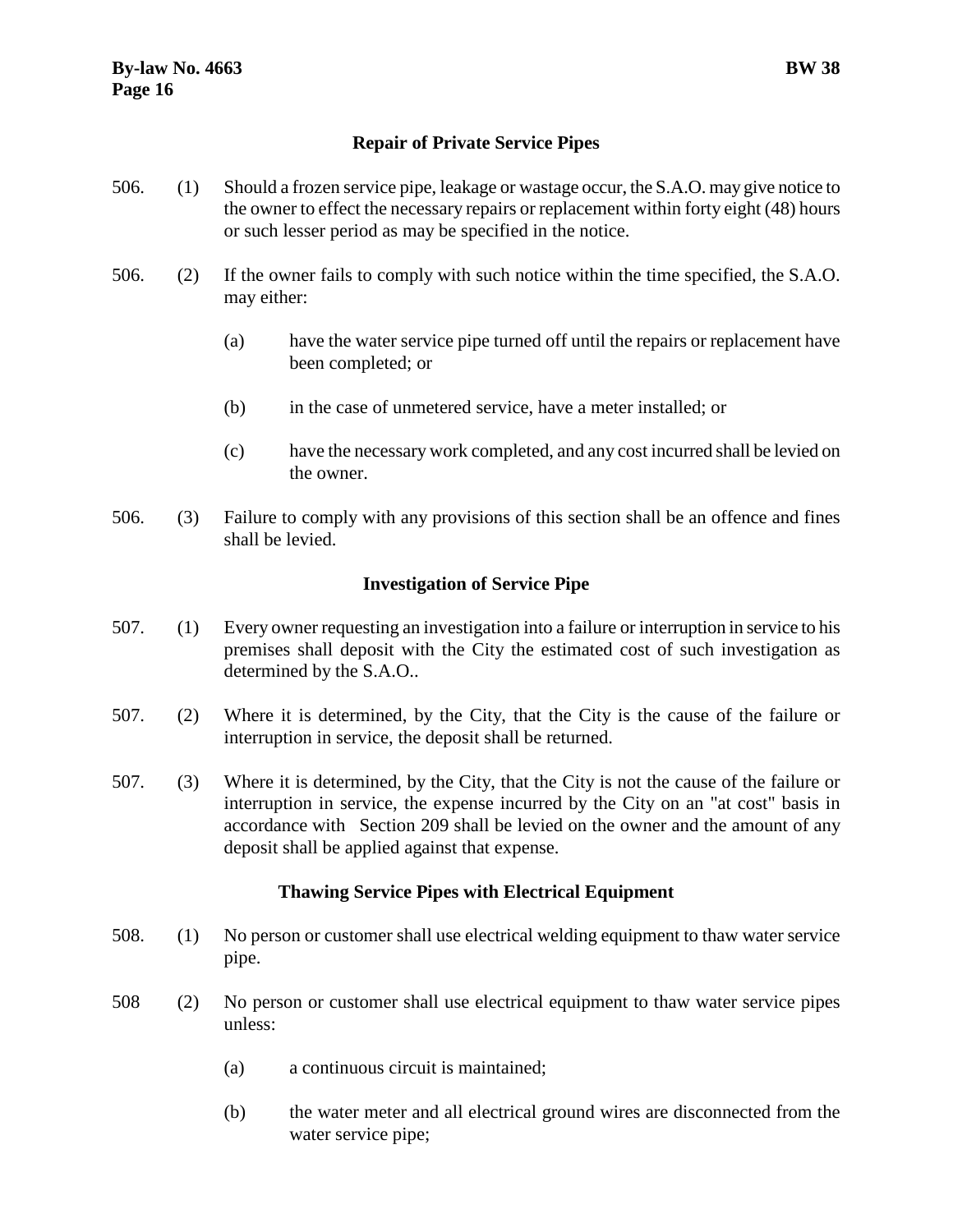- (c) the undertaking is authorized by the S.A.O.; and
- (d) the work is carried out in accordance with all applicable safety legislation and accepted safe work practices.
- 508. (3) The City shall not be liable for any damage or injury resulting from the use of electrical equipment to thaw a water service pipe.

#### <span id="page-20-0"></span>**Removal, Relocation or Replacement of Facilities**

509. (1) Subject to subsection (2), all costs of any approved removal, relocation or any other change in the municipal system, requested by an owner, shall be payable by the owner making the request.

#### **Size and Number of Service Pipes**

- <span id="page-20-1"></span>510. (1) Subject to subsection (3), no property shall be supplied with more than one water service, including a water supply pipe and a recirculation pipe, and one sewer service pipe.
- 510. (2) Subject to subsection (3), a separate water service pipe and a separate sewer service pipe shall be installed for each property adjacent to a main.
- 510. (3) The S.A.O. may determine, specify and approve
	- (a) the number,
	- (b) the nature,
	- (c) the size, and
	- (d) the location

of service pipes to be installed for any property.

#### <span id="page-20-3"></span><span id="page-20-2"></span>**Service to Adjacent Properties**

- 511. (1) Service pipes shall be constructed only to properties adjacent to a main, unless the S.A.O. authorizes otherwise.
- 511. (2) Private service pipes shall not be extended from one lot to another without the prior written approval of the S.A.O.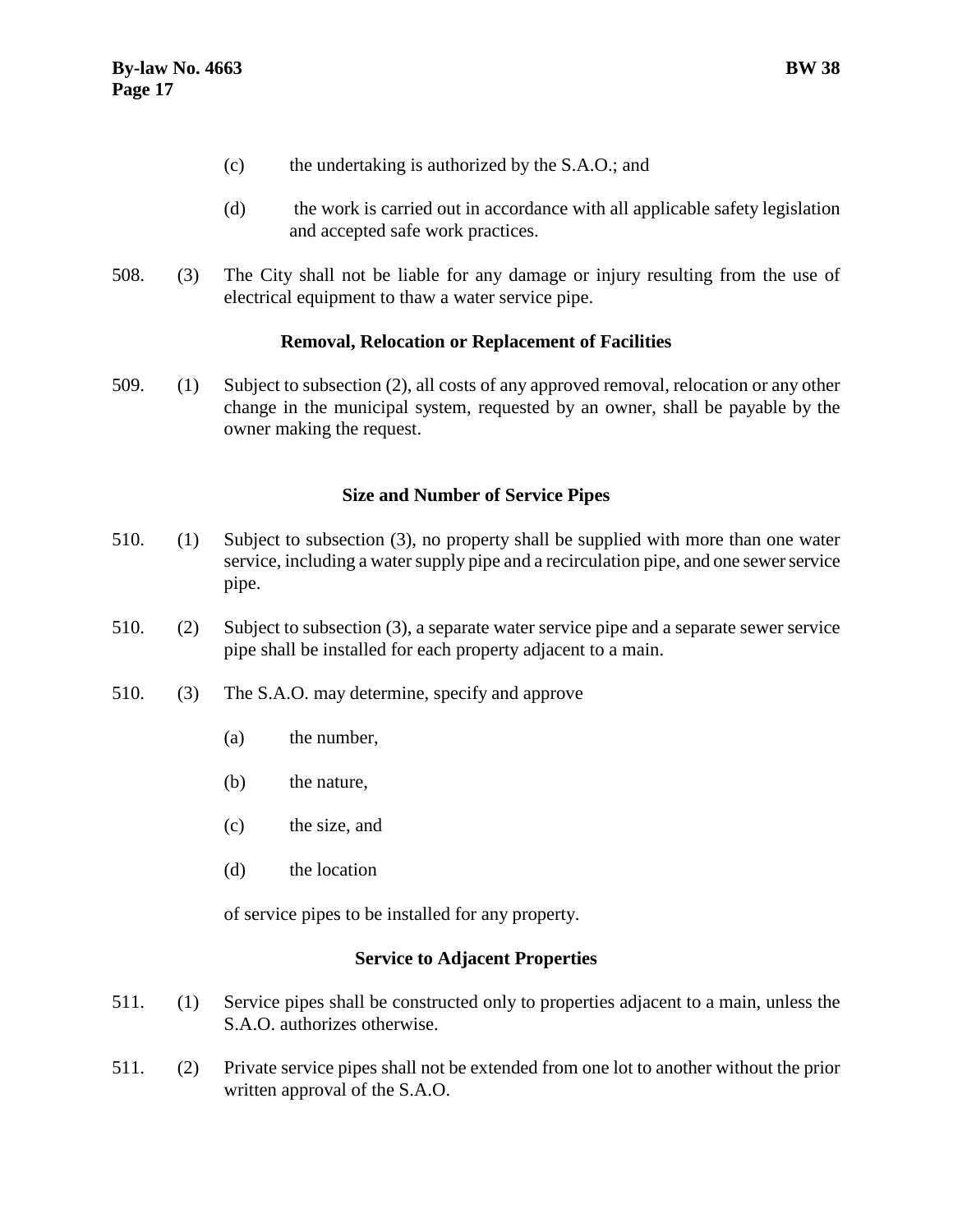# **Water Shut Off Valve**

- 512. (1) A water service pipe shall be provided with an easily accessible, sealable water shut off valve on the premises served, so located within the building plumbing system to allow water service to all of the building to be turned off while allowing any circulation pump on the water service pipe to operate.
- 512. (2) Where service is to be discontinued pursuant to this by-law, the S.A.O. or other authorized agent of the City may discontinue service either; by turning off and affixing a seal to the water shut off valve, or by removing the water meter, on the premises to which service is to be discontinued.
- 512. (3) Where a seal has been affixed in accordance with subsection (2), no person, other than the S.A.O. or other authorized agent of the City, shall cause or allow the seal to be broken without the prior written approval of the S.A.O.
- 512. (4) Failure to comply with the provisions of this section is an offence and fines shall be levied.

#### <span id="page-21-0"></span>**Correction to Non-Conforming Private Service Pipes**

- 513. (1) Where in the opinion of the S.A.O., an existing private service pipe is being operated in contravention of this by-law, including the service pipe specifications, the S.A.O. shall issue an order to the owner of the private service pipe:
	- (a) specifying the manner in which the owner is contravening the by-law,
	- (b) directing the owner to comply with the by-law,
	- (c) specifying the actions to be performed by the owner to comply with the bylaw, and
	- (d) notifying the owner of the time and date by which such action is required to be taken.
- 513. (2) Failure to comply with an order issued under subsection (1) is an offence.

#### <span id="page-21-1"></span>**Prevention of Water System Contamination**

- 514. (1) No person or customer shall connect, cause to be connected, or allow to remain connected, any piping, fitting, container or appliance, in a manner which, under any circumstances, may allow water, waste water, or any harmful liquid or substance to enter the municipal water system.
- 514. (2) If a condition is found to exist which in the opinion of the S.A.O. is contrary to subsection (1), the S.A.O. may either: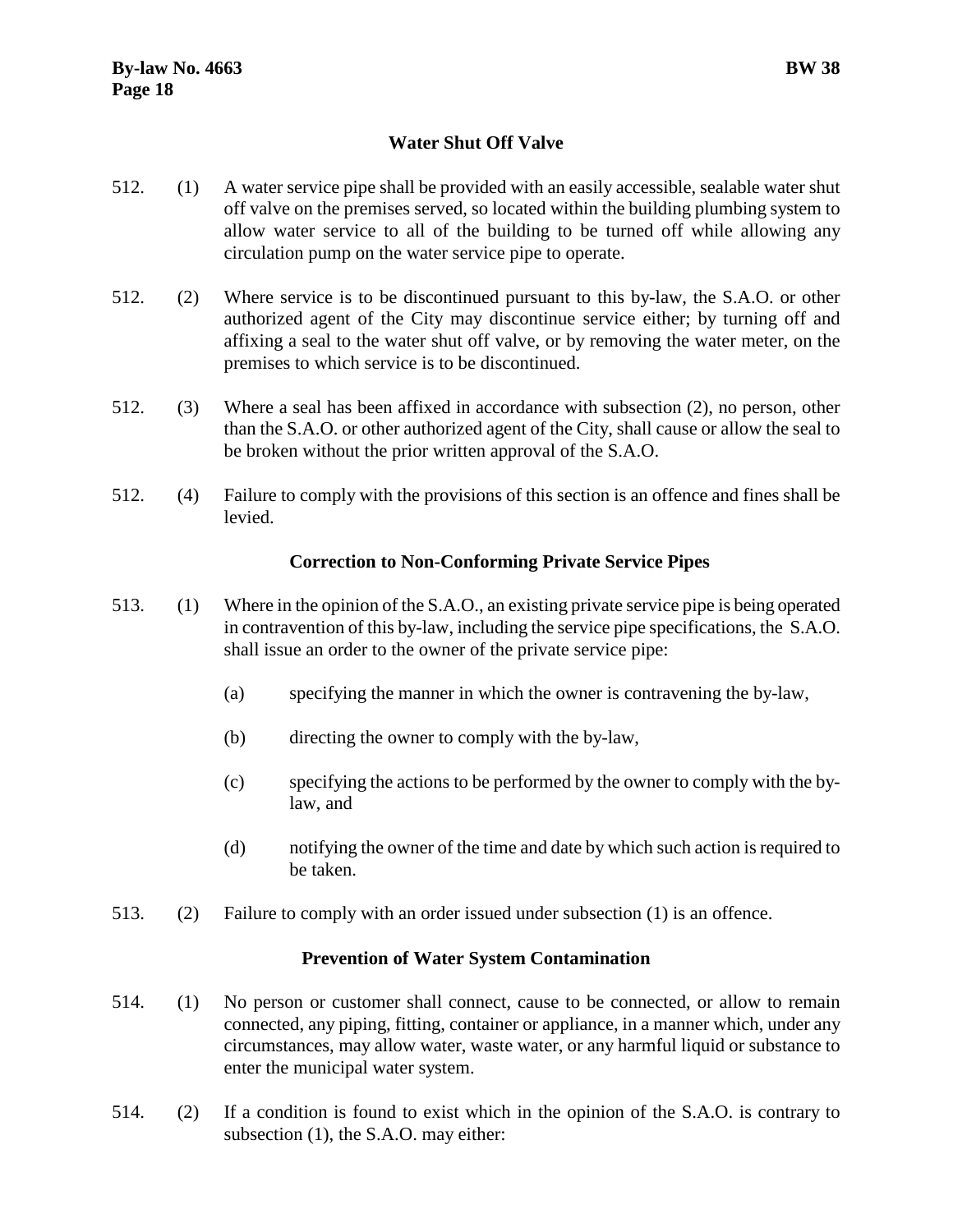- (a) discontinue service; or
- (b) issue an order to correct the fault within forty eight (48) hours, or a specified lesser period, and if the customer fails to comply with such notice, the S.A.O. shall proceed to discontinue service.
- 514. (3) Without limiting the generality of subsection (1), the S.A.O. may allow cross connection control devices to be installed on the water piping at the source of potential contamination, at no cost to the City.
- 514. (4) Where in the opinion of the S.A.O., a severe hazard exists, water service to a customer shall be provided only on the condition that the customer install on his water service pipe a cross connection control device approved by the S.A.O., in accordance with applicable building and plumbing codes, in addition to the cross connection control devices installed on the customer's water piping at the source of potential contamination.
- 514. (5) Where property is supplied by two or more water service pipes these service pipes are not to be interconnected within the property, without the approval of the S.A.O.
- 514. (6) Where it has been determined that a cross connection control device is required, that device shall be tested upon installation, and thereafter annually, or more often if required by the S.A.O., by personnel approved by the S.A.O., to demonstrate that the device is in good working condition, at no cost to the City. The customer shall submit a report, in a form approved by the S.A.O., on any or all tests performed on a device within thirty (30) days of a test.
- 514. (7) A "Cross Connection and Backflow Prevention Tag" form W/S-10 issued by the City shall be displayed on or adjacent to the cross connection control device on which the tester shall record the name and address of the owner of the device; the location, type, manufacturer, serial number and size of the device; and the test date, the tester's initials, the tester's name and/or the employer's name, and the tester's licence number from the license issued by the City. The City may recover all costs of issuing the tag.
- 514. (8) Should a customer fail to have a cross connection control device tested, the S.A.O. shall issue an order to the customer to have the device tested within forty eight (48) hours, or a specified lesser period, and if the customer fails to comply with such notice the S.A.O. shall discontinue service until the device is tested and approved by the S.A.O.
- 514. (9) Where a customer fails to comply with such an order issued under subsection (8) the S.A.O. shall discontinue service.
- 514. (10) Should a test show that a cross connection control device is not in good working condition, the S.A.O. shall issue an order to the customer to make repairs or replace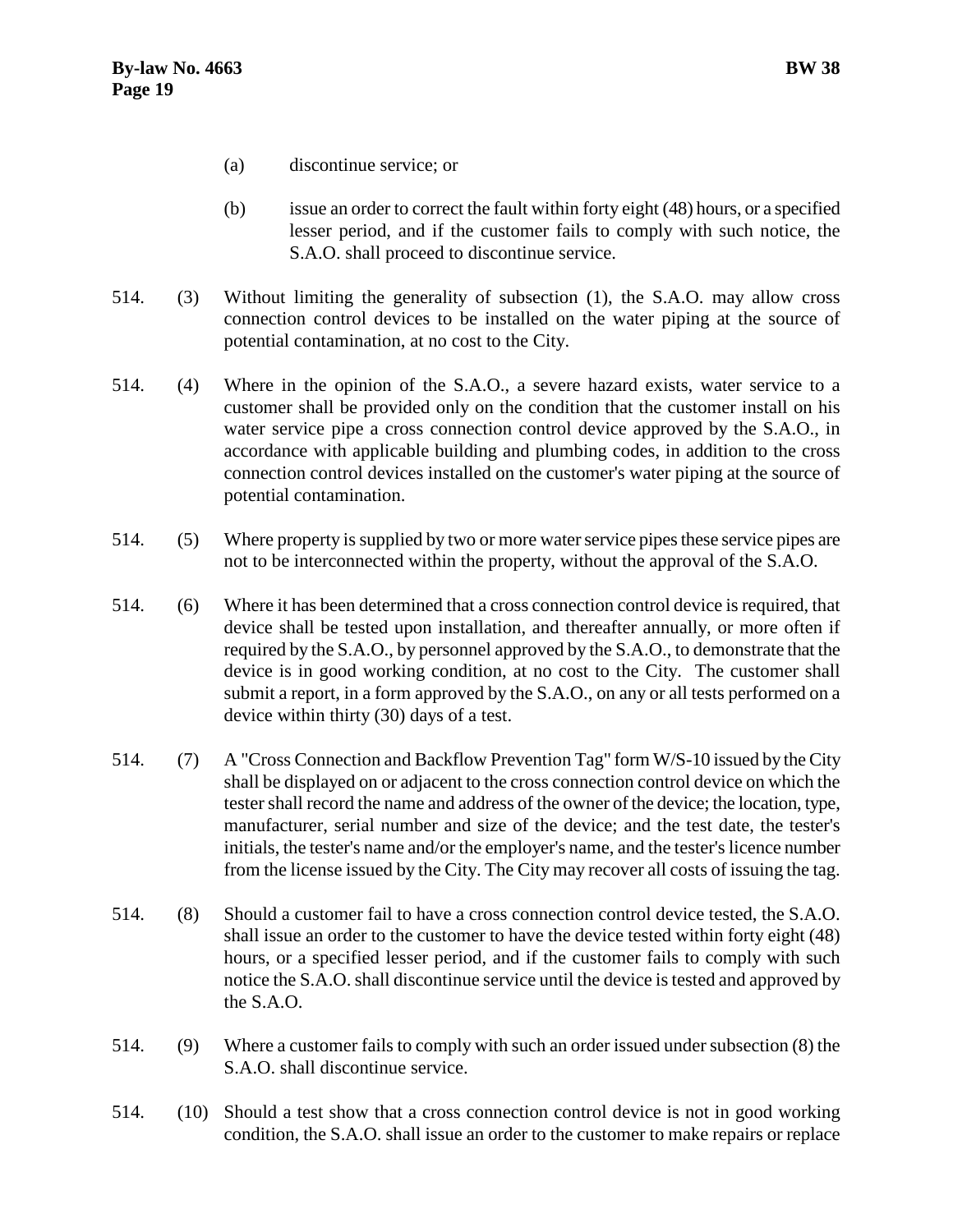the device within forty eight (48) hours, or a specified lesser period, and

- 514. (11) Where a customer fails to comply with such an order issued under subsection (10). The S.A.O. shall discontinue service until the private plumbing has been inspected and approved by the S.A.O..
- 514. (12) Failure to comply with an order issued under this section is an offence.

# <span id="page-23-0"></span>**Bleeding of Water and Bleeders**

- 515. (1) No person or customer shall cause, permit or allow water to bleed or waste.
- 515. (2) No bleeder shall be installed except upon completion of the "Install Water Bleeder Application" form W/S-4 and in accordance with this by-law and the specifications.
- 515 (3) No person shall permit or allow water to bleed from service lines prior to connection to private facilities. When private facilities are being constructed or repaired a circulation pump shall be installed.
- 515. (4) Where a certified electrician or certified plumber certifies in writing that a water service pipe is in danger of freezing owing to the failure of a freeze protection device or other equipment, during a period when immediate repairs are not practical, the S.A.O. may authorize the "Application to Install Water Bleeder" (W/S-4) allowing water to be bled at the premises, provided always that the service pipe and freeze protection are repaired as soon as is practical.
- 515. (5) Every bleeder shall be installed on the building side of the water meter, unless instructed to do otherwise by the S.A.O., such that a one inch (25 mm) air gap exists between the water bleed pipe and a properly vented fixture or properly sized and vented P-trap prior to discharge into the sewer pipe.
- 515 (6) The bleeder shall be removed as soon as practical or by July 31 of the following year, and the owner shall repair or replace the freeze protection devices by November 1 of the following year. The owner or occupant may be permitted the use of a bleeder only during the months of November through July of one year.
- 515 (7) The customer shall register a bleeder with the S.A.O. and inform the S.A.O. when the bleeder has been removed.
- 515. (8) Failure to register a bleeder is an offence
- 515. (9) The S.A.O. shall maintain a register of all authorized bleeders.
- 515. (10) Where the S.A.O. authorizes water to be bled and registers the bleeder, the customer shall be levied a service charge based on the actual water consumption or lesser amount as determined by the S.A.O.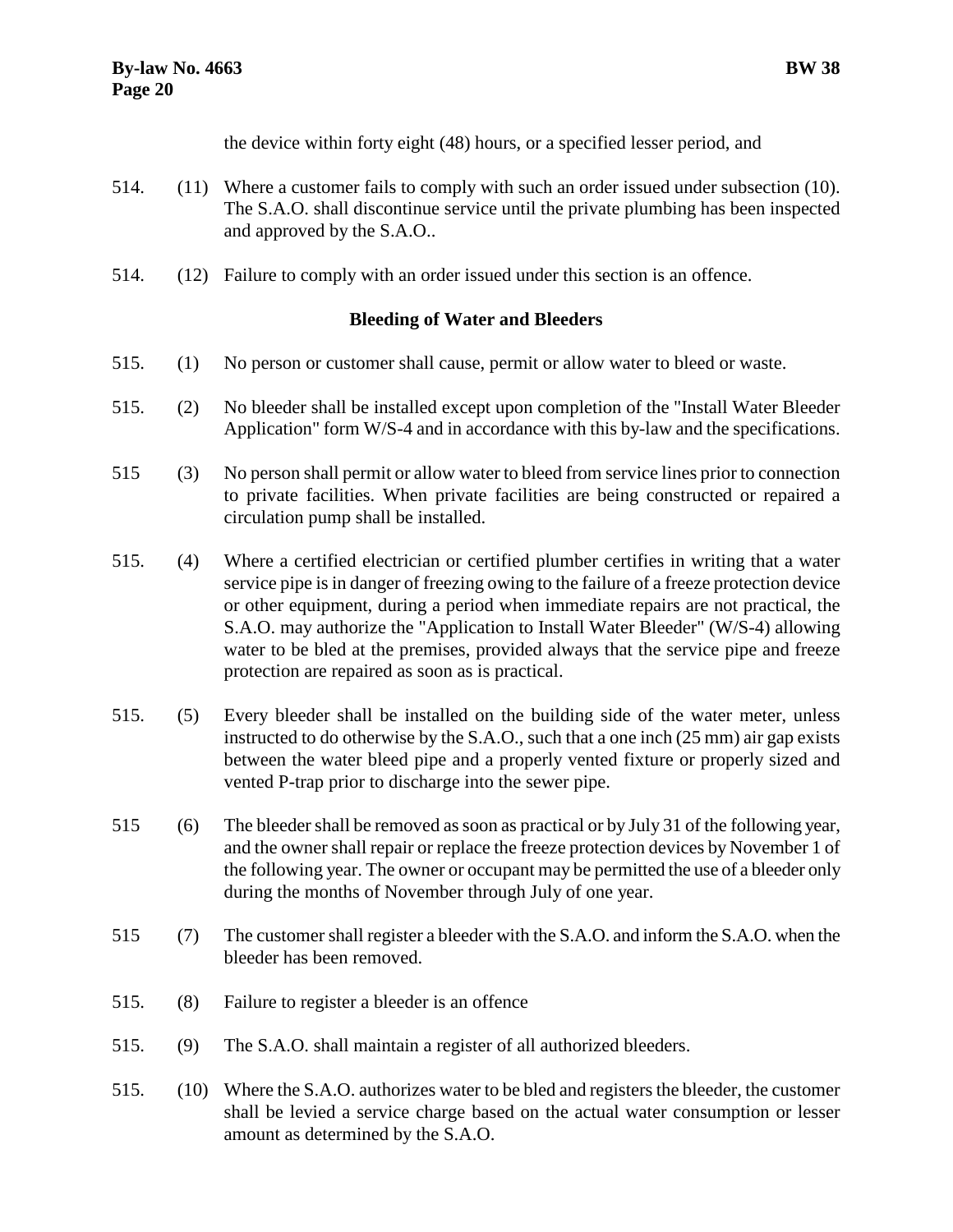# <span id="page-24-0"></span>**Water Use for Fire Protection**

- 516. (1) Where water is supplied or made available for the purpose of fighting fires, no person shall use such water, or cause or allow such water to be used for any purpose other than fighting a fire.
- 516. (2) Where water supplied or made available for the purpose of fighting fires, is used for purposes other than fighting a fire, the customer at the premises to which the water was supplied shall be charged for the cost of the water estimated by the S.A.O. to have been used other than fighting a fire.
- 516. (3) Where water from a metered service is used to fight a fire, charges for the appropriate billing period may, at the request of the customer, be adjusted so that the customer does not pay for water so used.
- 516. (4) No person or customer shall allow a continuous flow of water from the municipal piped water system during a fire or fire alarm, except for the purpose of extinguishing a fire.

# **Access to Hydrants, Valves and Accessories**

- <span id="page-24-1"></span>517 (1) No person shall in any manner obstruct or impede the free access to any main, fire hydrant, valve or other accessories on the municipal system.
- 517. (2) No person shall use water from a fire hydrant on the municipal system for any purpose other than to fight a fire, without the approval of the S.A.O..
- 517 (3) All new City hydrants or privately owned hydrants shall be installed in hydrants vaults in accordance with the City of Yellowknife Design and Construction Standards.
- 517 (4) Hydrants installed on City owned water lines shall become the property of the City and the City shall have full responsibility and control over the maintenance and operation of such hydrants.
- 517 (5) All existing and/or future hydrants installed on privately owned water lines shall be the property of the owner and shall be maintained by and at the cost of the owner on an annual basis to the satisfaction of the S. A. O.. In the case where the owner has failed to notify the S.A.O. that regular maintenance has been completed the S.A.O will direct City forces to undertake such work at the cost of the owner. The S.A.O. will provide such direction without notification to the owner.
- 517 (6) All existing and/or future privately owned hydrants shall not be removed or otherwise made unserviceable without the written authorization of the S. A. O.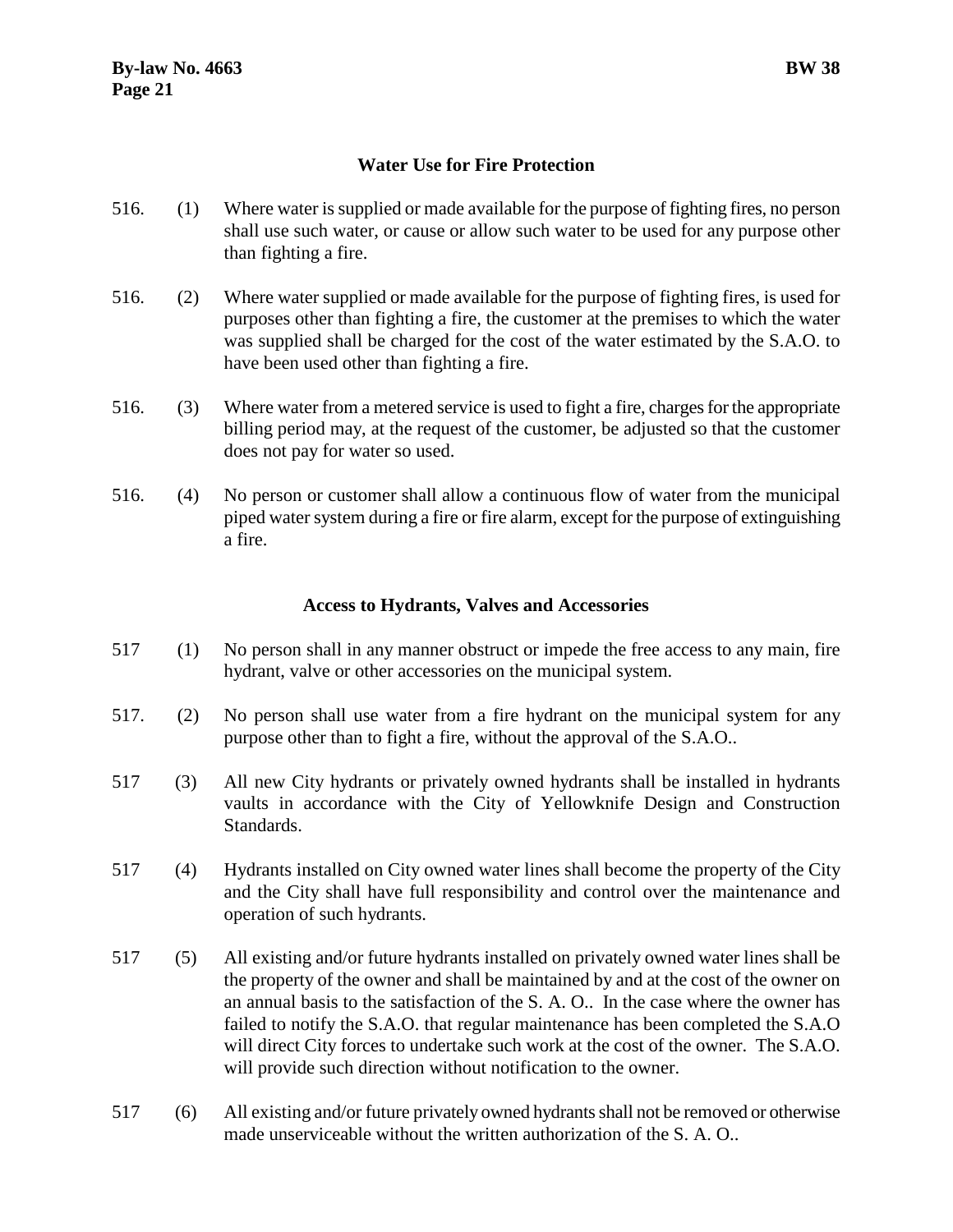- 517 (7) The City shall be notified immediately when any existing and/or future hydrant is determined to be in a condition that would render it unusable for fire fighting purposes.
- 517 (8) Fire hydrants shall only be operated by City employees or those authorized to do so by the S. A. O..
- 517 (9) No person shall obstruct free access to any fire hydrant. No vehicle, building, fence, tree, shrub, snow pile or any other thing shall be placed within two (2) meters of any hydrant.
- 517 (10) Water from a City owned hydrant or un-metered water from a privately owned hydrant shall not be taken for purposes other than fighting fires except as authorized by the S.A.O. City owned hydrants may be used by employees of the City or by contractors for furnishing water for temporary water supply, street cleaning, flushing sewers, street repairs or any other purpose as approved by the S.A.O. If specified by the S.A.O. the Contractors on occasions may be required to obtain a portable water meter and pay the metered rate for the water used as specified in the Fees and Charges Bylaw. Portable water meters shall only remain connected to the fire hydrant during filling. Once filling has been completed, the meter shall be disconnected and properly stored until the next filling. In no case is the meter to be left connected to the hydrant when it is not in use.

# <span id="page-25-0"></span>**Mandatory Connection to Piped System**

- 518. (1) Every owner shall connect his premises to piped water and/or sewer mains installed abutting his premises within two (2) years of the time the S.A.O. certifies that the mains are operational and issues an order to connect to the mains.
- 518. (2) The S.A.O. shall notify every owner that has not connected to the mains nine (9) months before the end of the two (2) year period.
- 518. (3) After such a two (2) year period, the S.A.O. may discontinue trucked water service to such premises or levy service charges to such premises based on the full cost of any trucked service.

# <span id="page-25-1"></span>**PART 6 - STORM WATER SEWERS**

# <span id="page-25-2"></span>**Storm Sewer Authorized Releases**

- 601. (1) No person shall release or permit the release of any matter into the storm sewer system or any watercourse, except:
	- a) Storm water and run-off from melt of natural precipitation that complies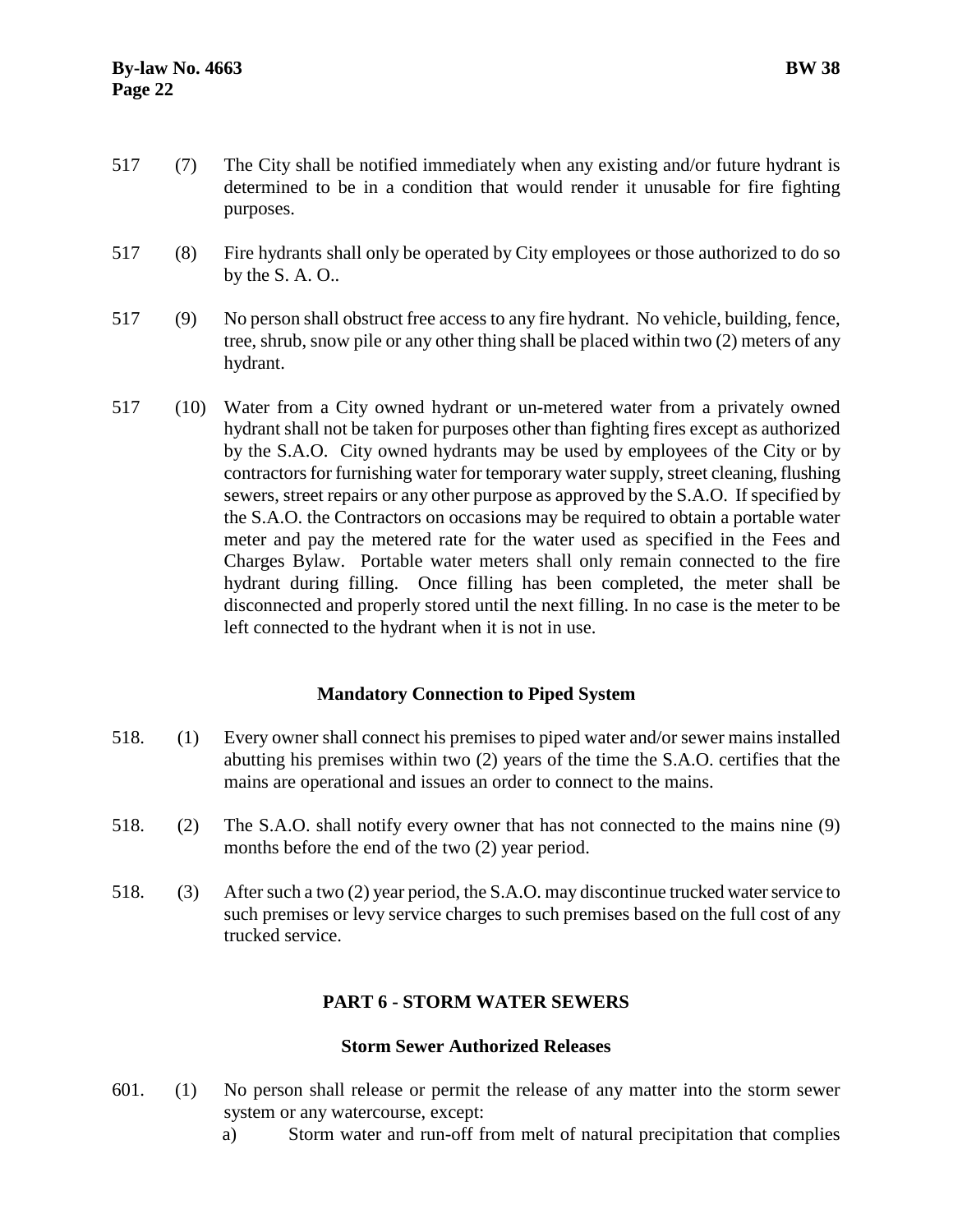with the requirements of this by-law;

- b) Clear-water waste;
- c) Sub-surface water that complies with the requirements of this by-law;
- d) Water resulting from street cleaning, water main maintenance and hydrant flushing;
- e) Water resulting from fire extinguishing activities determined by the S.A.O. to be suitable to enter the storm sewer;
- f) Water resulting from garden and lawn maintenance;
- g) Water resulting from non-commercial car washing;
- h) Sub-surface water, storm water or clear-water waste from a remediation site for which a Permit to Discharge has been issued.

601. (2) No person shall release or permit the release of any matter of any type into the storm sewer system or any watercourse which may:

- (a) Result in a hazard to any person, animal, property or vegetation;
- (b) Cause an adverse effect on the storm sewer system;
- (c) Cause an adverse effect on the quality of the water in any storm sewer or water course;
- (d) Result in storm water being released in contravention of *Mackenzie Valley Resource Management Act* and guidelines/standards adopted and/or stipulated by the Mackenzie Valley Land and Water Board;
- (e) Originate from a commercial car wash;
- (f) Have a temperature greater than 60 degrees Celsius;
- (g) Have a pH less than 6.0 or greater than 9.0, except for rainwater;
- (h) Contain waste water;
- (i) Contain super chlorinated water;
- (j) Contain a restricted or over strength matter as described in Schedule "D", attached hereto and forming part of this bylaw;
- (k) Originate from fire fighting activities that may result in a hazard to any person, animal, property, or vegetation;
- (l) Originate from sub-surface water, storm water or clear-water waste from a remediation site for which no Permit to Discharge has been issued.
- 601. (3) Where a person needs to or is releasing storm water that does not meet the requirements of section 601 (1) or 601 (2), they shall apply to the S.A.O. in the prescribed form and pay the designated fee for a Permit to Discharge. The S.A.O. will review the application and may either issue or refuse the permit. Conditions that may be placed on the permit include the requirement for pre-treatment to a specified level, testing and monitoring.
- 601. (4) No person shall release any matter of any type into the storm sewer system including drainage ditches between October 15 and April 30 of the following calendar year.
- 601. (5) Where a person needs to discharge storm water and/or ground water during the restricted period they may apply to the S.A.O. for permission to discharge into the City's sanitary sewer system with the understanding that they shall be subject to a fee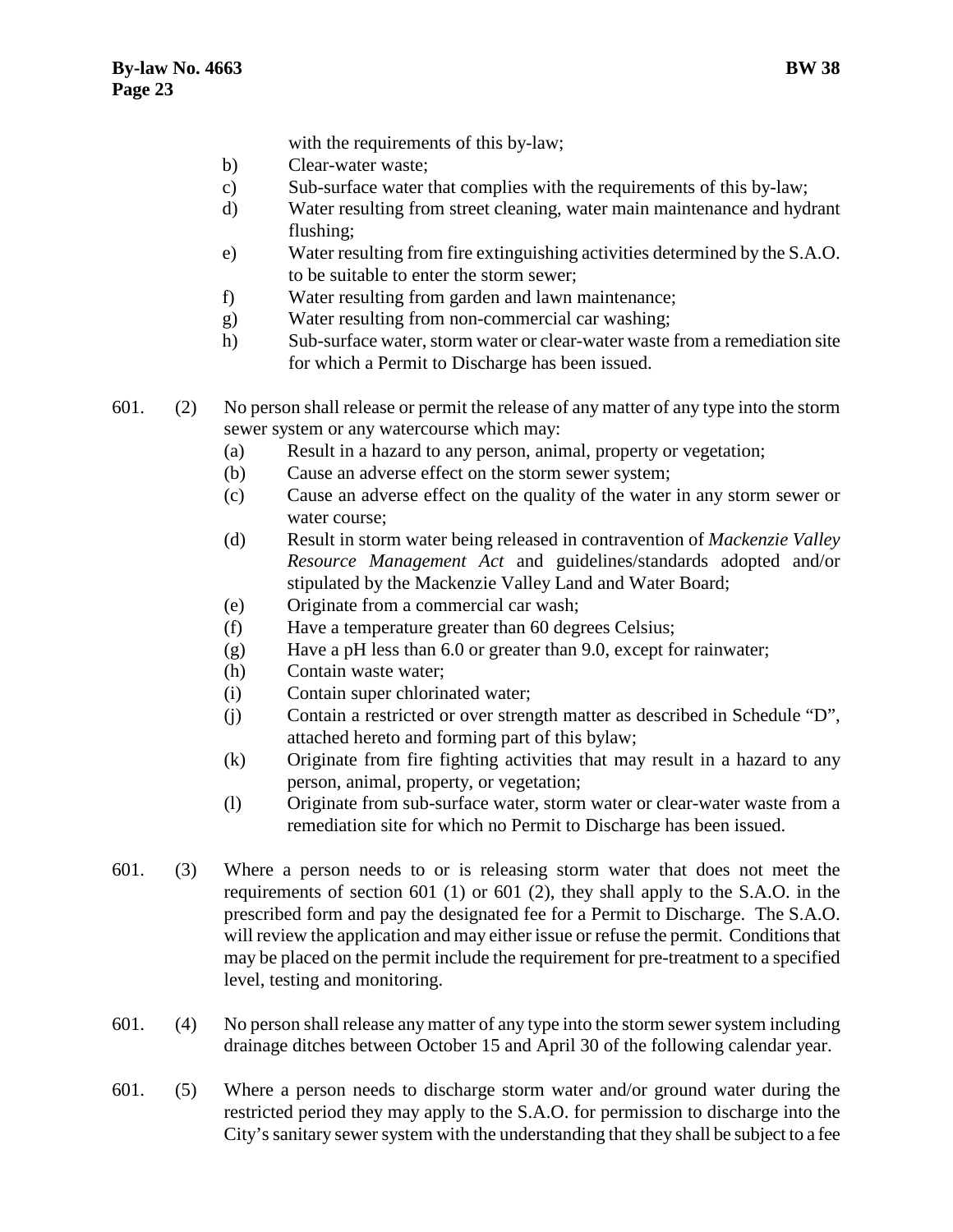as described in Section 902.

# **Unauthorized Releases**

- <span id="page-27-0"></span>602. (1) Any person who releases or permits the unauthorized release of any matter set out in Section 601 into the sanitary sewer system, storm sewer system or any water course, immediately after becoming aware of the release, shall notify the City and provide the following information:
	- (a) Name of the person owning the matter released;
	- (b) Location of the release;
	- (c) Name of person reporting the release and telephone number where that person can be reached;
	- (d) Time of the release;
	- (e) Type of material released and any known associated hazards;
	- (f) Volume of the material release;
	- (g) Corrective action being taken or anticipated to be taken to control the release.

This does not preclude any person from notifying the GNWT Spill Line as required.

- 602. (2) The person who released or permitted the unauthorized release shall, as soon as the person becomes aware or ought to have become aware of the release, take all reasonable measures to:
	- (a) Confine, remedy and repair the effects of the released matter;
	- (b) Remove and dispose of the matter in such a manner as to effect the maximum protection to human life, health and the sanitary sewer system, storm sewer system or water course.
- 602. (3) The person who released or permitted the release shall within fourteen (14) days following the unauthorized release submit to the City a written report that details the following:
	- (a) Date and time of the release;
	- (b) Location of the point of the release;
	- (c) Duration of the release and the release date;
	- (d) Composition of the release showing with respect to each substance its concentration and total quantity, a description of the circumstances leading to the release;
	- (e) Steps or procedures which were taken to minimize, control or stop the release;
	- (f) A summary of the impairment, damage, or harm which occurred to any person, premises, private drainage system;
	- (g) Any other information required by the City.
- 602. (4) Any person observing a release of any matter set out in section 601 or 602 into the sanitary sewer system, storm sewer system or any water course shall notify the City and provide as much information on the release as possible.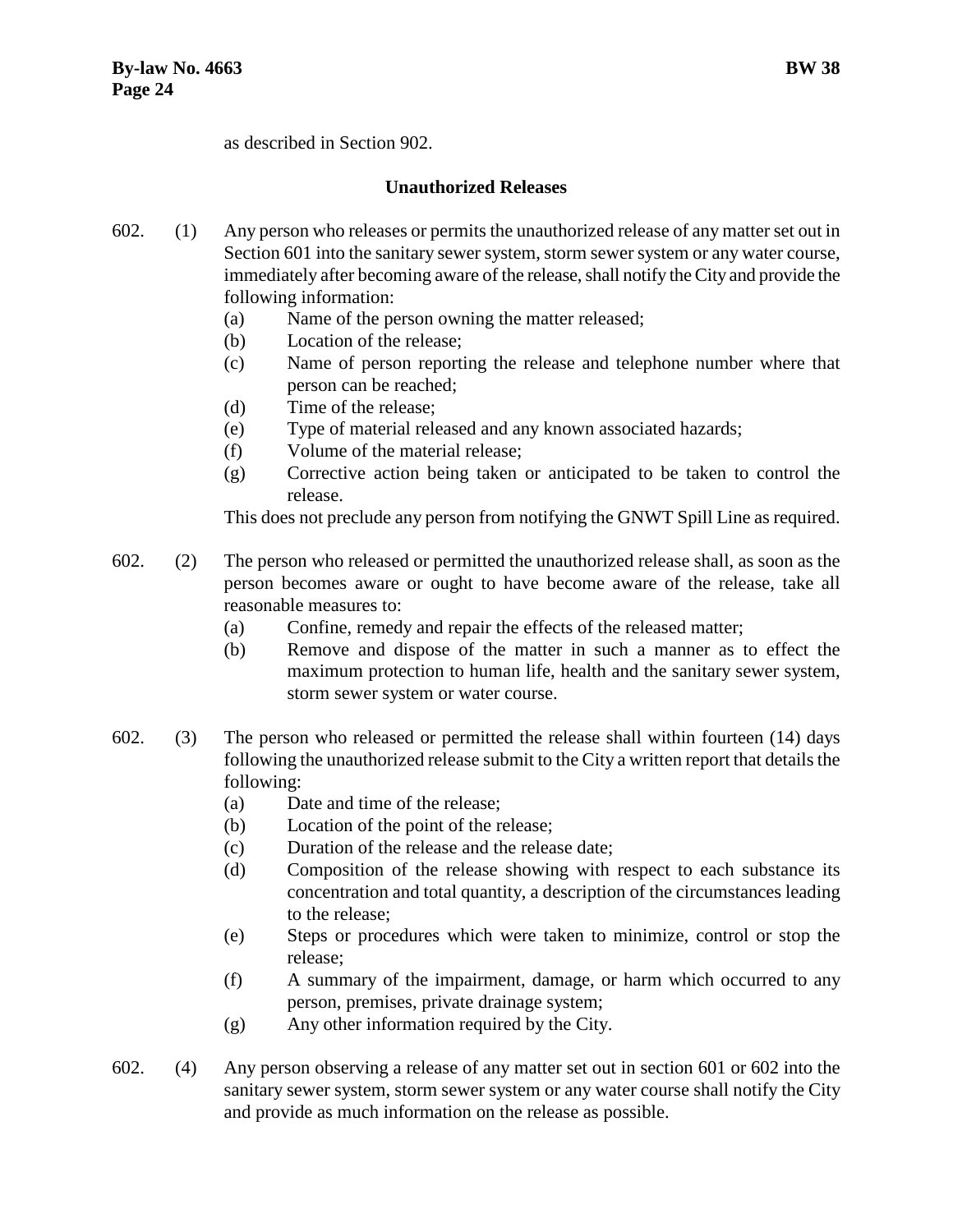602. (5) Any person who releases or permits the unauthorized release of any matter set out in section 601 into the sanitary sewer system, storm sewer system or any water course shall be responsible for all associated clean up costs.

# <span id="page-28-0"></span>**PART 7 - TRUCKED WATER AND SEWER SERVICE**

# <span id="page-28-1"></span>**Scheduled Trucked Service**

- 701. (1) The S.A.O. shall establish times for the provision of trucked service to each customer or part of the City.
- 701. (2) The City shall endeavour to provide scheduled trucked service, weather, roads, and vehicle conditions permitting.
- 701. (3) Every customer requesting trucked service at a time other than the normal working hours shall be levied a fee to recover the City's costs, in addition to the normal service charge, except when the previous scheduled trucked service was not received through no fault of the customer.

# <span id="page-28-2"></span>**Installation of Trucked Service Building Facilities**

- 702. (1) All trucked service building facilities shall be installed by, and at the cost of, the owner and shall remain the property of the owner.
- 702. (2) All trucked service building facilities shall be inspected and approved by the S.A.O. prior to receiving service

# <span id="page-28-3"></span>**Maintenance, Repair and Thawing of Trucked Service Building Facilities**

- 703. (1) Every owner shall maintain his trucked service building facilities in proper order and free from leakage or wastage. The owner is responsible for all repairs and routine maintenance if required repairs are not completed the City may suspend service until such time as the repairs are made to the satisfaction of the S.A.O..
- 703. (2) The City may in the case of an emergency repair any trucked service building facilities and the cost of such repair work shall be levied on the owner.

#### <span id="page-28-4"></span>**Specifications, Design Approval and Inspection of Trucked Service Building Facilities**

# **Section 704 (1) (2) as amended by By-law No. 4818 – July 27, 2015**

704. (1) Trucked service building facilities shall be installed in accordance with this By-law, the Trucked Water Service Standards and Trucked Sewage Service Standards in the Specifications of this By-law, and Building By-law No. 4469. Installations shall comply with National Building Code of Canada, National Plumbing Code of Canada,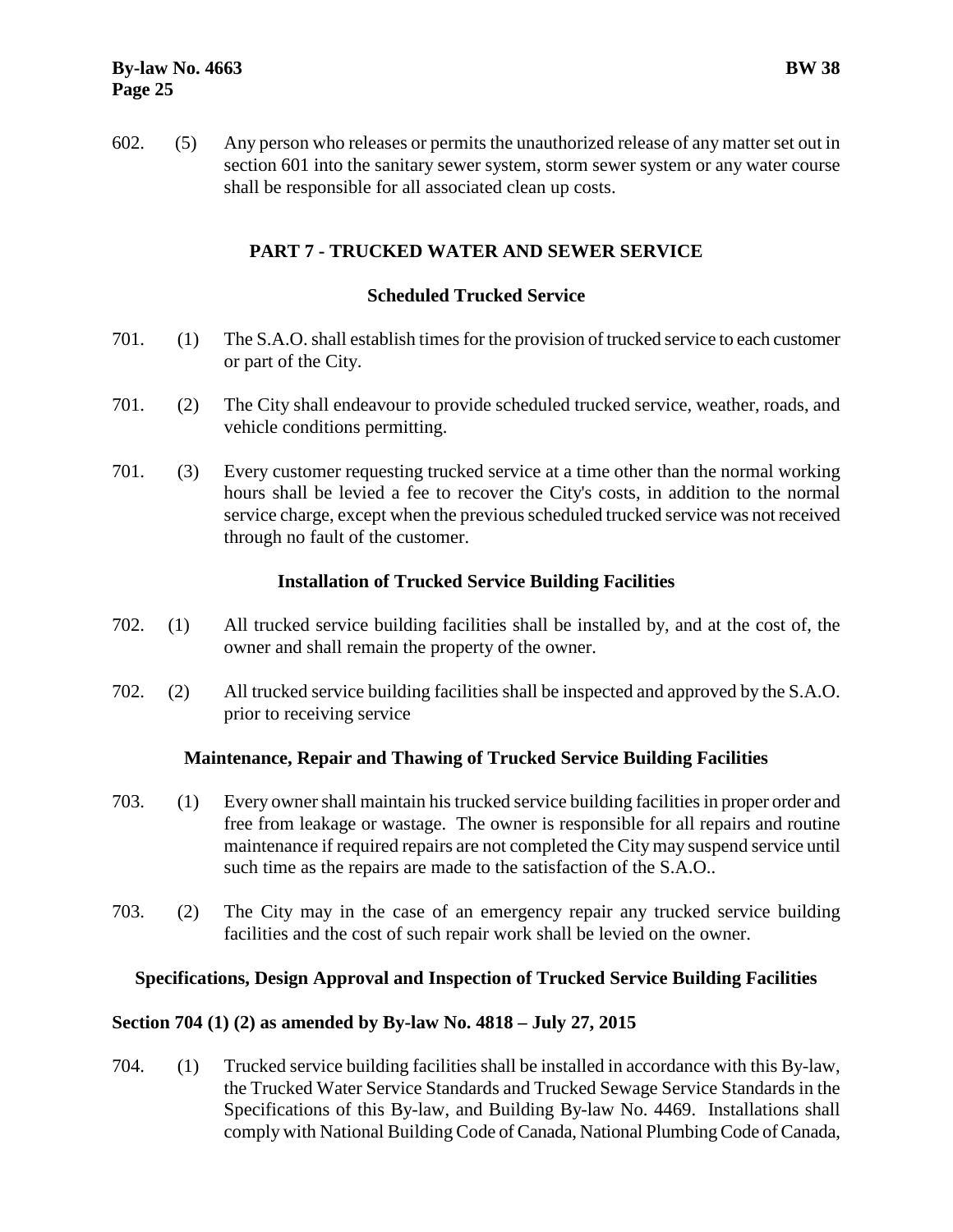CAN/CSA Standards, manufacturer specifications and all municipal by-laws.

- 704. (2) Design plans for trucked service building facilities, servicing more than four (4) bathrooms or having a capacity of more than 3,000 imperial gallons (13,638 litres) shall be certified by a Professional Engineer.
- 704. (3) Two sets of "as built" plans shall be provided when required by the S.A.O. within sixty (60) days of completion of trucked service building facilities.
- 704. (4) No trucked service building facilities shall be enclosed, covered and backfilled until the work has been inspected and approved by the S.A.O..
- 704. (5) All installation, maintenance, repair and disconnection of trucked service building facilities shall be subject to the inspection and approval of the S.A.O..
- 704. (6) All buried tanks shall be anchored to concrete pads or pinned to bedrock to prevent movement or floating to the surface.

# **Section 704 (7) (8) (9) (10) added by By-law No. 4818 – July 27, 2015**

- "704. (7) Buried and partially buried water and sewage holding tanks are not permitted to be installed within the footprint of the building. Cylindrical tanks installed horizontally that require soil or granular material to provide structural stability may be located within the footprint of a building.
- 704. (8) Existing buried holding tanks are permitted to be abandoned and left in place in the same location provided they are filled up with concrete, gravel or earth in a manner that is deemed to be adequate to maintain ground stability and prevent cave in.
- 704. (9) All trucked service building facilities installation applications submitted to Building Inspections at the time of application for a Mechanical Permit must include:
	- (a) manufacturer installation specifications, and
	- (b) a plan showing the location of the tank." .
- 704. (10) Trucked service building facilities installation servicing more than four (4) bathrooms or having a capacity of more than 3,000 imperial gallons (13,638 litres) shall be certified by a Professional Engineer."

# <span id="page-29-0"></span>**Correction to Non-Conforming Trucked Service Building Facilities**

705. Where in the opinion of the S.A.O., existing trucked service building facilities are being operated in contravention of this by-law, including the Trucked Service Water Standards in the specifications, Section A-3 of Specifications A, the S.A.O. shall issue an order to the owner of the trucked service building facilities: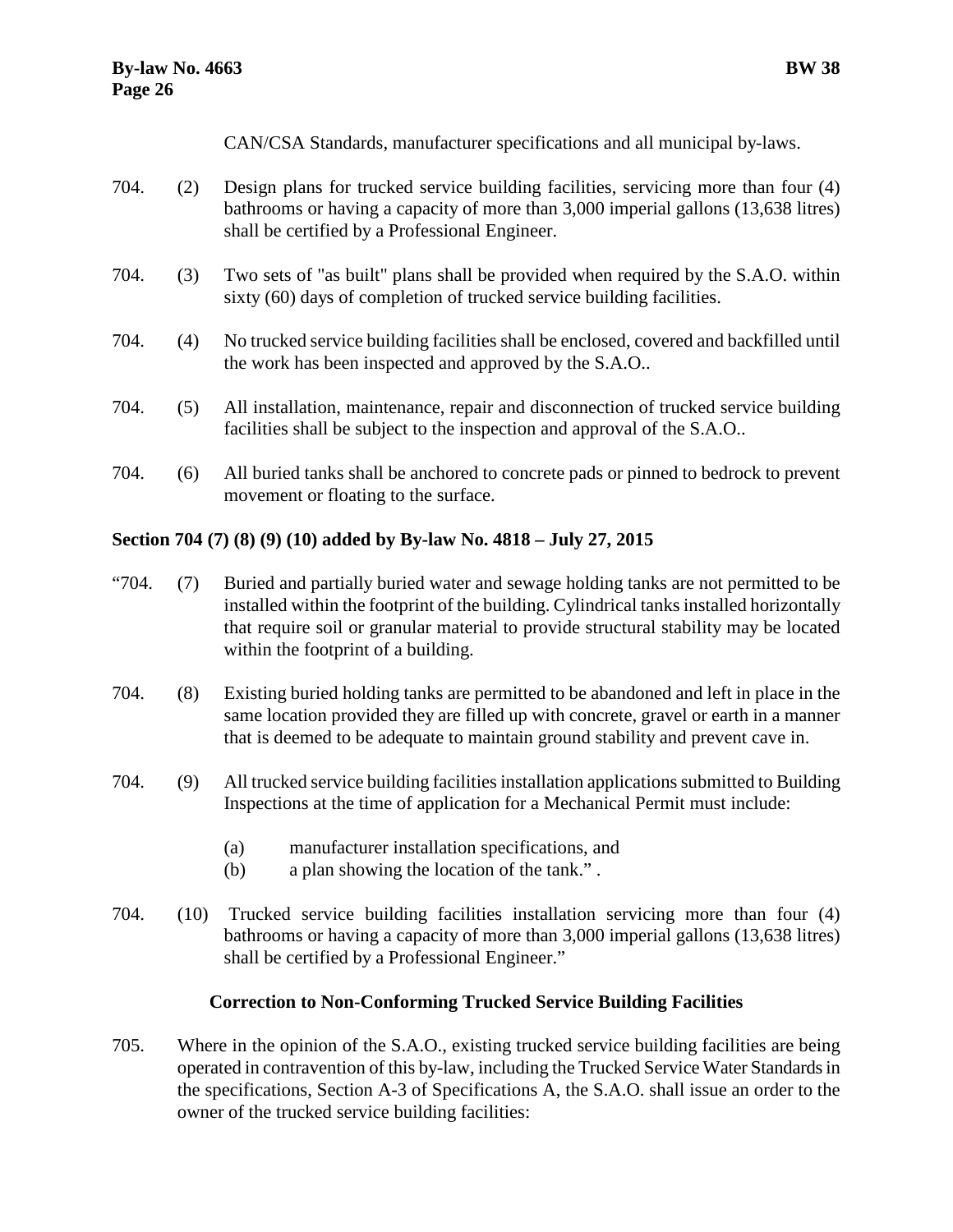- (a) specifying the manner in which the owner is contravening the by-law, and
- (b) directing the owner to comply with the by-law, and
- (c) specifying the actions to be performed by the owner to comply with the by-law, and
- (d) notifying the owner of the time and date by which such action is required to be taken.

# <span id="page-30-0"></span>**Number of Trucked Service Building Facilities**

- 706. (1) No premises shall be supplied with trucked service to more than one water tank and one sewage tank except upon submission of plans for the approval of the S.A.O..
- 706. (2) The S.A.O. may allow trucked service to a separate water tank or sewage tank for self-contained units on properties.

# <span id="page-30-1"></span>**Access to Trucked Service Building Facilities**

#### **Section 707 (1) as amended by By-law No. 4818 – July 27, 2015**

- 707. (1) The customer shall maintain, at his own expense, unimpeded access to the water fill and sewage pump out points, including, but not limited to, the removal of ice, snow, mud, vehicles, pets and yard material.
- 707. (2) Where the water fill point or sewage pump out point are not accessible, the S.A.O. shall cause a notice to be left at the premises and the offices of the City, indicating the time and reason trucked service could not be provided and the corrective measures required before trucked service will be resumed.
- 707. (3) Failure to allow or maintain access shall in addition to the discontinuance of service cause the owner to be levied the cost of one direct return trip by the contractor for the City.

# **Section 707 (4) (5) as amended by By-law No. 4818 – July 27, 2015**

707. (4) Residents who produce honey bags as a means of sewage disposal must use appropriate bags or containers and are solely responsible for transporting and disposing of such waste at the designated location at the City's Solid Waste Facility..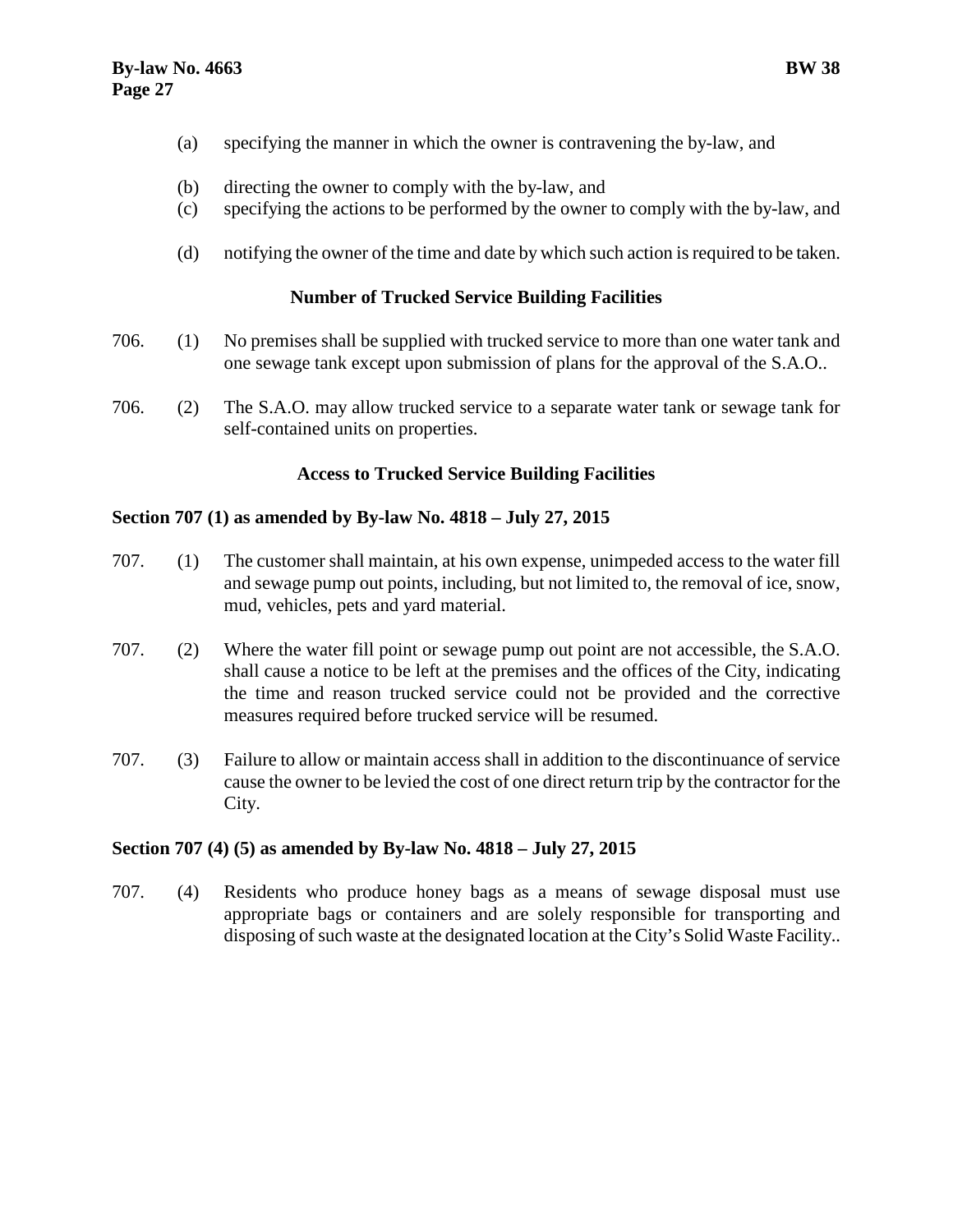# **PART - 8 METERS**

# <span id="page-31-1"></span>**Meter Requirement**

<span id="page-31-0"></span>801. Subject to this by-law, an approved water meter with an approved remote reading device, shall be installed on every water service pipe, unless otherwise authorized by the S.A.O.

# <span id="page-31-2"></span>**Supply and Installation of Meters by the Owner**

- 802. (1) The owner shall supply and install meters, remote reading devices and accessories for all water service pipes.
- 802. (2) The location and the design of meters, remote reading devices and accessories shall be in accordance with the specifications of the City and shall be approved by the S.A.O..
- 802. (3) Every meter, remote reading device, and accessories installed by an owner in accordance with this section shall become the property of the City, which shall, subject to Section 808, be responsible for its maintenance.
- 802. (4) Nothing in this section shall be construed as to relieve the owner or customer of the obligation to pay any charges or fees required by this by-law.

# <span id="page-31-3"></span>**Supply of Meters by the City**

803. The City shall supply meters and remote reading devices for water service pipes less than 3/4 inch or 20 millimetres in diameter and the owner shall be levied a fee to recover the City's costs at the time the meter is picked up by the owner from the City and prior to the final inspection.

# <span id="page-31-4"></span>**Supply and Installation of Meter Setting by the Owner**

- 804. (1) Every owner, regardless of the size of the water service pipe, shall supply and install a horizontal meter setting and control valves immediately ahead of and after the meter setting, or obtain prior written approval of modifications from the S.A.O.. Failure to comply may result in fines. The owner will be responsible to cover any costs associated with meeting this clause and for any work undertaken as a direction of the S.A.O. needed to meet the requirements as specified.
- 804. (2) The location and design of the meter setting and control valves shall be in accordance with the specifications of the City and shall be approved by the S.A.O..
- 804. (3) The meter setting and control valves shall be positioned as close as is practical to the point where the private water service pipe enters the building and positioned for easy access to read, repair, test or replace a meter.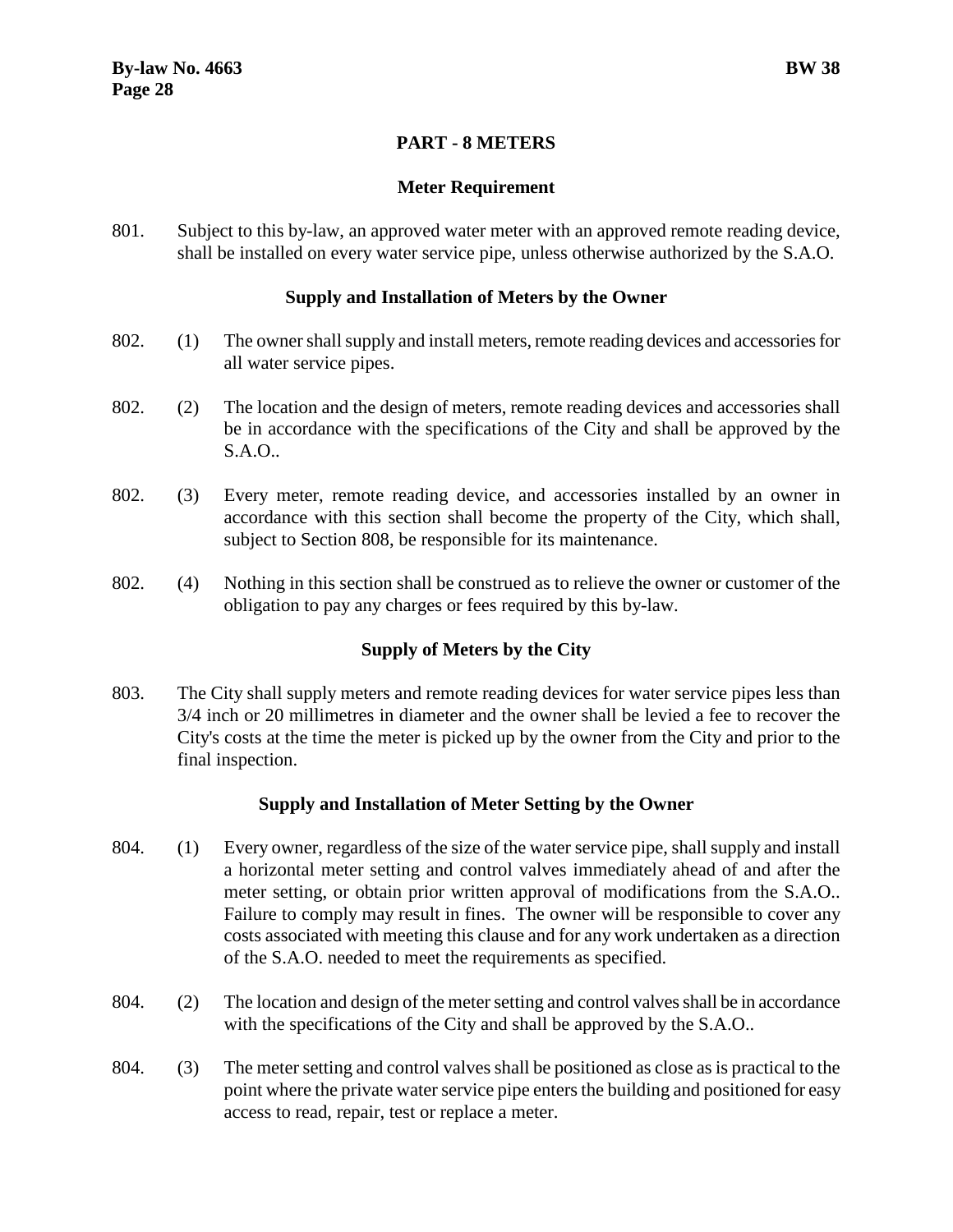#### <span id="page-32-0"></span>**Supply and Installation of Wiring for Remote Reading Device by Owner**

805. For new construction, every owner, regardless of the size of the water service pipe, shall supply and install wiring in its own conduit, for a remote reading device, for each meter to be installed, in accordance with the specifications and approved by the S.A.O..

# <span id="page-32-1"></span>**Supply, Installation and Sealing of Meter Bypass**

- 806. (1) The owner shall supply and install a meter bypass with a sealable control valve for all water service pipes
	- (a) having a diameter greater than 50 millimetres (two inches),
	- (b) of any size, where the owner requires continuous service during the testing, repairing or replacing of meters.
- 806. (2) The S.A.O. shall cause a seal to be affixed to any meter bypass control valve.
- 806. (3) Where a seal has been affixed in accordance with subsection (2), no person or customer shall break the seal without the prior written approval of the S.A.O..
- 806. (4) Where the customer or occupant of premises where a seal has been affixed in accordance with subsection (2), determines that the seal has been broken, he shall notify the S.A.O. as soon as is practical.
- 806. (5) Where a seal affixed in accordance with subsection (2) is broken, the customer shall be levied a charge for the quantity of water which the S.A.O. estimates has been used and shall be considered an offence.

# <span id="page-32-2"></span>**Number of Meters**

- 807. (1) The S.A.O. shall determine the number of meters that shall be installed for any premises.
- 807. (2) Subject to subsection (1), where two or more water service pipes, excluding water recirculation service pipes, supply a premise or where water service pipes are interconnected, a meter shall be installed on each water service pipe.
- 807. (3) Subject to subsection (1), single-family dwellings and single unit buildings including apartment, commercial, institutional and industrial buildings, shall have a minimum of one (1) meter installed in each building.
- 807. (4) Subject to subsection (1), residential, commercial or industrial buildings containing (with) multiple side by side units shall have one meter per unit, and all such meters for the building shall be banked at one location where the service pipe enters the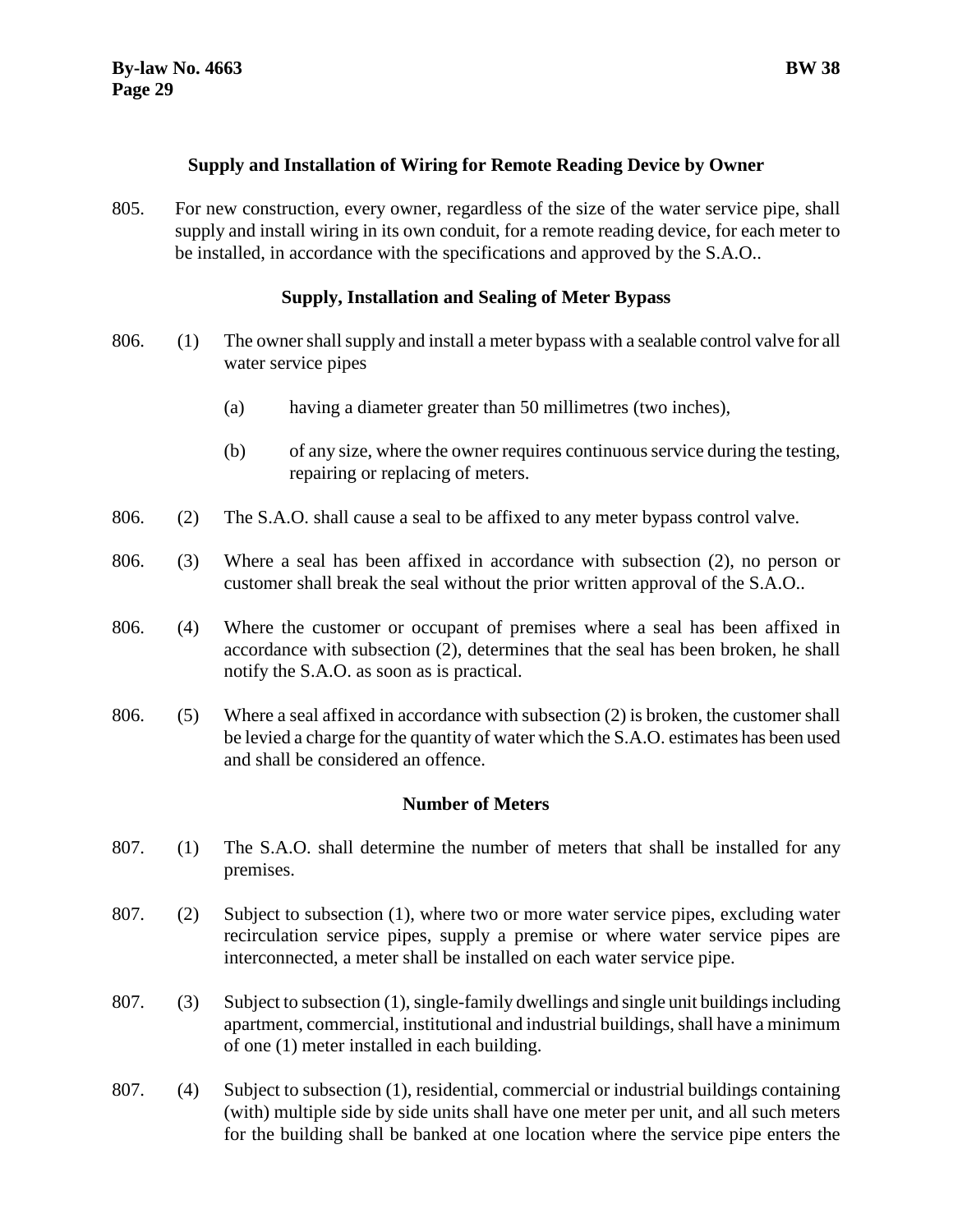building or approved by the S.A.O..

# <span id="page-33-0"></span>**Meter Protection**

- 808. (1) The customer shall protect the meter, meter setting, control valves, meter wire, remote reading device, and accessories from loss or damage from frost and any other causes within his control.
- 808. (2) The customer shall pay all costs incurred by the City to replace a lost meter or to repair damage to any meter, meter wire, remote reading devices, or accessory caused by frost or any other causes within the control of the customer.

# <span id="page-33-1"></span>**Meter Readings**

- 809. (1) Meters shall be read at intervals determined by the S.A.O. provided that, if possible, meters shall be read at least every two (2) months.
- 809. (2) Where a meter is not or can not be read for the current billing period, the S.A.O. shall estimate the water consumption for the purpose of establishing a service charge provided that the water consumption and account are reconciled when a meter reading is obtained.

# <span id="page-33-2"></span>**Special Meter Readings**

810. Where a customer requests a special meter reading, a fee to recover the City's costs shall be levied on the customer.

# <span id="page-33-3"></span>**Meter Seal**

- 811. (1) The S.A.O. shall cause a seal to be affixed to any meter.
- 811. (2) Where a meter seal has been affixed in accordance with subsection (1), no person or customer shall cause, permit or allow such a seal to be broken without the prior written approval of the S.A.O..
- 811. (3) Every person or customer who determines that a meter seal affixed in accordance with subsection (1) has been broken, including for the purpose of thawing the service line, shall notify the S.A.O. as soon as is practical.
- 811. (4) Where a meter seal affixed in accordance with subsection (1) has been broken, the customer shall be levied a charge for the quantity of water which the S.A.O. estimates has been used and shall be considered an offence under this by-law.

# <span id="page-33-4"></span>**Meter Testing**

812. (1) The S.A.O. may cause any authorized meter to be tested.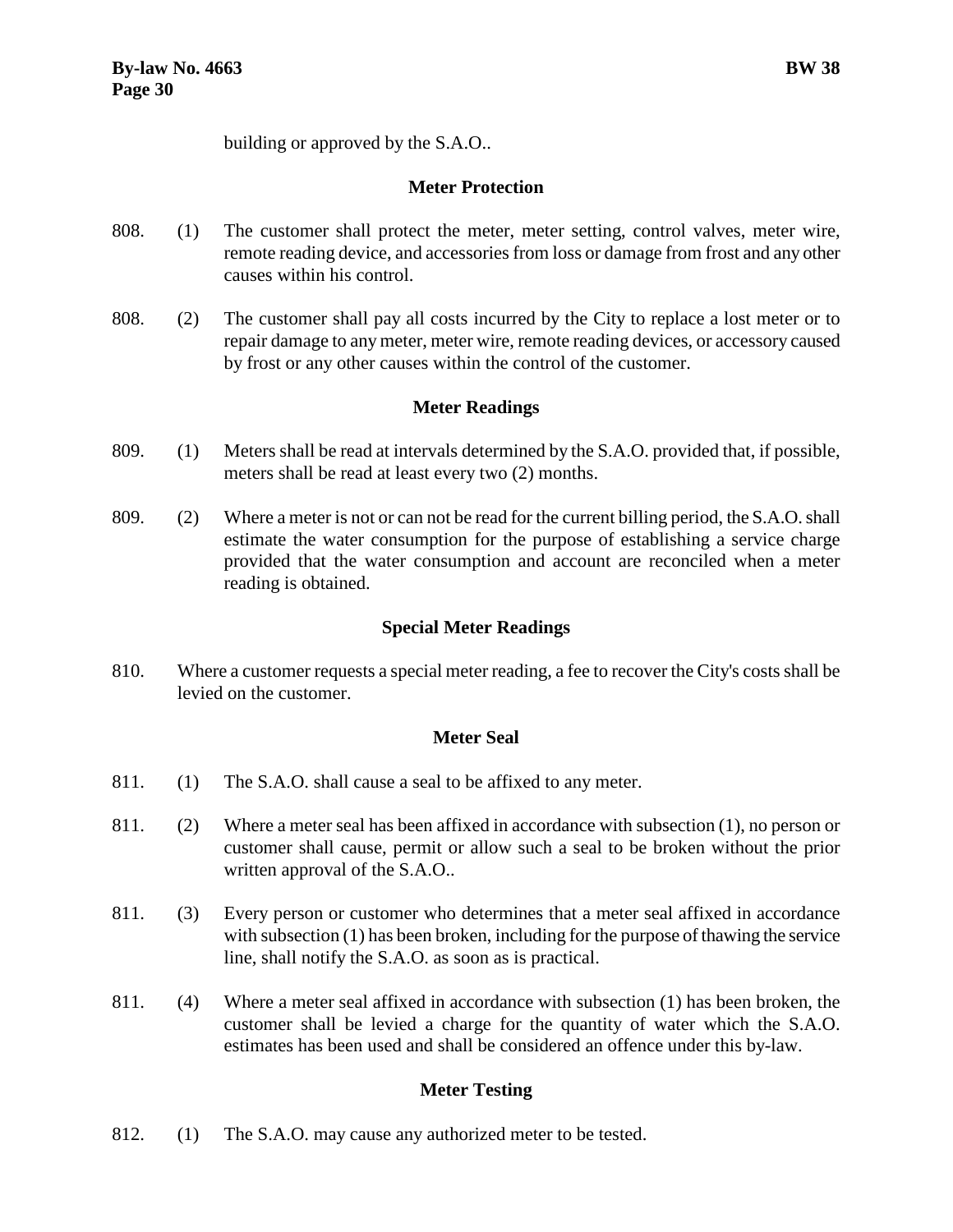- 812. (2) Where a customer makes written request for a meter test and pays the fee, to recover the City's costs, the S.A.O. may cause the meter to be tested.
- 812. (3) Where the inaccuracy of a meter tested is five (5) percent or greater,
	- (a) the amount of any meter reading fee paid shall be refunded to the customer,
	- (b) the S.A.O. shall estimate the amount of water for which the customer has been overcharged or undercharged for a period not exceeding six months prior to the date of testing,
	- (c) the municipal services account of the customer shall be adjusted in accordance with paragraph (b) and the rates prescribed in the schedules, provided always that no refund shall be made other than to the customer whose account was overcharged.

# <span id="page-34-0"></span>**Meter Malfunction**

813. If a meter fails to register or to properly indicate the flow of water, the customer shall be liable to pay for the quantity of water which the S.A.O. estimates has been used or a flat rate as specified in the Fees and Charges By-law.

# <span id="page-34-1"></span>**Adjustment for Undetected Leaks**

- 814. (1) If a meter shows excessive high consumption in comparison to previous readings, the S.A.O. may notify the customer.
- 814. (2) Where an undetected leak is discovered, and where in the opinion of the S.A.O. the customer could not reasonably have been expected to be aware of such leak, the S.A.O. may adjust the service charge based on the average previous consumption, provided however, that such leak is repaired within forty eight (48) hours of the discovery. No such adjustment to the customer's account shall extend for a period beyond three (3) months prior to the discovery of the leak, and provided always that no refund shall be made other than to the customer whose account was charged.
- 814 (3) The provisions for adjustment as specified in Section 814 (2) will not be invoked more than once every twenty four (24) months.

# <span id="page-34-2"></span>**Access to Property for Meter Reading**

815. (1) Employees of the City and their authorized agents shall be admitted to premises during regular City business hours in order to inspect, test, repair, or read an authorized meter or remote reading device upon such premises. Such employees or authorized agents shall upon request, show identification as determined by the City.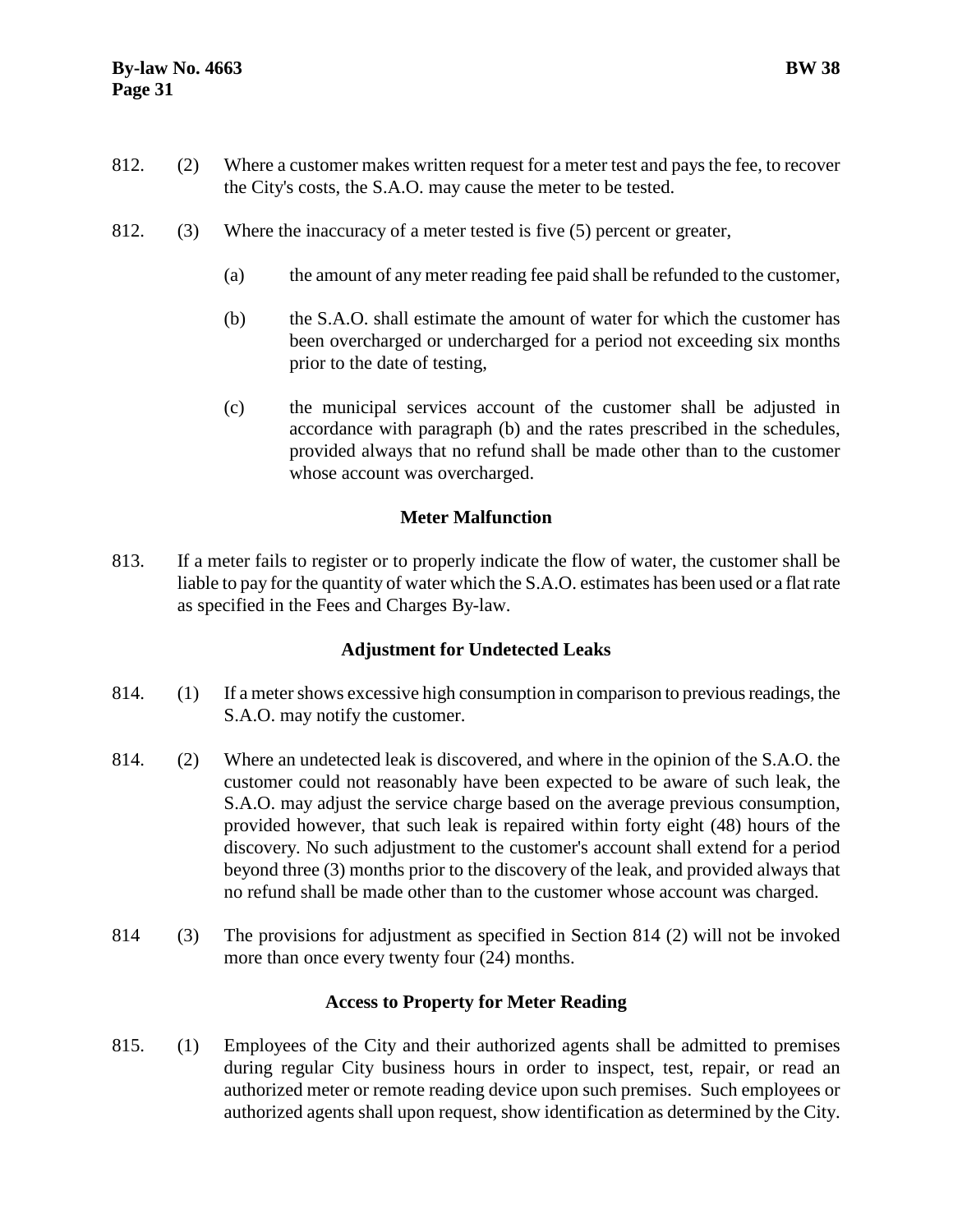# **By-law No. 4663 BW 38 Page 32**

- 815. (2) If access to a meter or remote reading device cannot be obtained, the S.A.O. shall cause a notice to be left at the premises indicating the corrective measure required and the time and date by which the corrective measures must be carried out.
- 815. (3) Where after two successive attempts to access a meter or remote reading device by the employees of the City or their authorized agents,
	- (a) a meter reading fee, to recover the City's costs, shall be levied for each subsequent unsuccessful attempt to read the meter or remote reading device,
	- (b) the S.A.O. may discontinue service to the premises,
	- (c) levied a fine as specified under this by-law.

# <span id="page-35-0"></span>**PART 9 - BILLING AND COLLECTING**

# <span id="page-35-1"></span>**Rates**

901. All rates shall be set and levied in accordance with the rates specified in Fees and Charges By-law or any successor by-law for various categories of customers, owners and service

# <span id="page-35-2"></span>**Service Charges**

- 902. (1) Subject to subsection (2), services charges shall be levied in accordance with the rates specified in Fees and Charges By-law or any successor by-law for various categories of customers, owners and service.
	- (a) Where a customer who has received permission from the S.A.O. to discharge the storm water and/or ground water into the sanitary sewer system a rate equal to fifty-five percent (55%) of the current water rate as specified in the Fees and Charges By-law shall be charged.
- 902. (2) Unless otherwise provided for in this by-law, service charges shall be calculated:
	- (a) where an approved meter or truck meter is in use, according to the quantity of water indicated by such meter; or
	- (b) where an approved meter or truck meter is not in use, in accordance with the appropriate type of premises, unit of measurement, and quantity of water use as determined by the S.A.O., or
	- (c) where a customer or owner who does not receive municipal service and connects to public piped service, or where a customer or owner receives trucked service connects to public piped service, for a pro-rata share of the capital costs to establish public piped service in addition to the cost to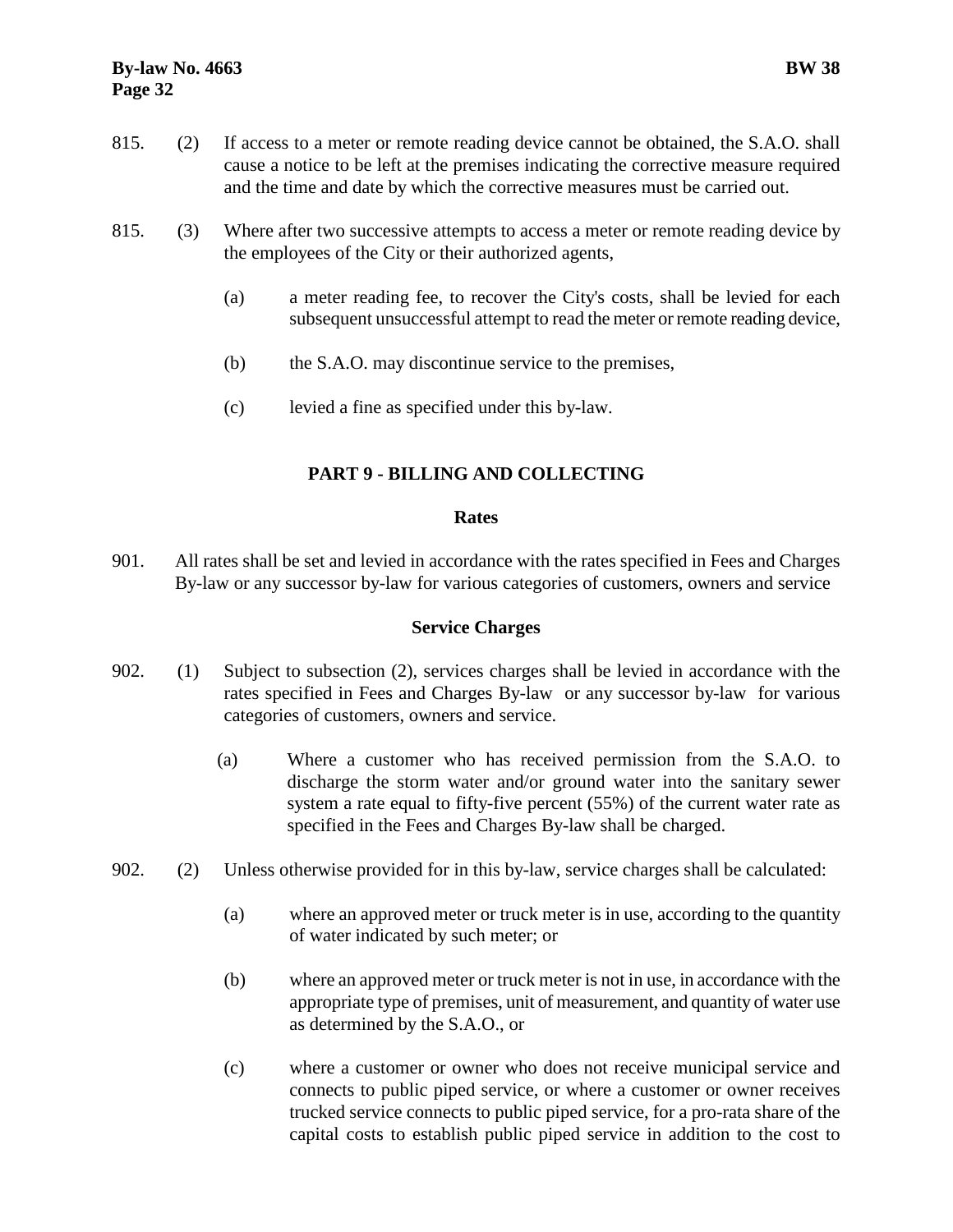connect to the public piped service in accordance with subsection 502 (2).

(d) where a customer discharges storm water and/or ground water into the sanitary sewer system and the discharge cannot be metered the S.A.O. shall charge a flat rate based on a professional engineer's estimate. The customer shall be responsible for all costs associated with the development of this estimate.

# <span id="page-36-0"></span>**Industrial Use of Water**

903. (1) Where, in the opinion of the S.A.O., water is used for industrial purposes, the service charge shall be determined in the Fees and Charges By-law or any successor by-law.

#### <span id="page-36-1"></span>**Payments**

904. (1) Bills for all charges, fees and interest are payable on the due date appearing on the bill. Due dates shall be set by the City and clearly marked on bill and as determined in the Financial Administration By-law or any successor by-law.

# <span id="page-36-2"></span>**Owner Liability**

905. (1) Liability to pay bills shall not be affected by any defect in the form of bill or nonreceipt of a bill and as described in the Financial Administration By-law or any successor by-law.

#### <span id="page-36-3"></span>**Changes in Use, Occupancy or Property Served**

906. (1) The customer shall notify the S.A.O. in writing of any change in the use, occupancy, site served, or any other matter which may affect the service charges and fees payable under Fees and Charges By-law or any successor by-law.

# <span id="page-36-4"></span>**Adjustment for Charges for Partial Period**

907. (1) Where, in the opinion of the S.A.O., a customer is entitled to an adjustment in service fees for a partial period then such adjustments will be made in a prorated fashion in accordance with Financial Administration By-law or any successor by-law. This does not apply to any monthly flat fees or administrative fees that are charged to the customer.

# <span id="page-36-5"></span>**PART 10 - ENFORCEMENT**

#### <span id="page-36-6"></span>**Enforcement of Payments**

1001. (1) Enforcement of payments shall be done in accordance with the Financial Administration By-law or any successor by-law.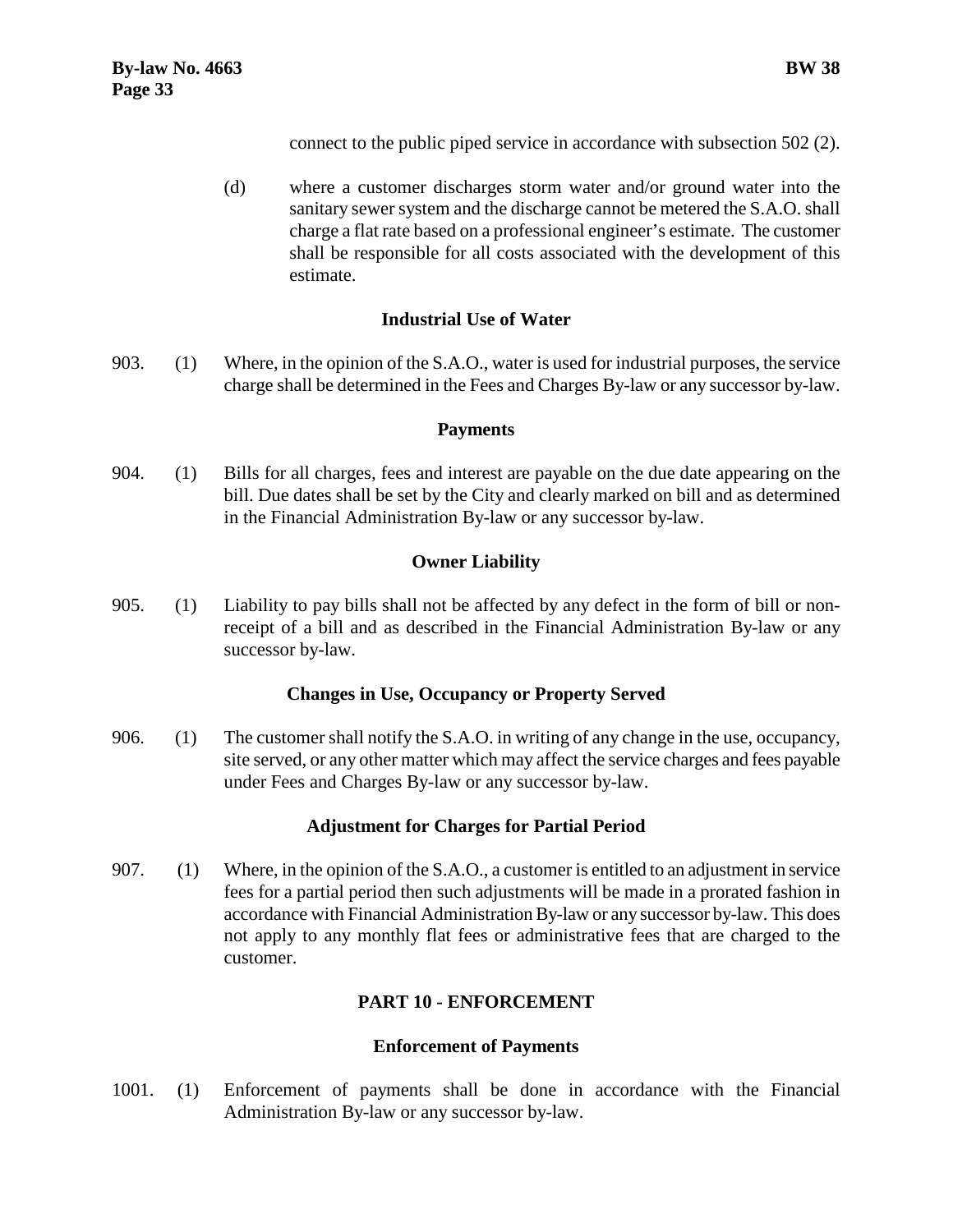#### <span id="page-37-0"></span>**Offences**

- 1002. (1) Any person or customer who contravenes any provisions or requirements of this bylaw is guilty of an offence and is liable, upon summary conviction to a fine not exceeding:
	- (a) two thousand dollars (\$ 2,000.00) for an individual;
	- (b) ten thousand dollars  $(\$ 10,000.00)$  for a corporation or;
	- (c) imprisonment for a period not exceeding six (6) months, in default of payment of a fine.
- 1002. (2) Pursuant to Section 902 (1) of this by-law, an Officer may issue a Summary Offence Ticket Information in a form accepted by the *Summary Conviction Procedures Act*, to any person who violates any provision of this by-law and such person may, in lieu of prosecution, pay the City the voluntary penalty per Section J of Schedule A, for the offence, prior to the court date specified on the ticket.
- 1002 (3) Any charges for offences under this section do not preclude any other costs owed to the City due to contravention or for services provided by the City within the provisions of this by-law.

# <span id="page-37-1"></span>**Public Health**

- 1003. (1) If any condition exists which in the opinion of the S.A.O. or contractor requires the Department of Health to be notified, such notification shall be done immediately.
- 1003. (2) Any condition noted under subsection (1) may require the S.A.O. or contractor to discontinue water or sewer services and shall be considered an offence under this bylaw.

# <span id="page-37-2"></span>**PART 11 - ADMINISTRATION**

#### <span id="page-37-3"></span>**Separability**

1101. The provisions of this by-law are separable and invalidity of any part of this by-law shall not affect the rest of the by-law.

#### <span id="page-37-5"></span><span id="page-37-4"></span>**Repeal**

1102. By-law No. 3529 is hereby repealed.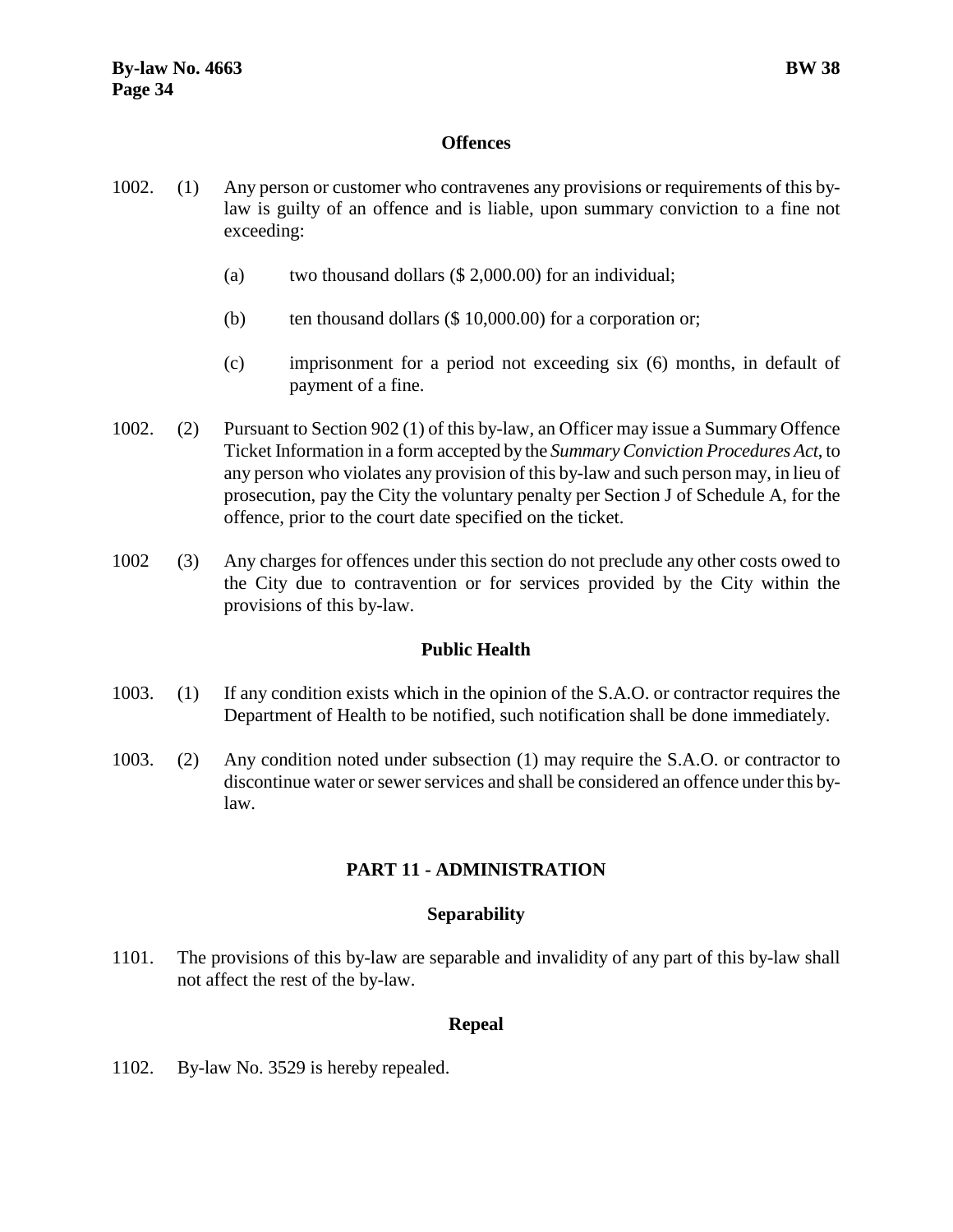# **Effect**

1303. This by-law shall come into effect upon receiving Third Reading and otherwise meets the requirements of Section 75 of the *Cities, Towns and Villages Act*.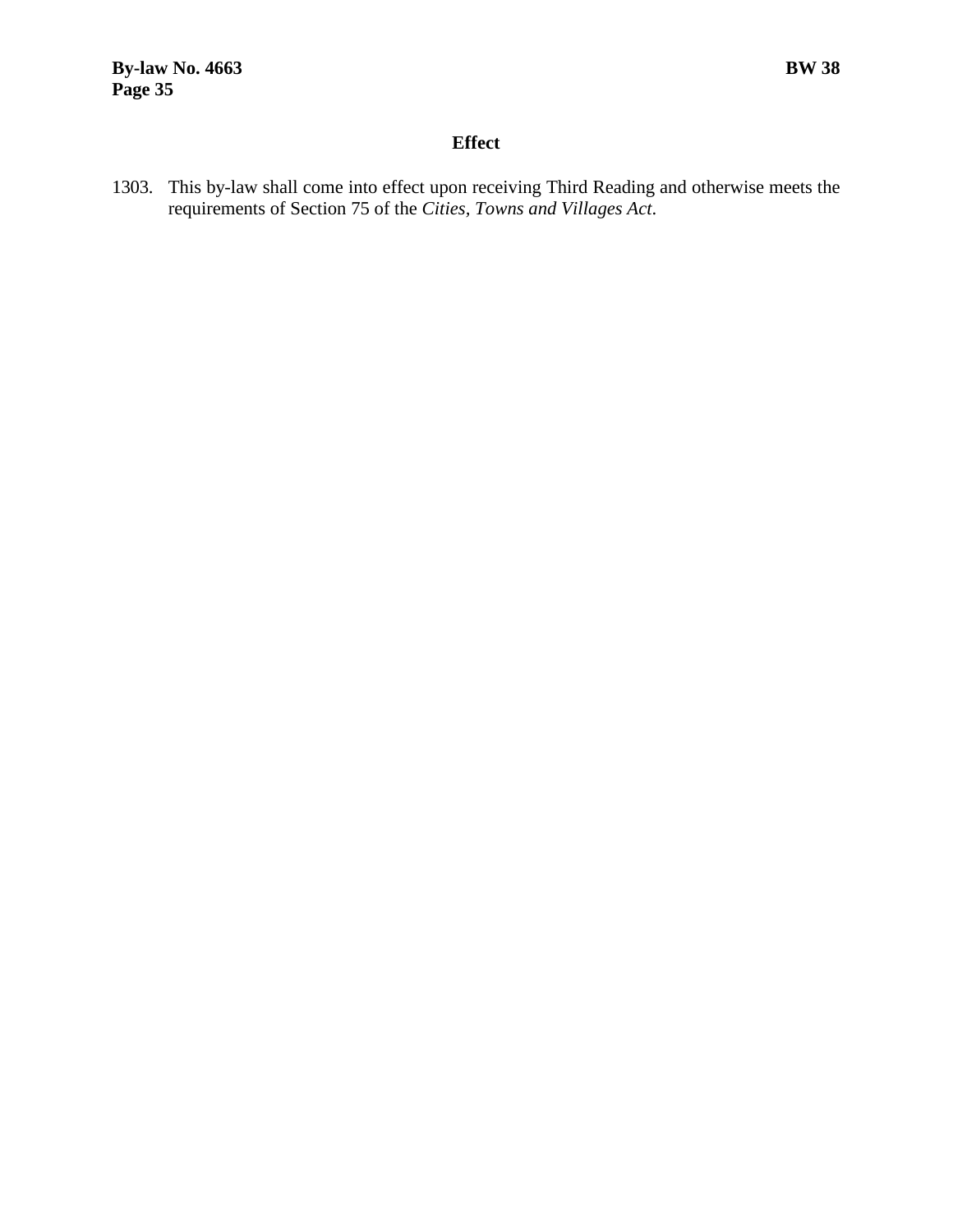# **CITY OF YELLOWKNIFE BY-LAW NO. 4663 SCHEDULE A - TARIFFS**

#### SECTION A - PUBLIC PIPED SERVICE USERS

All users of the Public Piped Service system shall be charged for both access and consumption.

- 1. Charges for access to the service shall be determined on the basis of LOAD and DEMAND.
	- (a) (i) For the "load" on the service, based on the amount of service to which the user has access, each user will be charged a fee per EQUIVALENT RESIDENTIAL UNIT (ERU) per month as set out in Fees and Charges By-law or any successor by-law. One ERU is deemed to be as follows:

Residential: Single family home/apartment unit (per 2 bathrooms or portion thereof) Hostels/Group Homes (per 5 residents)

Commercial: Restaurants/Bars (per 10 seats, or portion thereof) Car Wash/Laundry (per 100 square feet, or portion thereof) Hotels/Motels/Rooming Houses (per 2 rooms) Offices & Businesses (per 1,000 square feet)

Institutional: Hospitals/Corrections Centres (per bed) Schools/Classrooms (per 10 students) Churches (per location)

Industrial: As determined by the S.A.O.

(ii) The charge for coverage provided by the Service Connection Failure Assistance Program will be a flat rate as specified in the Fees and Charges By-law per Equivalent Residential Unit, and will apply to service connection repairs undertaken on behalf of subscribing customers.

| (b) | Size of water meter | Capacity     | Monthly       |
|-----|---------------------|--------------|---------------|
|     | Imperial Metric     | Demand Ratio | Demand Charge |
|     | $(inches)$ $(mm)$   |              |               |

The charges for access to the service shall apply regardless of whether any water is consumed.

2. In addition all users shall be charged for the water consumed at the rate set out in Fees and Charges By-law or any successor by-law.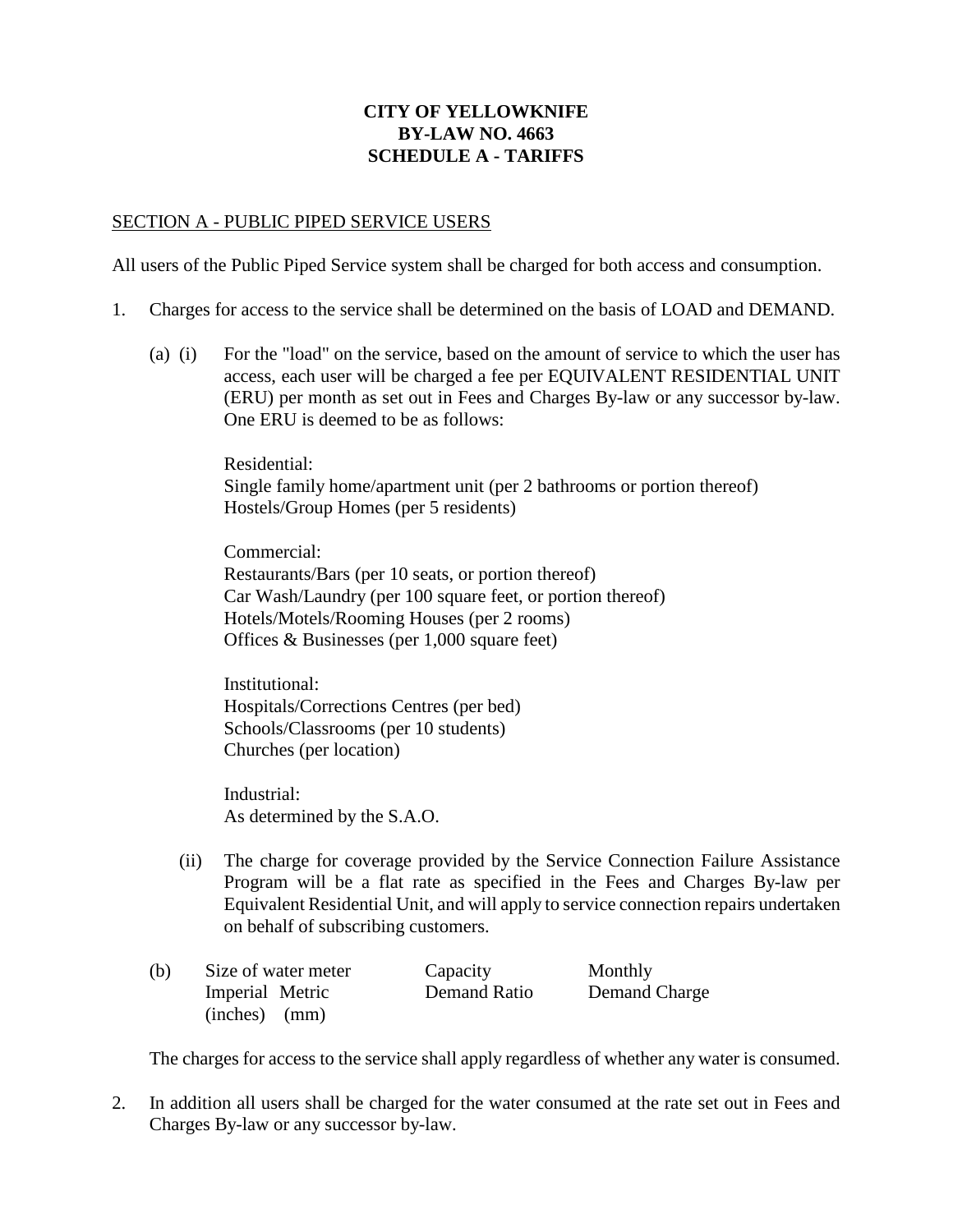#### SECTION B - UNMETERED USERS

1. The following monthly rate shall be assessed and charges based thereon shall be made respecting all single family residential water users serviced from and connected to the City's Public Piped Service and not otherwise provided for in this By-law:

A fee, as set out in Fees and Charges By-law or any successor by-law, per month minimum charge.

2. Any other water users connected to the City's public piped service and are not metered shall be charged an amount which will be determined by the S.A.O. based on an estimated load, line size, and estimated consumption.

#### SECTION C - WATER DELIVERY AND SEWAGE PUMP OUT

- 1. Users residing in residentially zoned areas within the city, where no connection can be provided to the City's Public Piped Service shall be charged for both access and consumption as set out in Fees and Charges By-law or any successor by-law.
- 2. Trucked water and sewage pumpout as set out in Fees and Charges By-law or any successor bylaw.
- 3. All business and caretaker security units on industrially and commercially zoned premises, as defined by the Zoning By-law, shall be charged for both access and consumption as set out in Fees and Charges By-law or any successor by-law.
- 4. The business rate as set out in section C-3 shall apply to businesses in mixed use zones, as defined under the Zoning By-law.
- 5. Delivery of potable water and collection of wastewater shall be provided by the City's contractors twice weekly, excepting Sundays, during hours as specified in each respective service contract, subject to the provisions of the Water and Sewer Services By-law.
- 6. All residences receiving trucked municipal services shall conform to the specifications as appended to the Water and Sewer Services By-law.
- 7. Residences currently ineligible to receive a water delivery and sewage pick-up authorization plate will be eligible to receive a temporary permit upon the residence being accepted by the SAO as a non-standard residence. The users with non-standard residences shall obtain the temporary permit and shall renew the temporary permit annually.
- 8. Authorization plates are the property of the City of Yellowknife.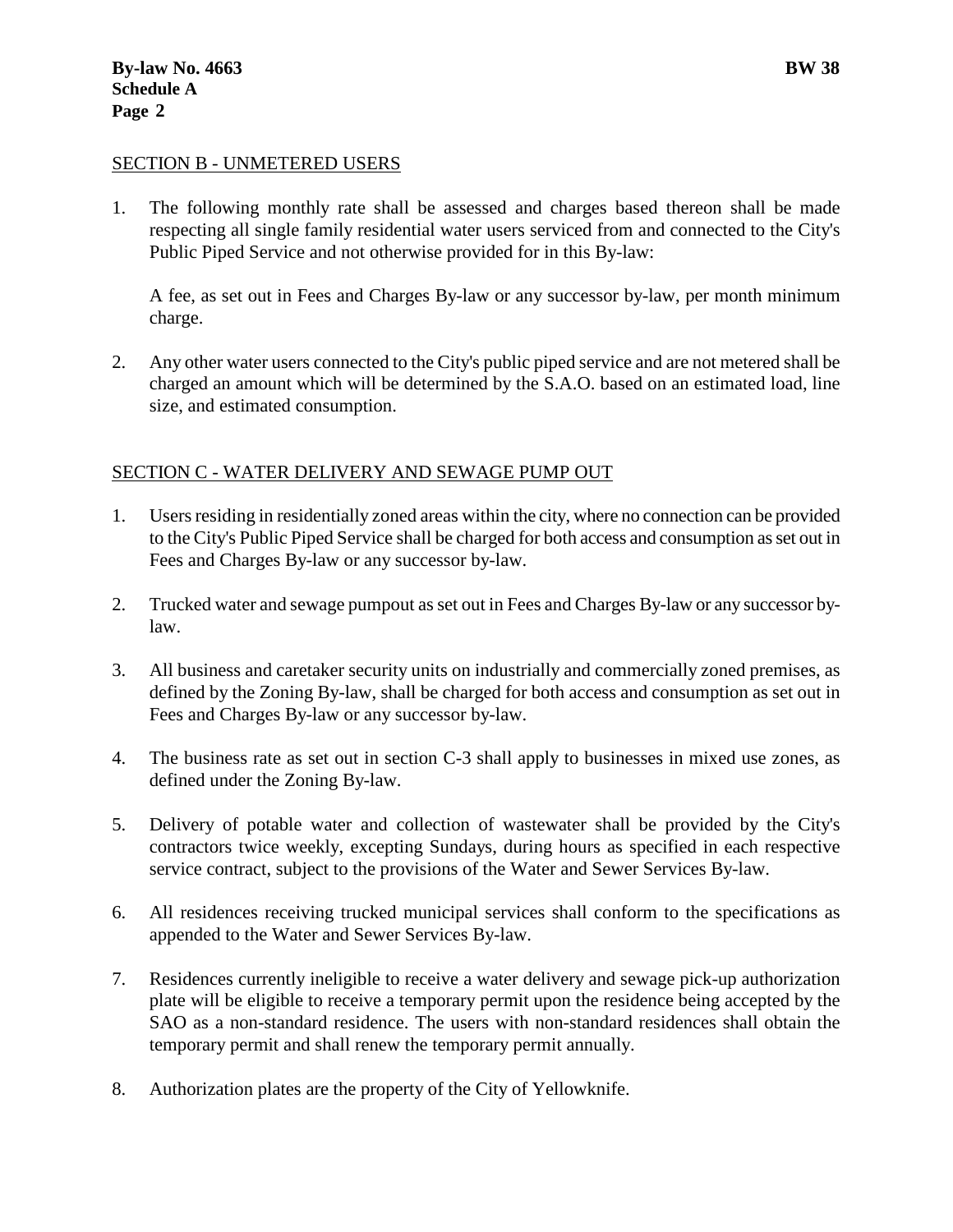#### SECTION D - FLAT RATE BILLING

Where the S.A.O. is unable to obtain access for the purpose of meter reading, the consumption shall be based on,

- (a) the average actual readings from the previous six months; or
- (b) in the event of inadequate readings, the consumption shall be calculated on the average gallonage. If no basis for averaging exists, the consumption shall be calculated on a gallonage as described in the Fees and Charges By-law.

#### SECTION E - BULK SALES

Bulk sales from the City standpipes as set out in Fees and Charges By-law or any successor bylaw.

#### SECTION F - SURFACE WATER LINES

The consumption for the period that the City turns on the water surface lines shall be calculated on the average consumption as specified on the monthly billings from the January 1 to May 31 period.

#### SECTION G - SUMMER RATES (NON-BUSINESS)

#### Metered Consumption

The summer months are designated to be consumption periods beginning June 1 and ending August 31.

#### SECTION H - WATER METER FEE

The water meter fee per Section 903 as set out in Fees and Charges By-law or any successor bylaw.

#### SECTION I - CONNECT OR DISCONNECT PERMIT FEE

The connect or disconnect permit fee as set out in Fees and Charges By-law or any successor by-law.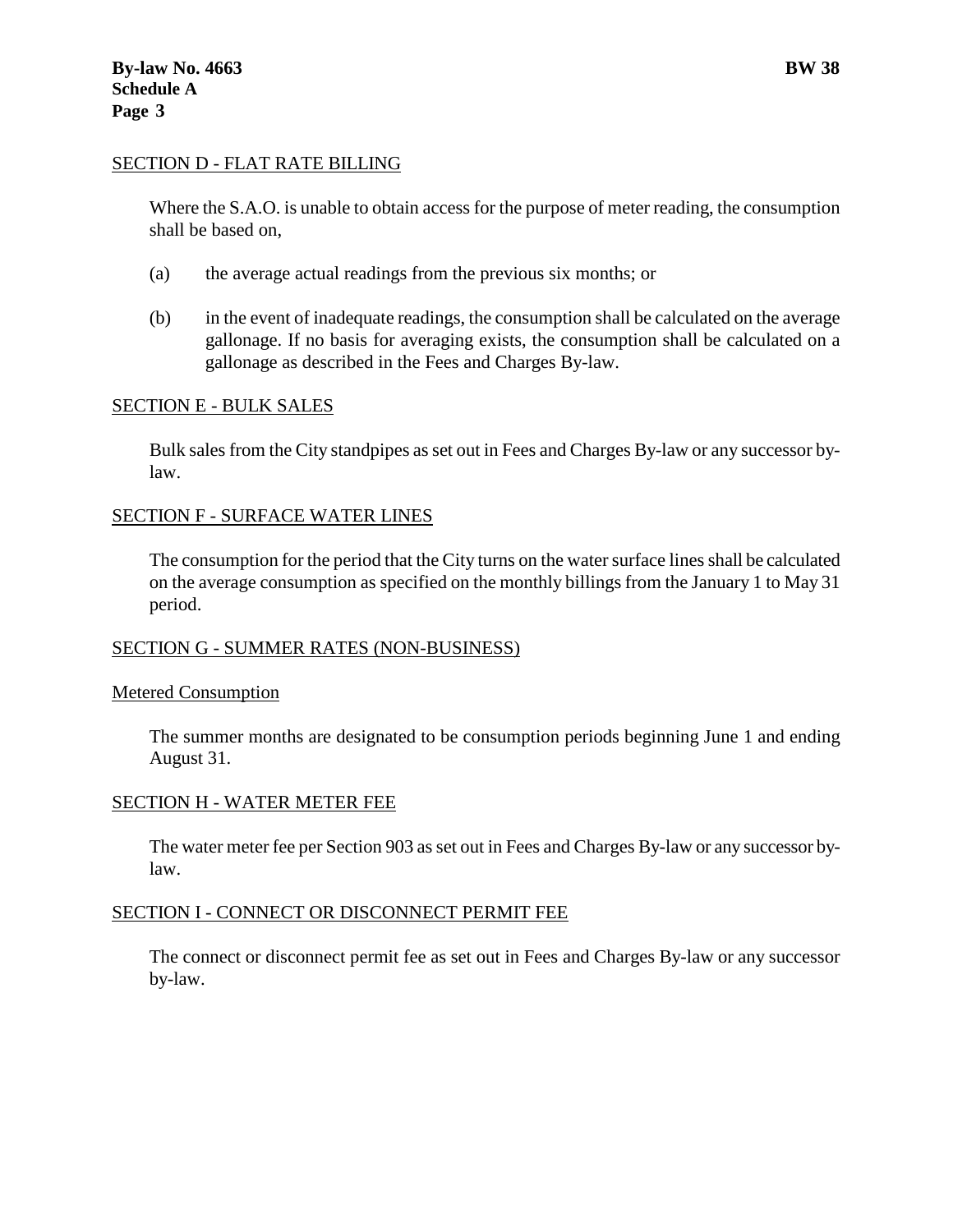# SECTION J - VOLUNTARY FINES

| <b>DESCRIPTION</b>                                                           | <b>SECTION</b> | <b>AMOUNT</b> |
|------------------------------------------------------------------------------|----------------|---------------|
| Improper connection                                                          | 208            | \$250.00      |
| Water wastage                                                                | 401            | \$250.00      |
| Contamination                                                                | 402            | \$500.00      |
| Discharge of harmful matter                                                  | 403            | \$500.00      |
| Failure to abide by order                                                    | 506            | \$250.00      |
| Breaking a shut off seal                                                     | 512            | \$250.00      |
| Nonconforming service pipe                                                   | 513            | \$200.00      |
| Failure to test a cross connection<br>control device                         | 514            | \$500.00      |
| Failure to install a cross connection<br>control device (New or Replacement) | 514            | \$500.00      |
| Installing a bleeder without authority                                       | 515            | \$500.00      |
| Failure to register a bleeder                                                | 515            | \$500.00      |
| Failure to remove a bleeder                                                  | 515            | \$250.00      |
| Improper use of water                                                        | 516            | \$500.00      |
| <b>Blocking Access to Hydrant</b>                                            | 517            | \$100.00      |
| <b>Unauthorized Storm Sewer Release</b>                                      | 601            | \$250.00      |
| Failure to provide access to water fill<br>or sewage pump out points         | 707            | \$75.00       |
| Failure to install a meter                                                   | 804            | \$250.00      |
| Broken meter seal                                                            | 811            | \$250.00      |
| Failure to provide access after two<br>successive attempts                   | 815            | \$100.00      |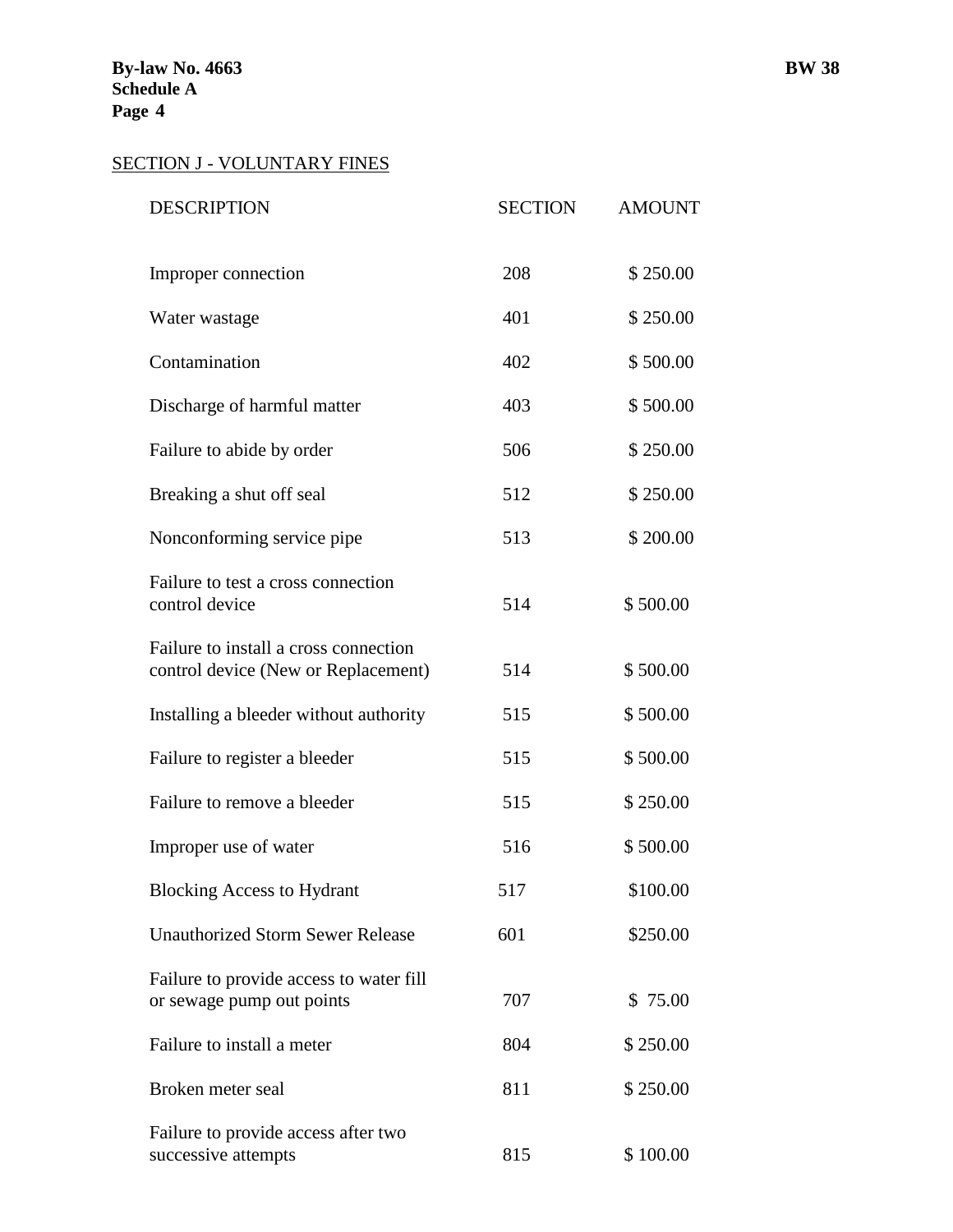# SECTION K - INFRASTRUCTURE REPLACEMENT LEVY

An Infrastructure Replacement Levy per Equivalent Residential Unit -as defined in Section A 1 (a) of this Schedule-shall be charged each month to assist with the capital cost of replacing City of Yellowknife water and sewerage infrastructure.

# SECTION L - CAPITAL COST TO CONNECT TO PUBLIC PIPED SERVICE

Capital cost to connect to public piped services as set out in Fees and Charges By-law or any successor by-law.

# SECTION M – CALCULATION OF ACTUAL COSTS

Calculation of Actual Costs to include the following:

- (1) Vehicle Replacement Costs
- (2) Hourly Fuel Rates
- (3) Maintenance Costs
- (4) All Labour & Operation Costs (fully burden costs)
- (5) Materials
- (6) Contracted Costs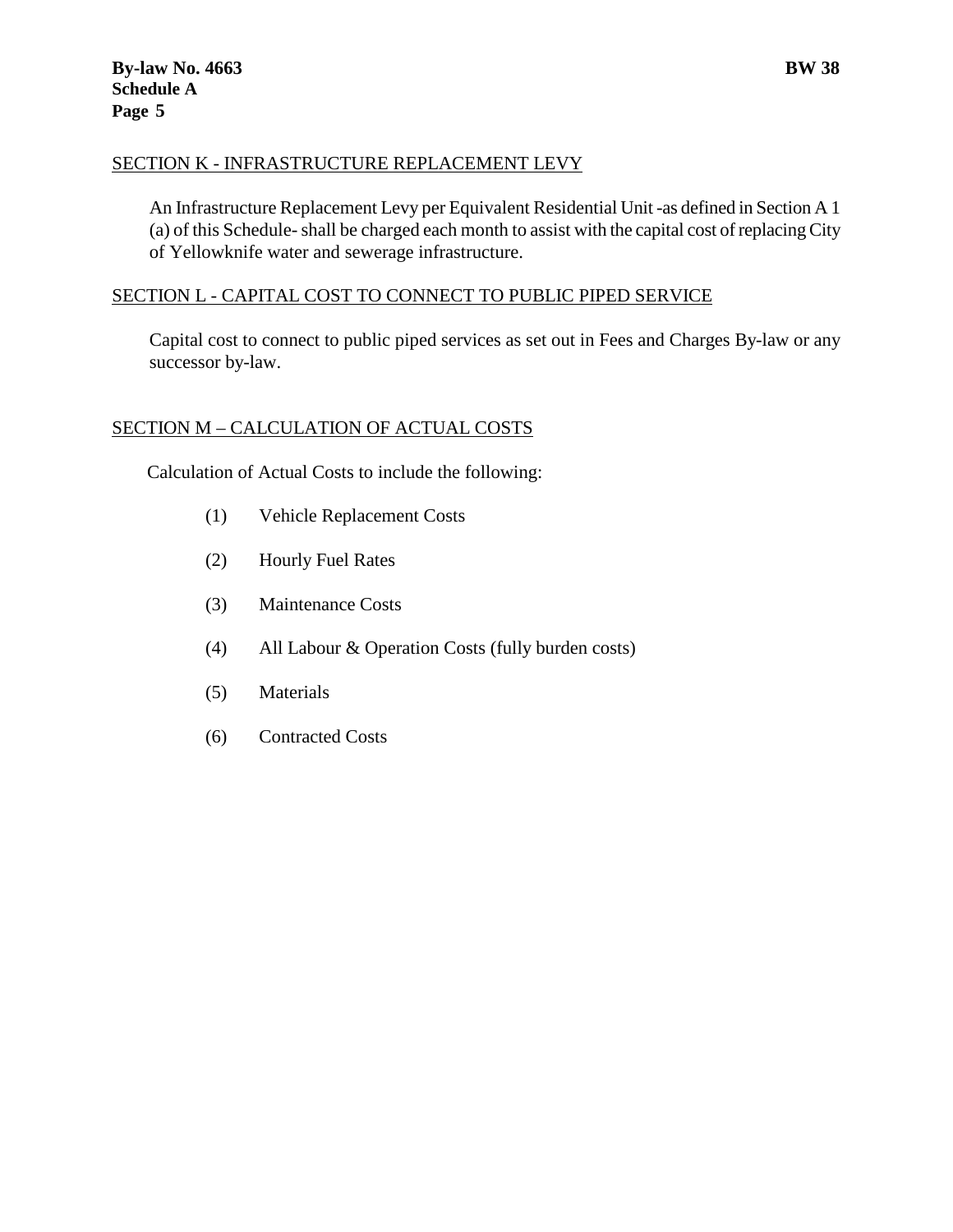# **SCHEDULE B - FORMS**

# CITY OF YELLOWKNIFE

#### WATER AND SEWER SERVICES BY-LAW NO. 4663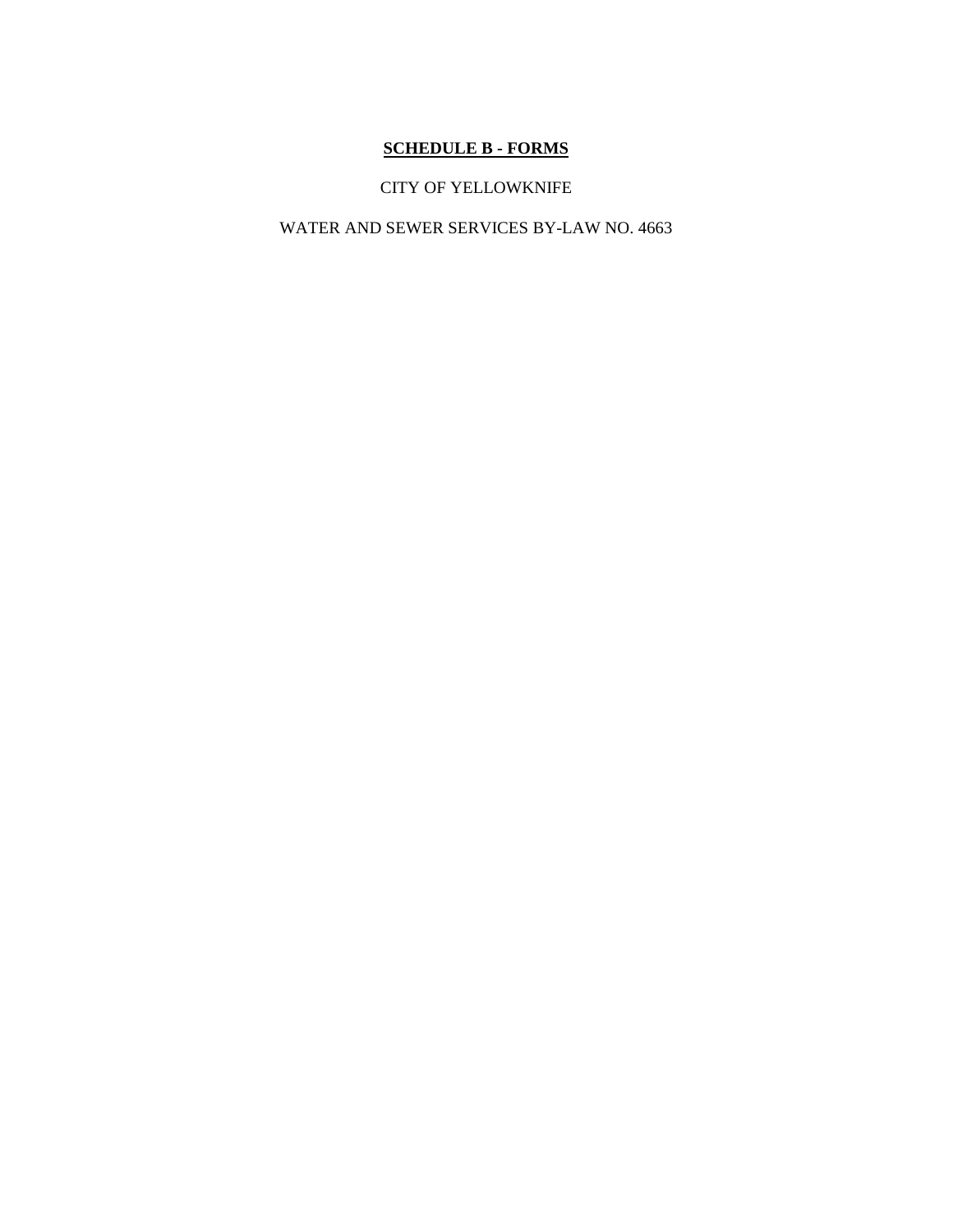

# **City of Yellowknife**

Phone: 867-920-5600 Fax: 867-920-5649 IVR: 867-920-2489 Email: FinanceDivision @yellowknife.ca

# **BY-LAW NO. 4663 FORM W/S - 1 WATER AND SEWER SERVICES APPLICATION FORM TO CONNECT or DISCONNECT SERVICES**

| Disconnect<br>Connect                               | Day | Month | Year | <b>Utility Acct #:</b> |              |
|-----------------------------------------------------|-----|-------|------|------------------------|--------------|
| <b>Service Address</b>                              |     |       |      | Lot                    | <b>Block</b> |
| <b>Owner's Name</b>                                 |     |       |      |                        |              |
| <b>Mailing Address</b><br>(if different from above) |     |       |      |                        |              |

| <b>DECLARATION:</b> | The above information, to the best of my knowledge is true. Should the information change, the City<br>shall be notified immediately. It is understood and agreed that permission hereby applied for is subject<br>to compliance with the By-laws of the City of Yellowknife. |                  |      |
|---------------------|-------------------------------------------------------------------------------------------------------------------------------------------------------------------------------------------------------------------------------------------------------------------------------|------------------|------|
|                     |                                                                                                                                                                                                                                                                               |                  |      |
| <b>Print Name</b>   |                                                                                                                                                                                                                                                                               | <b>Signature</b> | Date |

If this application is connect to the City of Yellowknife potable water system, the applicant must also register these services and set up a utility account with Form W/S – 2, Water and Sewer Services Registration Form. The applicant is also required to provide record (as-built) drawings showing the location and elevations of the services.

**Only City Personnel shall approve connections or disconnections at the main, no alteration to the service lines, including the meter or freeze protection shall be permitted except as authorized by the Senior Administrative Officer of the City of Yellowknife or a designate pursuant to the Water and Sewer Services By-law No. 4663.**

**The cost of all excavation and backfill required for a water and sewer connection or disconnection shall be recovered from the property owner.**

**After authorization, notification to connect/disconnect must given twenty four (24) hours before City Personnel are required.**

| For City Use Only                  |                                |
|------------------------------------|--------------------------------|
| <b>Permit Fee Received</b>         |                                |
| Service Record Drawings Provided   |                                |
| Form $W/S - 1$ Complete            | (for service connections only) |
| <b>Authorization:</b>              |                                |
| <b>Public Works (Please Print)</b> | Date                           |
| Signature                          |                                |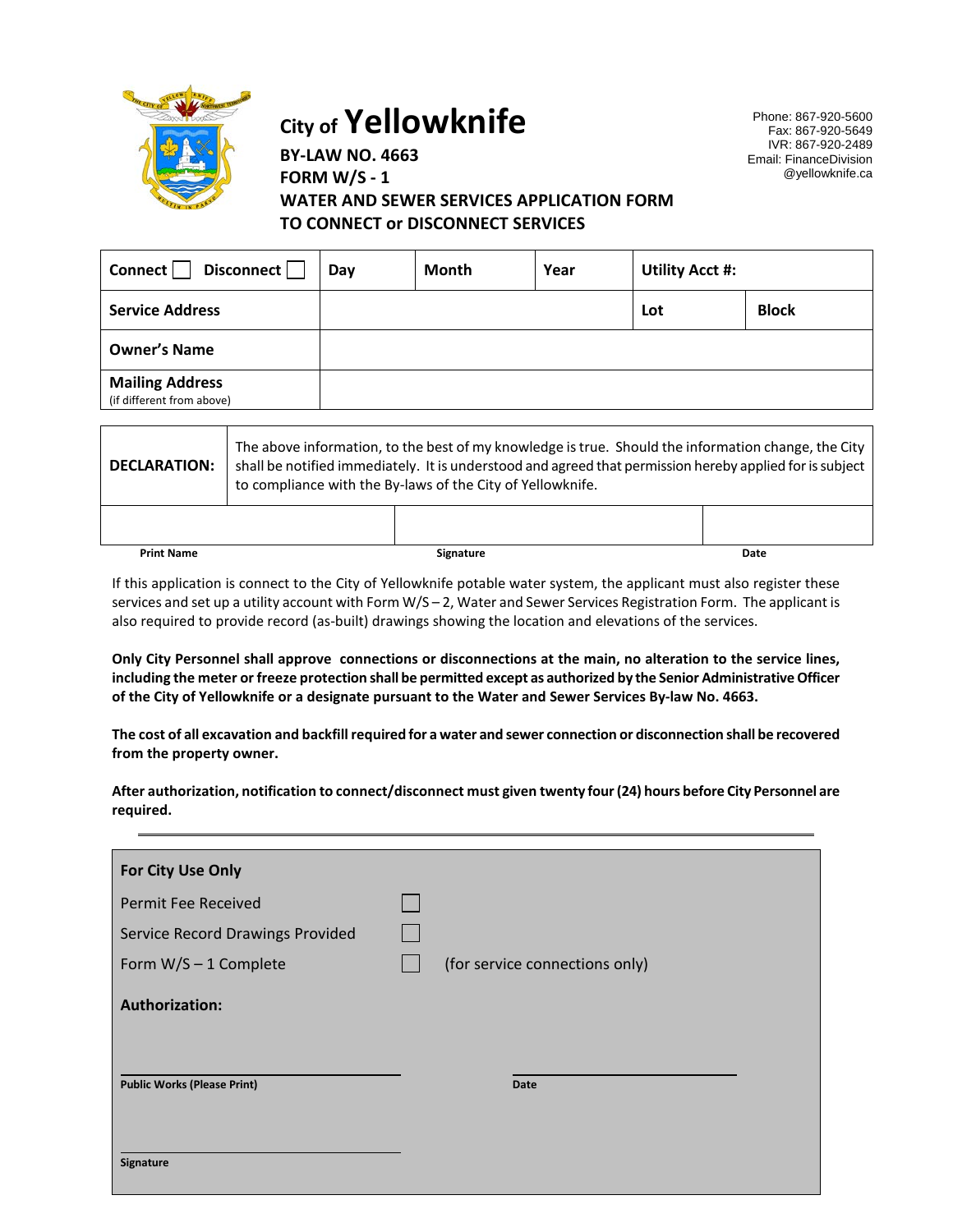

**City of Yellowknife**

Phone: 867-920-5600 Fax: 867-920-5649 IVR: 867-920-2489 Email: FinanceDivision @yellowknife.ca

**BY-LAW NO. 4663 FORM W/S - 2 WATER AND SEWER SERVICES REGISTRATION FORM**

|                                                     |                  |                                                                                                                                                                                                                                | LOT:          | <b>BLOCK:</b> |
|-----------------------------------------------------|------------------|--------------------------------------------------------------------------------------------------------------------------------------------------------------------------------------------------------------------------------|---------------|---------------|
| <b>SERVICE ADDRESS</b>                              |                  |                                                                                                                                                                                                                                |               |               |
| <b>OCCUPANT'S NAME</b>                              |                  |                                                                                                                                                                                                                                |               |               |
| <b>OWNER'S NAME</b><br>(if different from above)    |                  |                                                                                                                                                                                                                                |               |               |
| <b>MAILING ADDRESS</b><br>(if different from above) |                  |                                                                                                                                                                                                                                |               |               |
|                                                     | HOME:            | <b>WORK:</b>                                                                                                                                                                                                                   |               |               |
| <b>OTHER CONTACT INFO</b>                           | <b>FAX/CELL:</b> | <b>EMAIL:</b>                                                                                                                                                                                                                  |               |               |
|                                                     |                  |                                                                                                                                                                                                                                |               |               |
| .                                                   | — L.             | and the contract of the contract of the contract of the contract of the contract of the contract of the contract of the contract of the contract of the contract of the contract of the contract of the contract of the contra | $\sim$ $\sim$ | $\sim$        |

| <b>TYPE OF BUILDING</b> | Residential     | Multi-Family | <b>Commercial</b>                             | Other   |
|-------------------------|-----------------|--------------|-----------------------------------------------|---------|
| TYPE OF USE *           | <b>Domestic</b> | Commercial   | Industrial                                    | l Other |
| <b>TYPE OF SERVICE</b>  | <b>Piped</b>    | Trucked      | (please check one and complete details below) |         |

|                       | <b>WATER</b>            | <b>SEWER</b> |
|-----------------------|-------------------------|--------------|
| <b>PIPED SERVICES</b> | mm (inch) water service | mm (inch)    |
|                       | mm (inch) return line   |              |

IT IS UNDERSTOOD AND AGREED THAT the permission hereby applied for is subject to due compliance with the provisions of the Water and Sewer By-Law of the City of Yellowknife. The operation, maintenance and freeze protection of water and sewer service lines is the sole responsibility of the property owner. Repair of service lines due to failure, NOT of the responsibility of the property owner, will be covered by the City's Service Connection Failure Assistance Program (SCFAP), By-law No. 4664.

|                                                                                                                                    | <b>WATER</b>                     | <b>SEWER</b>                        |  |  |
|------------------------------------------------------------------------------------------------------------------------------------|----------------------------------|-------------------------------------|--|--|
| <b>TRUCKED SERVICES</b>                                                                                                            | (min size = $2250$ L or 500 gal) | (min size = 4500 L or 1000)<br>gal) |  |  |
| IT IC UNIDERCTOOD AND ACREED that the nermission berefuse publied for is subject to due complains with the provisions of the Water |                                  |                                     |  |  |

IT IS UNDERSTOOD AND AGREED that the permission hereby applied for is subject to due complains with the provisions of the Water and Sewer By-law of the City of Yellowknife. The operation, maintenance and repair of trucked water and sewer service facilities is the complete responsibility of the property owner. All facilities no meeting all of the specifications contained in the Water and Sewer Bylaw, No. 4663, shall be given thirty (30) days notice to meet specifications, with a maximum extension of not exceeding an additional thirty (30) days.

| <b>DECLARATION:</b> | The above information, to the best of my knowledge is true. Should the information change, the City<br>shall be notified immediately. It is understood and agreed that permission hereby applied for is<br>subject to compliance with the By-laws of the City of Yellowknife. |
|---------------------|-------------------------------------------------------------------------------------------------------------------------------------------------------------------------------------------------------------------------------------------------------------------------------|
|---------------------|-------------------------------------------------------------------------------------------------------------------------------------------------------------------------------------------------------------------------------------------------------------------------------|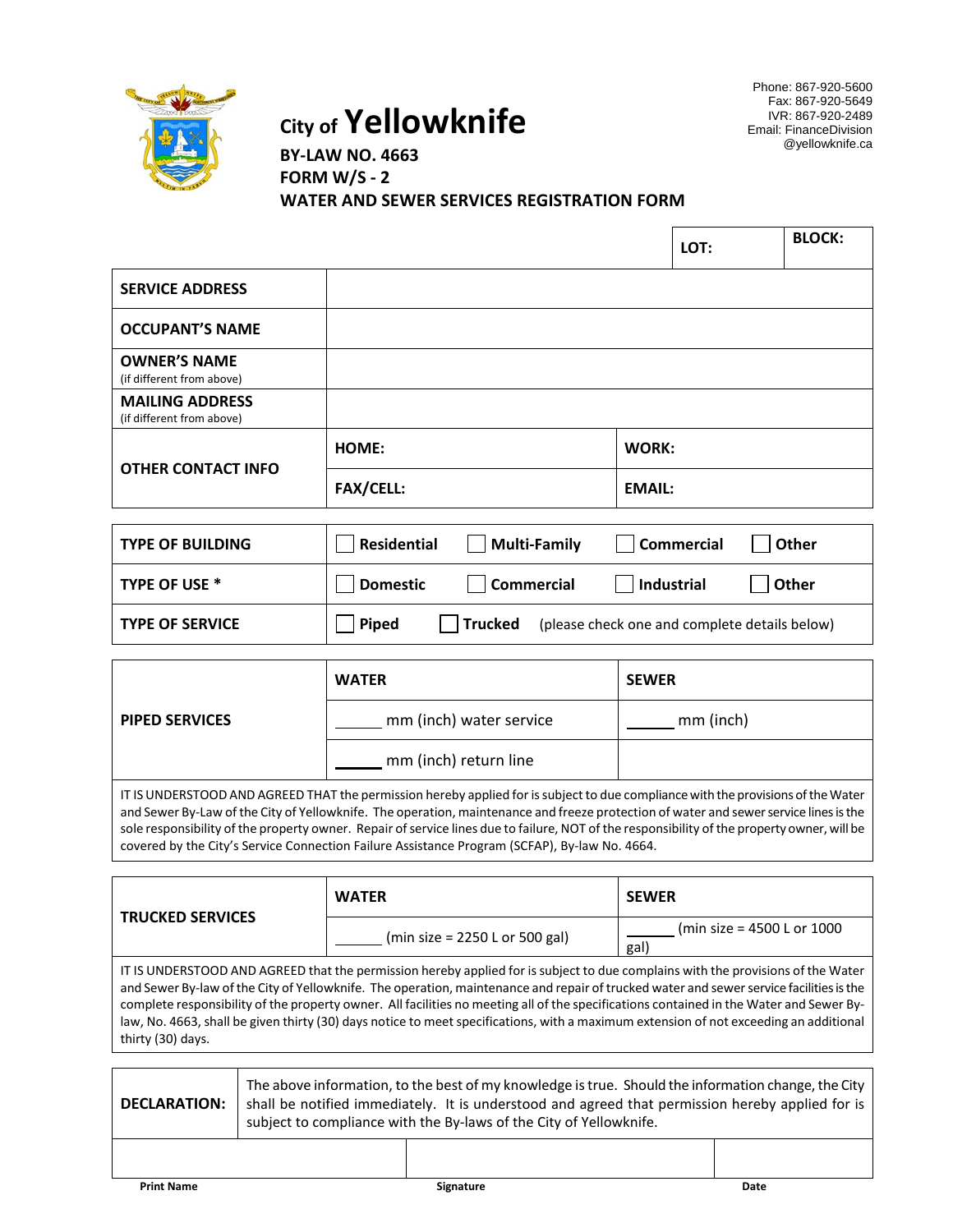#### **PRE-AUTHORIZED PAYMENT FOR UTILITY BILLS**

The City of Yellowknife offers automatic payment of your utility bill. You will continue to receive your utility bill and payment will be debited from your bank account or credit card (Visa or Mastercard) on the due date. To enrol in this service, please complete the following section:

|                                                                                                                                                                                                                                                                                                                                                                                                                                                                                                                                                                                                                                                                                                                                                                                                                                                                                                                                                                                                               | Option 1 - Pre-Authorized Bank Withdrawal            |           |      |
|---------------------------------------------------------------------------------------------------------------------------------------------------------------------------------------------------------------------------------------------------------------------------------------------------------------------------------------------------------------------------------------------------------------------------------------------------------------------------------------------------------------------------------------------------------------------------------------------------------------------------------------------------------------------------------------------------------------------------------------------------------------------------------------------------------------------------------------------------------------------------------------------------------------------------------------------------------------------------------------------------------------|------------------------------------------------------|-----------|------|
| Please provide a cheque sample – photocopy or void (or other account information as listed below)                                                                                                                                                                                                                                                                                                                                                                                                                                                                                                                                                                                                                                                                                                                                                                                                                                                                                                             |                                                      |           |      |
|                                                                                                                                                                                                                                                                                                                                                                                                                                                                                                                                                                                                                                                                                                                                                                                                                                                                                                                                                                                                               | Bank # - 3 Digits Transit # - 5 Digits               | Account # |      |
|                                                                                                                                                                                                                                                                                                                                                                                                                                                                                                                                                                                                                                                                                                                                                                                                                                                                                                                                                                                                               | <b>Option 2 - Pre-Authorized Credit Card Payment</b> |           |      |
|                                                                                                                                                                                                                                                                                                                                                                                                                                                                                                                                                                                                                                                                                                                                                                                                                                                                                                                                                                                                               |                                                      |           |      |
| Expiry Date (mm/yy)<br><b>Credit Card Number</b>                                                                                                                                                                                                                                                                                                                                                                                                                                                                                                                                                                                                                                                                                                                                                                                                                                                                                                                                                              |                                                      |           |      |
| <b>Authorization:</b> I/We (the above customer(s)) authorize the City of Yellowknife to debit my/our account or credit card as indicated<br>above, for the amount outstanding on my/our utility account on the due date shown on each month's utility bill. Each payment shall be<br>as if I/we had personally issued a cheque or signed credit card transaction authorizing the Bank to pay the City as indicated and to debit<br>the amount specified from my/our account or credit card. I/We will notify the City promptly in writing if I/we move the account from<br>one bank or branch to another, or if there is any change in the account or credit card. This authorization may be cancelled at any time<br>upon written notice by me/us to the City. Any delivery of this authorization to the City constitutes delivery by me/us to the Bank. I<br>am/We are all the persons who are required to sign on the above account or credit card. I/We have a signed copy of this authorization<br>form. |                                                      |           |      |
|                                                                                                                                                                                                                                                                                                                                                                                                                                                                                                                                                                                                                                                                                                                                                                                                                                                                                                                                                                                                               |                                                      |           |      |
| <b>Print Name</b>                                                                                                                                                                                                                                                                                                                                                                                                                                                                                                                                                                                                                                                                                                                                                                                                                                                                                                                                                                                             | Signature                                            |           | Date |

| <b>For City Use Only</b> |      |      |                |                     |                 |                                           |
|--------------------------|------|------|----------------|---------------------|-----------------|-------------------------------------------|
| <b>Deposit</b>           | Card | W/O# | <b>Entered</b> | <b>Reading Date</b> | <b>Reading#</b> | <b>Meter</b><br>Reader<br><b>Initials</b> |
|                          |      |      |                | dd/mm/yy            |                 |                                           |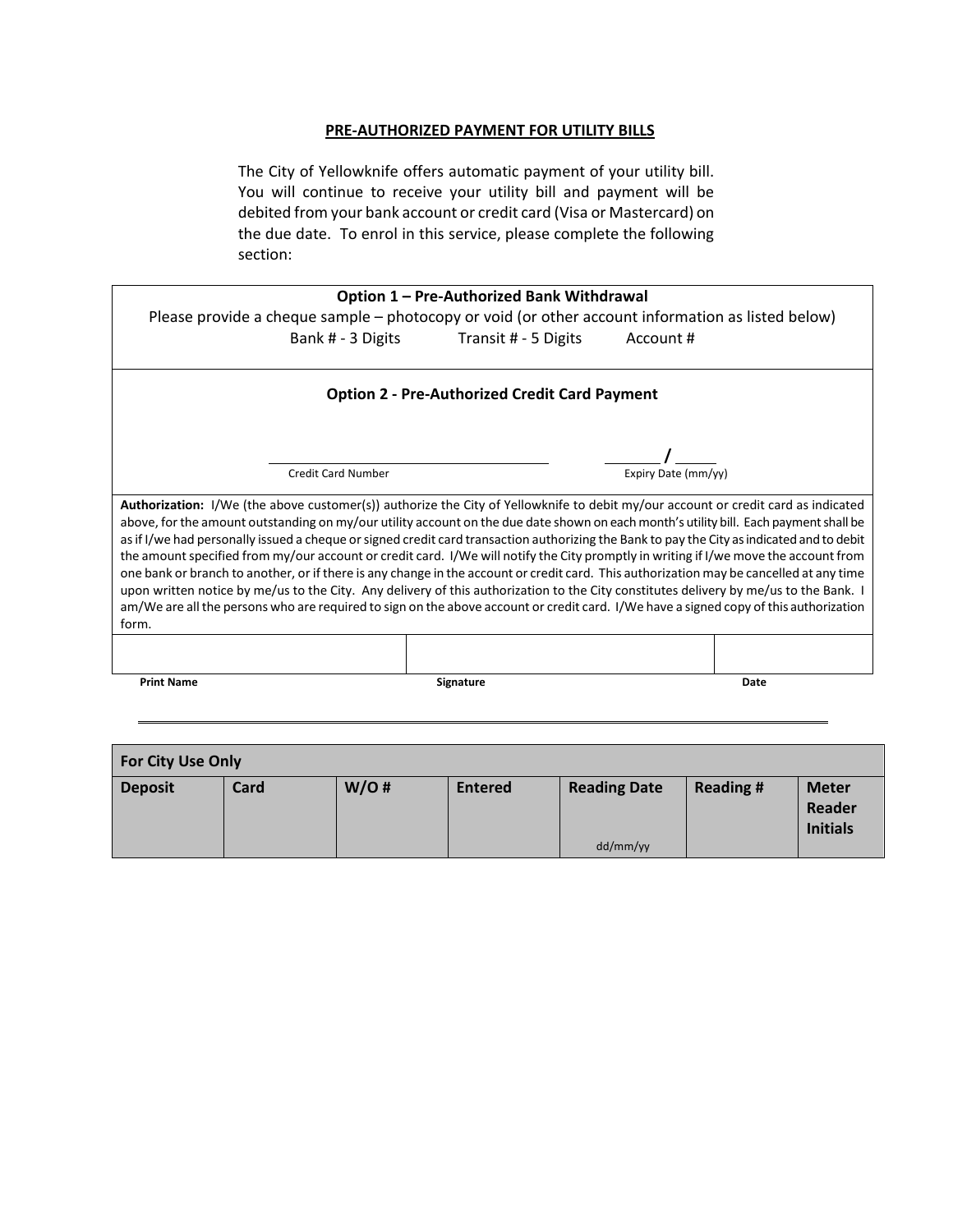

# **City of Yellowknife**

Phone: 867-920-5600 Fax: 867-920-5649 IVR: 867-920-2489 Email: FinanceDivision @yellowknife.ca

**BY-LAW NO. 4663 FORM W/S - 3 WATER AND SEWER SERVICES BILLING DISCONTINUATION FORM**

| <b>DISCONNECT DATE</b>              | <b>DAY</b>       | <b>MONTH</b> | <b>YEAR</b> | <b>UTILITY ACCT #:</b> |
|-------------------------------------|------------------|--------------|-------------|------------------------|
| <b>SERVICE ADDRESS</b>              |                  |              |             |                        |
| <b>OCCUPANT'S NAME</b>              |                  |              |             |                        |
| <b>FORWARDING</b><br><b>ADDRESS</b> |                  |              |             |                        |
| <b>OTHER CONTACT INFO</b>           | <b>HOME:</b>     |              |             | WORK:                  |
|                                     | <b>FAX/CELL:</b> |              |             | <b>EMAIL:</b>          |

| <b>DECLARATION:</b> | The above information, to the best of my knowledge is true. Should the information change, the City shall<br>be notified immediately. It is understood and agreed that permission hereby applied for is subject to<br>compliance with the By-laws of the City of Yellowknife. |                  |      |
|---------------------|-------------------------------------------------------------------------------------------------------------------------------------------------------------------------------------------------------------------------------------------------------------------------------|------------------|------|
|                     |                                                                                                                                                                                                                                                                               |                  |      |
| <b>Print Name</b>   |                                                                                                                                                                                                                                                                               | <b>Signature</b> | Date |

| <b>Pre-Authorized Credit Card Payment for Final Bill</b>                                                                                                                                                                                                                                                                                                                                                       |  |                     |  |
|----------------------------------------------------------------------------------------------------------------------------------------------------------------------------------------------------------------------------------------------------------------------------------------------------------------------------------------------------------------------------------------------------------------|--|---------------------|--|
| <b>Credit Card Number</b>                                                                                                                                                                                                                                                                                                                                                                                      |  | Expiry Date (mm/yy) |  |
| Authorization: I/We (the above customer(s)) authorize the City of Yellowknife to debit my/our account or credit card as indicated above, for<br>the amount outstanding on my/our utility account on the due date shown on my/our final utility bill. This authorization will be cancelled when<br>the final bill has been paid. I am/We are all the persons who are required to sign on the above credit card. |  |                     |  |
|                                                                                                                                                                                                                                                                                                                                                                                                                |  |                     |  |

**Print Name Signature Signature Signature Signature Date** 

| <b>For City Use Only</b> |      |      |                |                     |                 |                                           |
|--------------------------|------|------|----------------|---------------------|-----------------|-------------------------------------------|
| <b>Deposit</b>           | Card | W/O# | <b>Entered</b> | <b>Reading Date</b> | <b>Reading#</b> | <b>Meter</b><br>Reader<br><b>Initials</b> |
|                          |      |      |                | dd/mm/yy            |                 |                                           |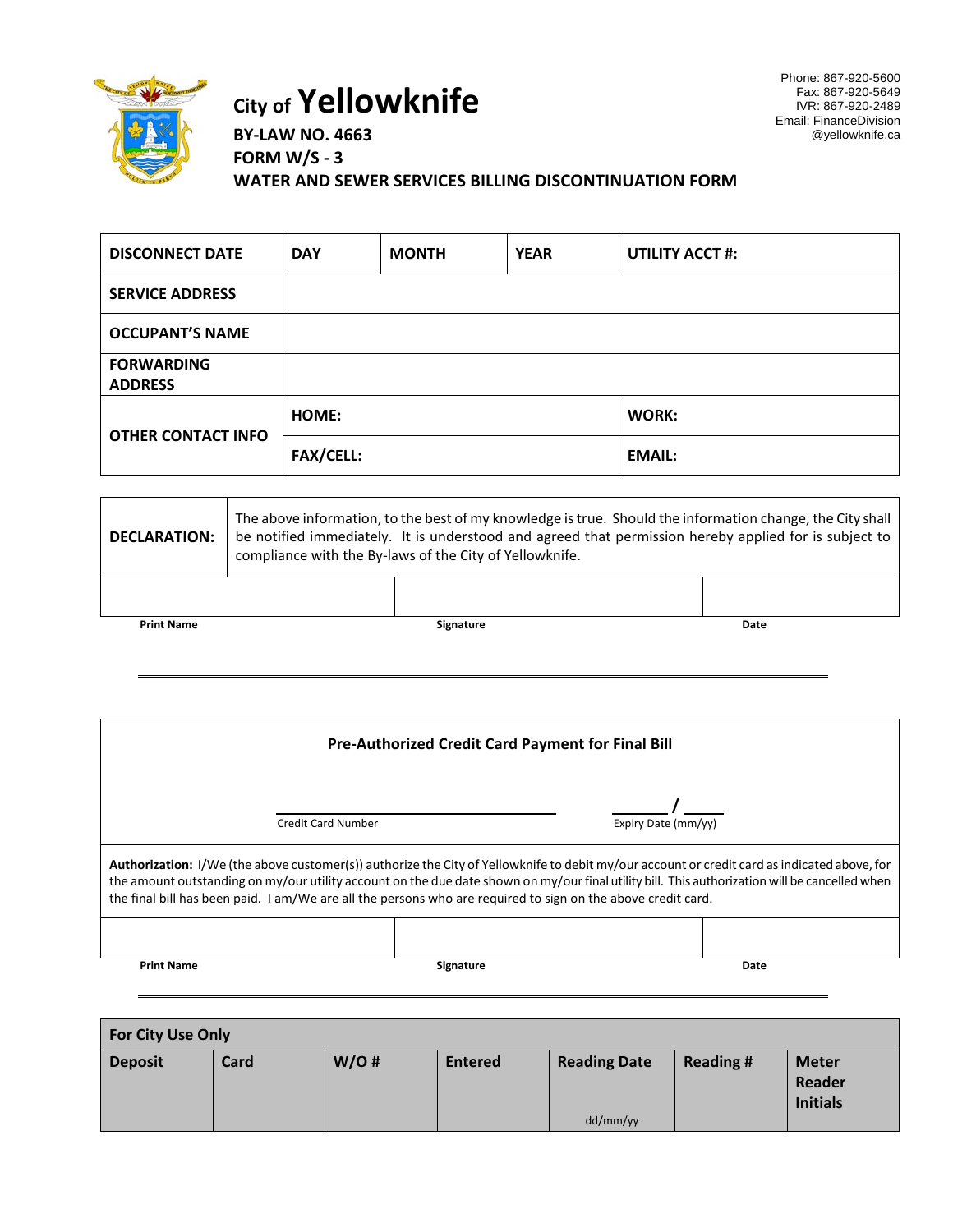

# **City of Yellowknife**

Phone: 867-920-5600 Fax: 867-920-5649 IVR: 867-920-2489 Email: FinanceDivision @yellowknife.ca

**BY-LAW NO. 4663 FORM W/S - 4 APPLICATION TO INSTALL WATER BLEEDER**

|                                                     |           |        | Lot: | <b>Block:</b> |
|-----------------------------------------------------|-----------|--------|------|---------------|
| <b>Service Address</b>                              |           |        |      |               |
| <b>Occupant's Name</b>                              |           |        |      |               |
| <b>Owner's Name</b><br>(if different from above)    |           |        |      |               |
| <b>Mailing Address</b><br>(if different from above) |           |        |      |               |
| <b>Other Contact Info</b>                           | Home:     | Work:  |      |               |
|                                                     | Fax/Cell: | Email: |      |               |

| Declaration:      | The above information, to the best of my knowledge is true. Should the information change, the City<br>shall be notified immediately. It is understood and agreed that permission hereby applied for is subject<br>to compliance with the By-laws of the City of Yellowknife. |                  |      |
|-------------------|-------------------------------------------------------------------------------------------------------------------------------------------------------------------------------------------------------------------------------------------------------------------------------|------------------|------|
|                   |                                                                                                                                                                                                                                                                               |                  |      |
| <b>Print Name</b> |                                                                                                                                                                                                                                                                               | <b>Signature</b> | Date |

**NOTE: Bleeder use requires a significant volume of treated and heated water to maintain freeze protection. This extra volume of water is then placed directly into the sanitary sewer system, which increases sewage volumes that have to be pumped through the City of Yellowknife's sanitary sewer system. Bleeder use is ONLY a temporary solution to freeze protection. Bleeders are permitted for ONE (1) season only and the property owner must clearly demonstrate the necessity for a bleeder. All bleeder installations are to be inspected and approved by the City of Yellowknife Public Works Department.**

#### Therefore,

- 1. The City hereby grants permission to have a water bleeder installed on the water service at the above noted address. The bleeder is to be adjusted to allow a maximum flow of (approx. 1.1 L/min) to prevent freezing of the water service. The bleeder must have a 25mm (1 inch) air gap between the discharge line and properly vented fixture or properly sized and vented P-trap.
- 2. Please be advised that bleeders are to be turned off on or before July 31. If bleeders have no been turned off by this date, the property owners may be charged actual consumption for each month and part thereof from July until the bleeder is removed or an extension is granted.
- 3. It is the property owner's responsibility to have the water service line and freeze protection device repaired prior to November 1, as per the Water and Sewer Services By-law No. 4663.

| <b>Authorization:</b>              |             |  |
|------------------------------------|-------------|--|
| <b>Public Works (Please Print)</b> | <b>Date</b> |  |
| Signature                          |             |  |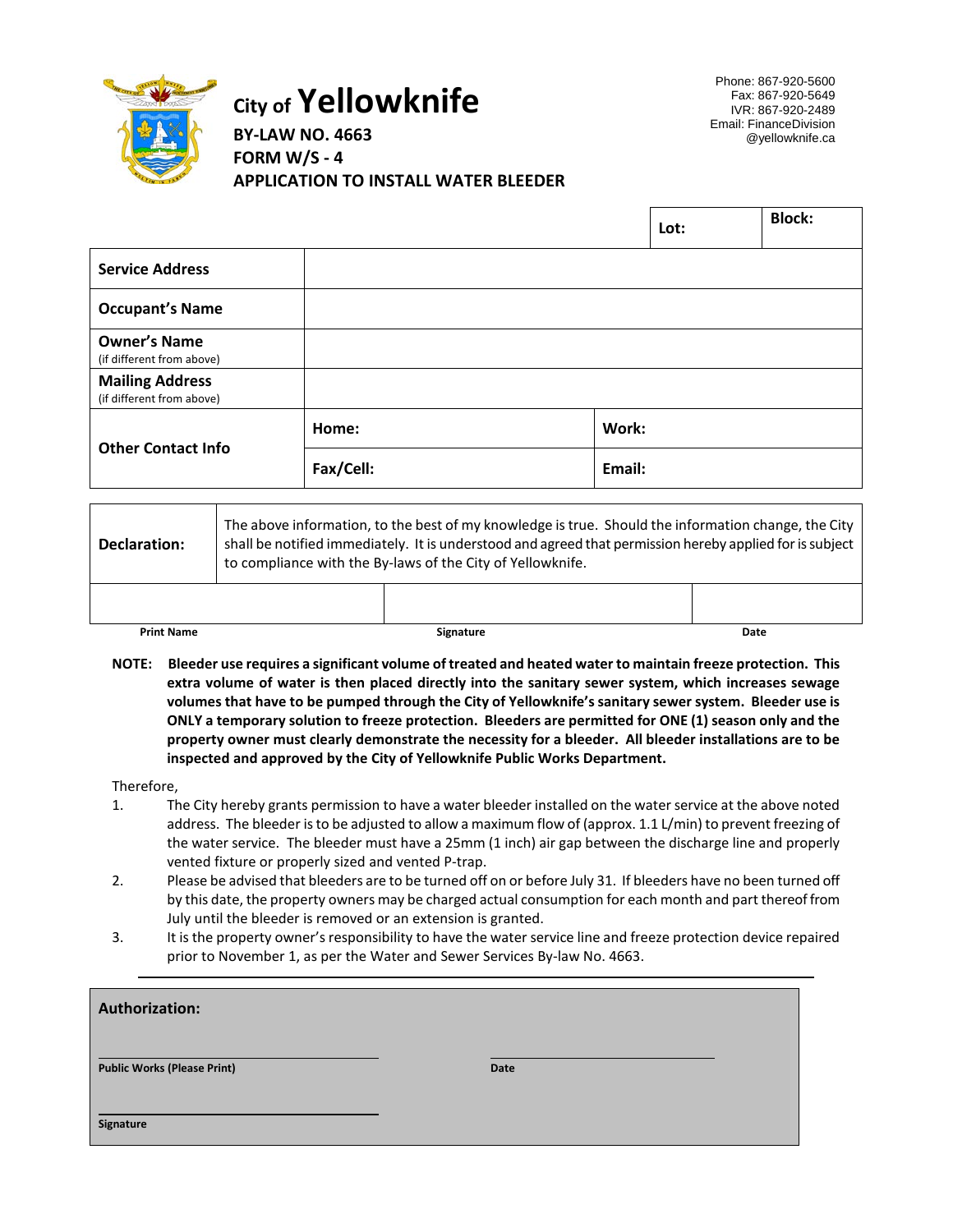#### **CITY OF YELLOWKNIFE BY-LAW NO. 4663 SCHEDULE C SPECIFICATIONS**

The following shedule provides a description of the standards and specifications that should be considered as a minimum in terms of what is required for the installation and maintenance of water and sanitary sewer services. All services must be approved by the S.A.O. and must adhere to the City's Design Standards and Specifications, which may be revised from time to time.

#### A. WATER SERVICES

#### A-1. PIPED WATER SERVICE STANDARDS

#### Standards

- a) All water service lines shall meet National Building Code and National Plumbing Code and other municipal bylaw requirements except as superseded by specifications contained in this By-law.
- b) All services shall be located within 2 meters of the centre lot line unless otherwise authorized by the Senior Administrative Officer of the City or a designate.

#### Freeze Protection

- c) All services shall incorporate freeze protection devices subject to Section 407 of this By-law and Section 2 of Specifications A of this By-law.
- d) All services shall be insulated with a waterproof equivalent of 2" inches or 50mm, or more, of urethane lining which shall extend 12 inches or 300 mm past the point of entry into the heated portion of the structure which it services.

#### Bedding/Backfill

- e) All services shall be bedded and backfilled using 3/4" or 20mm crush to the standards of Specifications C of this By-Law.
- f) i) No single family dwelling shall be serviced with a water supply line of greater than 3/4" or 20 millimetres.
	- ii) Every water distribution system shall be designed to provide peak demand flow when the flow pressures at the supply openings conform to Table 6.3A of the Canadian Plumbing Code (6.3.1) but shall not be less than 3/4" or 20 millimetres.
- g) All services greater than two inches or fifty millimetres in diameter or for commercial or industrial use must be approved by the S.A.O. in writing. Engineering drawings must be submitted to the S.A.O. and "Water and Sewer Application Form – To Connect or Disconnect Services" (W/S – 1), must be completed at the time of application for a Development Permit.

#### Single Line Service (Diagram 1)

- h) i) No new single line service connections will be installed.
	- ii) Where single service lines have been installed the water service line from the City main line to the meter shall be of Type "K" soft copper.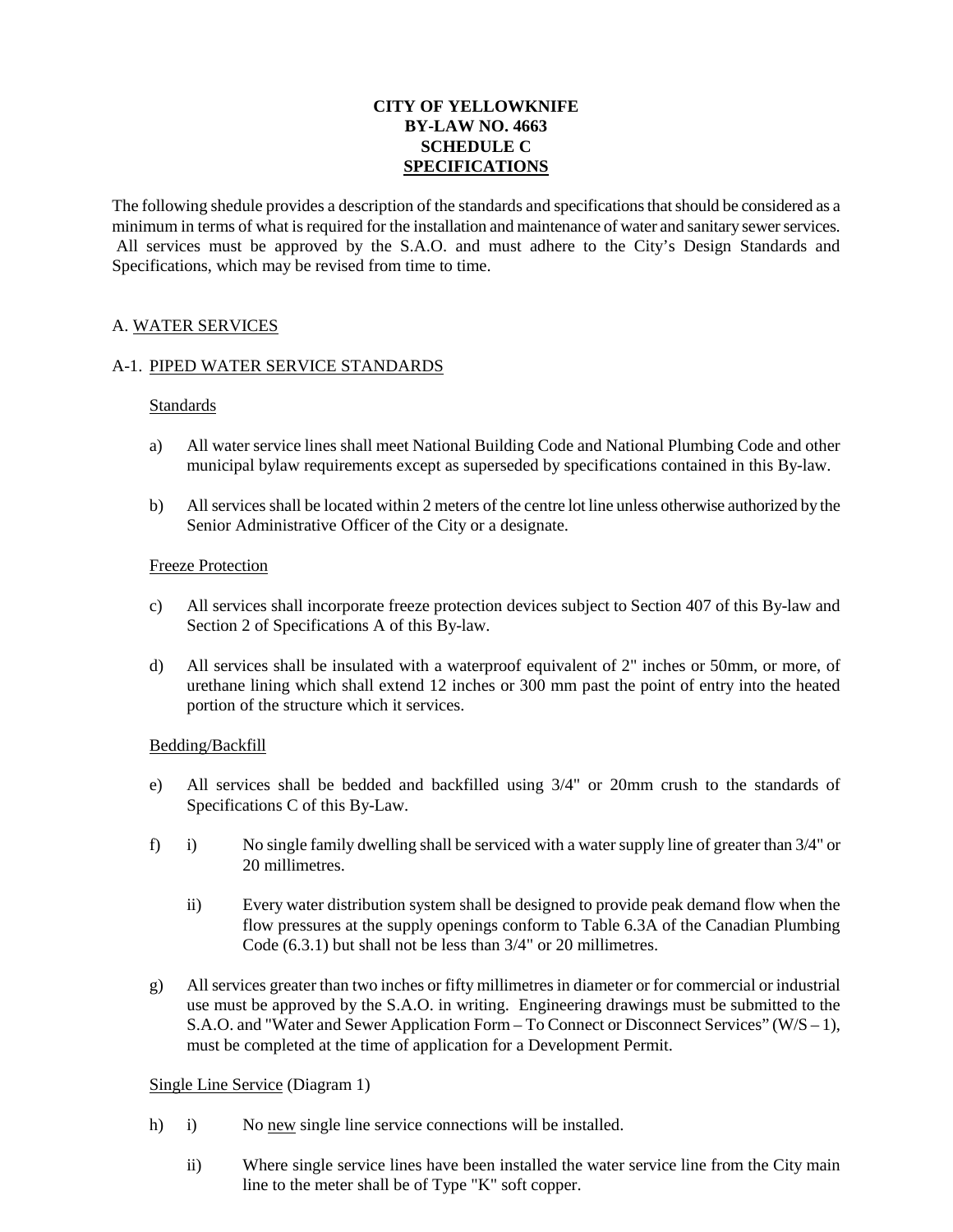#### Looped Line Service with Pumped Circulation(Diagram 2)

- i) i) All new installations, in areas where a single City main supply is used, shall be a loop connection with a circulating pump.
	- ii) The water service line to the meter and the return loop to the City water main shall be of Type "K" soft copper.
	- iii) All connection fittings for the circulation pump shall be threaded and of copper, bronze or brass material.
	- iv) The circulating pump shall be installed in the loop as indicated in Diagram 2.

#### Looped Line Service with an Orifice/Union (Diagram 2)

- j) i) All installations, in areas where a City main supply and return line is used, shall be a loop connection using an orifice/union.
	- ii) The water service line, from the City water main supply line to the meter and the return loop from the building to the City water main return line, shall be of Type "K" soft copper.
	- iii) All service lines shall be properly orificed as indicated in Diagram 2 of these Specifications.
	- iv) Valves, connection fittings, the water meter and the orifice shall be located as indicated in Diagram 2 of these specifications.
	- v) No person shall install a circulation pump in place of an orifice without the prior written approval of the S.A.O.. Failure to obtain the written approval shall be an offence under this by-law.

#### Flared Ends for all Service Types

k) All water service lines of diameters less than or equal to two inches or 50 millimetres must have flared fittings on both ends.

#### Valve and Union for Shut-Off

l) A threaded valve must be installed before the meter inside the building. This is the building shutoff valve. The valve shall be at least 300 millimetres above the floor level.

#### Fittings

- m) Any joints outside the building shall be made with a flared copper to copper fitting.
- n) There shall be no soldered or brazed fittings between the main line and the shut-off valve.
- o) Downstream from the meter, only threaded copper, bronze or brass non-compression fittings, shall be used.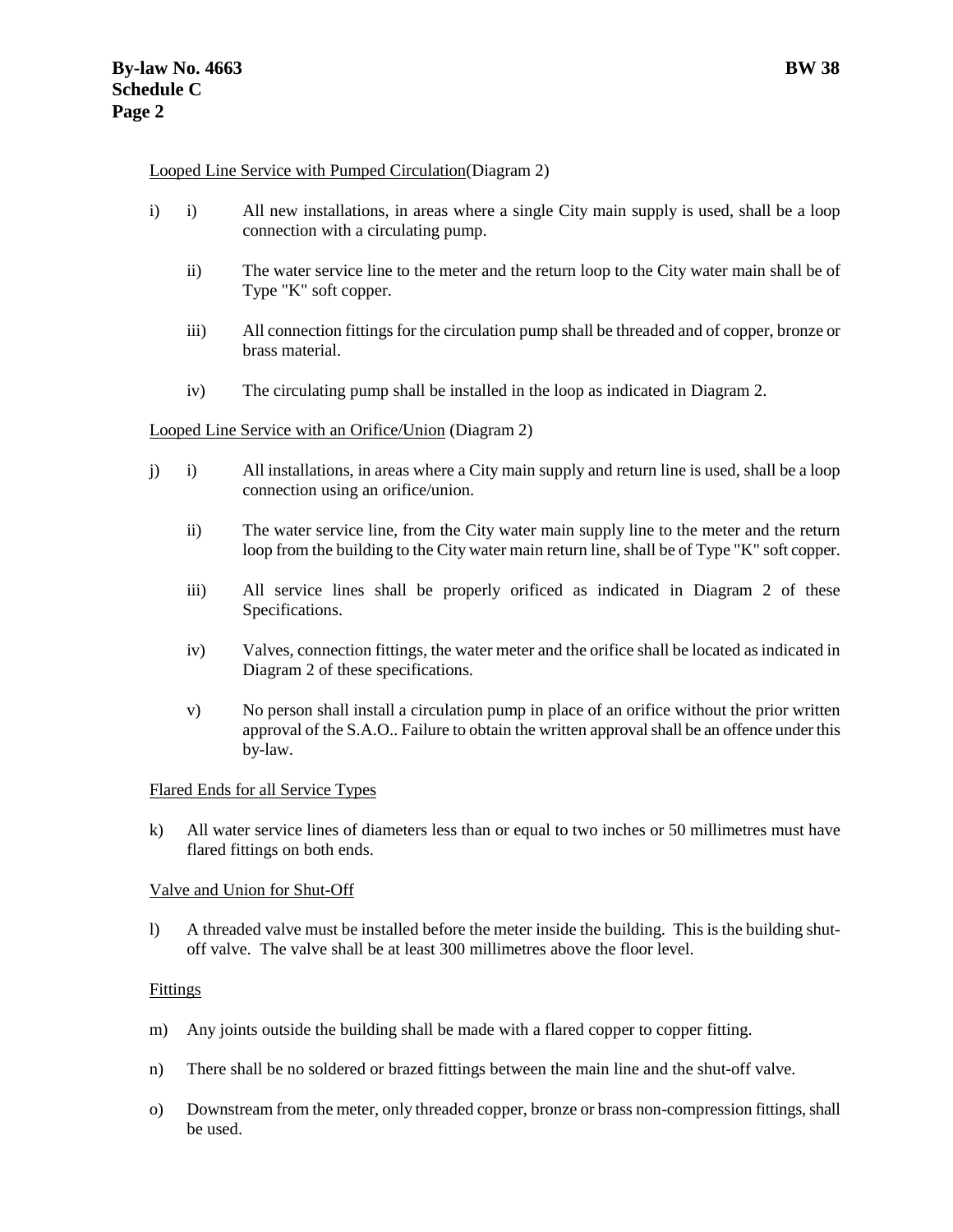#### Grade/Angles

- p) i) Only gradual bends shall be incorporated into the service line to provide directional change if necessary. Owners shall not install service lines from buildings to lot lines prior to installation of the property service from main to lot line by the City.
	- ii) A minimum positive slope of 1 in 50 shall be maintained.

#### Mobile Homes

- q) All water service lines to mobile homes shall:
	- i) Not be less than 3/4" or 20 millimetres in diameter for the supply line and return line.
	- ii) Terminate above ground;
	- iii) Incorporate a tamper-proof connection that is capable of being repeatedly connected, disconnected and sealed;
	- iv) Incorporate a means of draining, heating or circulating water within that part of the pipe from the City main to the property when not in use;

#### A-2. FREEZE PROTECTION

All water service lines, including supply and return lines, shall be insulated with a waterproof equivalent of 2 inches or 50 millimetres, or more, urethane lining which shall extend 12 inches or 300 millimetres past the point of entry into the structure which it services.

Bleeders(Diagram 1)

#### Permission to Use

j) i) The owner or occupant shall be permitted bleeder use only during the months of November through July of one year. The "Application to Install Water Bleeder" ( $W/S - 4$ ), must be completed and approved.

#### Position

- ii) The bleeder shall be installed on the house side of the meter so that all water is metered, as shown in Diagram 1 of this By-Law.
- iii) A 1/4 inch or 6.5 millimetre plastic discharge line shall be made to discharge to the sanitary sewer service and provide a one (1) inch or twenty five (25) millimetre air gap between the discharge line and a properly vented fixture or a properly sized and vented Ptrap.
- iv) Discharge flow rates shall not exceed 1 litre per minute.

#### Removal and Repairs

v) The owner or occupant shall remove the bleeder and repair or replace the freeze protection device on his water service line during the period August through October of the following year.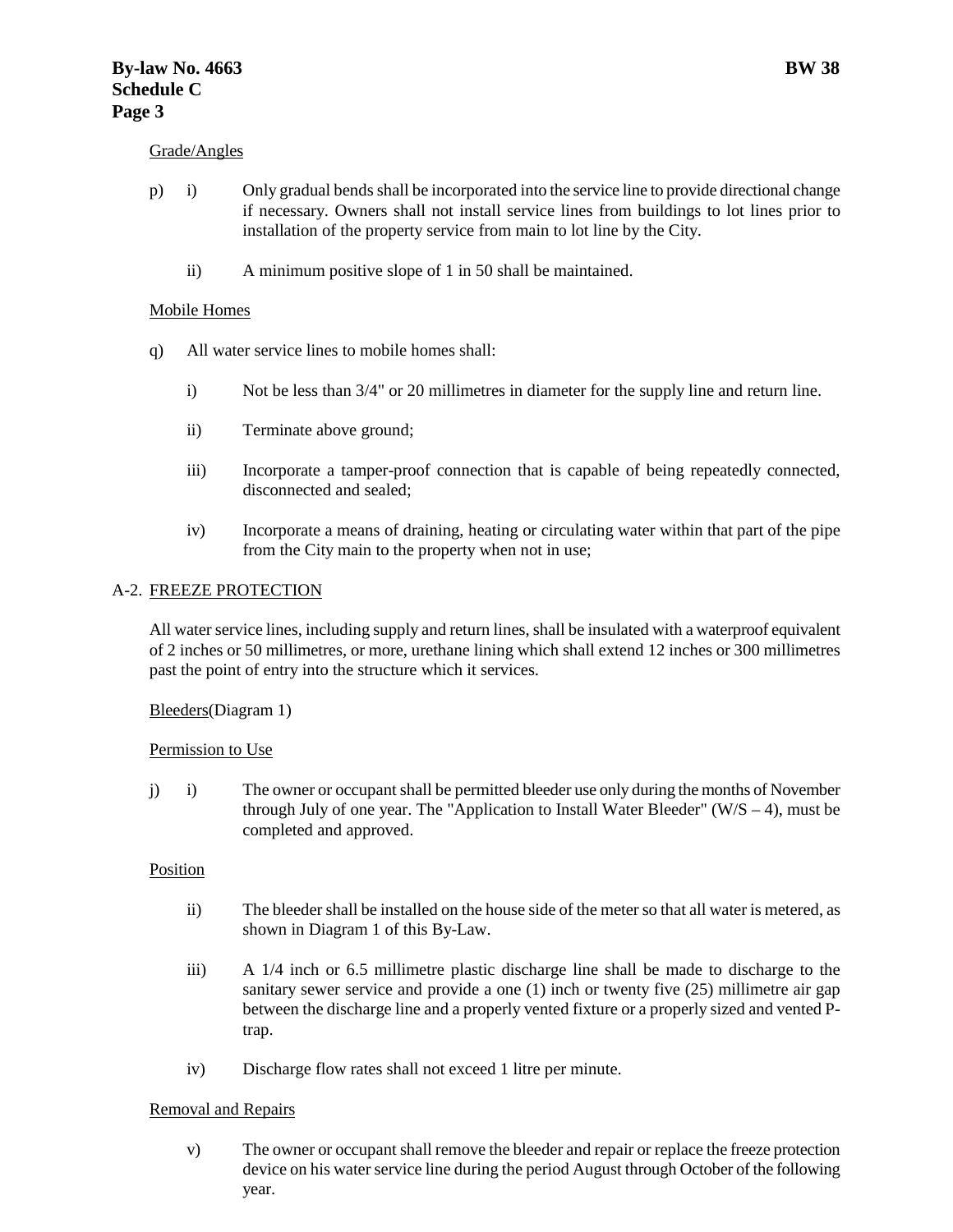#### Disconnection

vi) The owner or occupant shall notify the City of the disconnection of a bleeder.

#### Costs

vii) The owner or occupant shall be charged for all costs of bleeder operation subject to Section 515 of this By-Law.

#### A-3.TRUCKED WATER SERVICE STANDARDS

#### **Section A-3 as amended by By-law No. 4818 – July 27, 2015**

All trucked water service systems shall comply with National Building Code of Canada, National Plumbing Code of Canada, CAN/CSA Standards, manufacturer specifications and all municipal by-laws.

#### Access

a) Unimpeded access, including the removal of mud, ice, snow, pets, vehicles, and yard material, to the water fill point shall be maintained.

#### **Section A-3b) as amended by By-law No. 4818 – July 27, 2015**

- b) The water fill must extend out the wall facing the roadway. The owner or occupant of a property with a fill point that does not extend out the wall facing the roadway must submit written approval for the fill point location from the City contractor to the S.A.O..
- c) The water fill point shall be greater than five feet or 1.5 meters in a horizontal distance from the sewage pump-out point straight line access path.
- d) The water fill point shall be of a sufficiently small diameter that the sewage pump-out hose could not be inserted.
- e) The water fill point shall be clearly labeled at all times.

Size

#### **Section A-3 (f) as amended by By-law No. 4765 January 27, 2014**

The water holding tank shall be a minimum of 500 Imperial gallons or 2,250 litres in size for new development and a minimum of 200 Imperial gallons or 900 litres for upgraded dwellings, or other size subject to approval by the City Engineer.

Freeze Protection

#### **Section A-3g)**

#### **as amended by By-law No. 4818 – July 27, 2015**

- g) All water holding tanks shall be provided with adequate freeze protection consisting of one of the following:
	- a) Installation of tank within a heated portion of a building or within a heated accessory building, for which the main lines are required to be insulated and heat traced or insulated to a higher value to prevent freezing;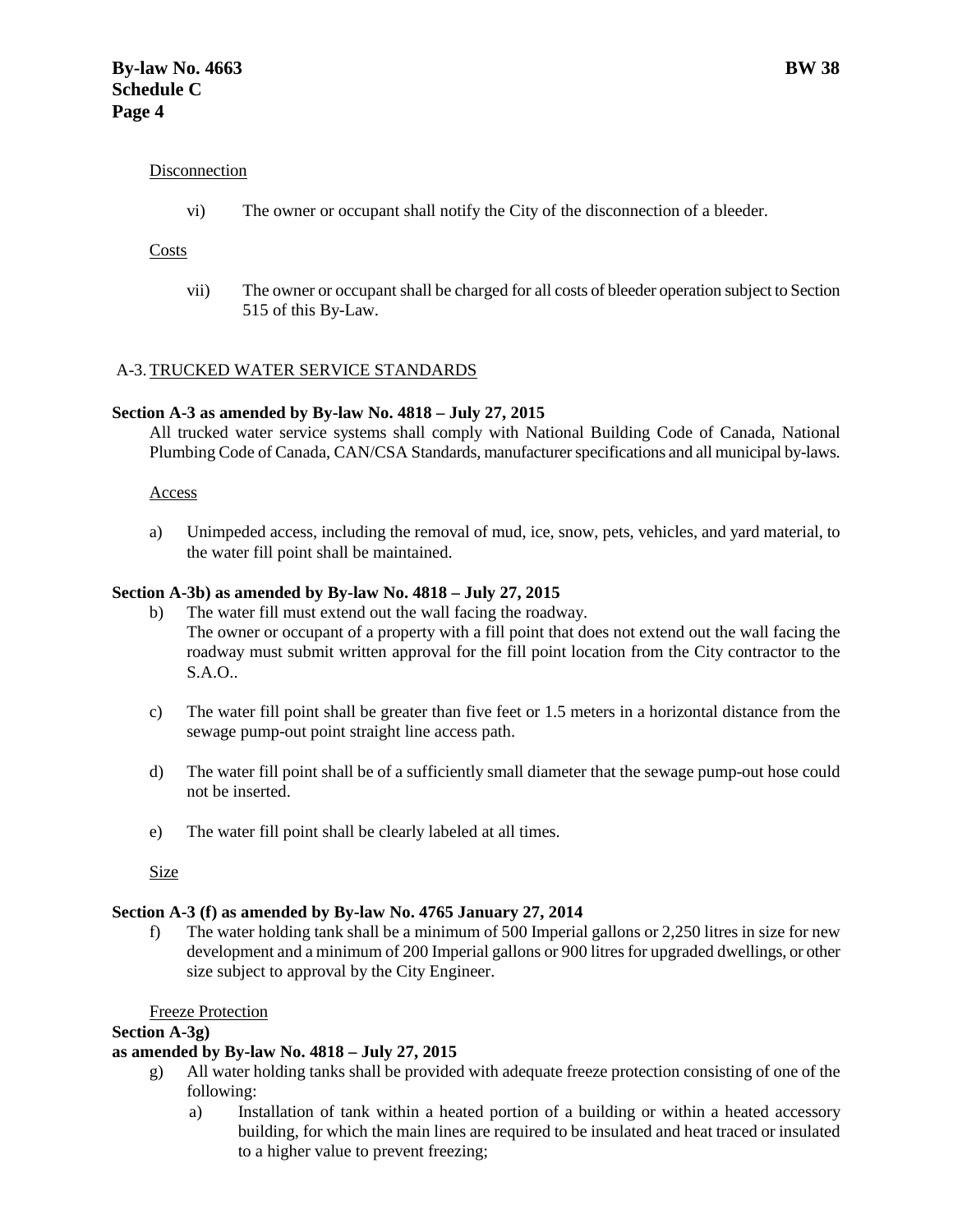- b) Installation of tank within an unheated space in a building or accessory building, tanks shall be double walled, insulated to minimum R15 value and heat traced, or insulated to a higher value to prevent freezing.
- c) Installation of tank outside the footprint of the building, tanks shall be, double walled, insulated to minimum R15 value and heat traced, or insulated to a higher value to prevent freezing.
- h) Structural support of the water holding tank shall be sufficient to support one and one-half times the weight of a full water tank.

#### Line and Tank Specifications

- i) The connection point of the water fill point shall be a minimum of 36" or 914 millimetres and a maximum of 48" or 1,219 millimetres from the ground surface in all seasons.
- j) The water service line shall have a backgrade such that the water does not freeflow from the tank or sit in the service line, or the water service line shall have a check valve to prevent freeflow and a heat tape to prevent freezing.
- k) An overflow discharge point shall be installed at the same height as the fill point, a minimum of 12 inches or 305 millimetres in horizontal distance from the fill point.
- l) A red bulb or globe "full" indicator light shall be connected to a device in the tank and installed near the fill point such that it is visible from the cab of the delivery truck.
- m) If the water holding tank is elevated, a valve shall be installed at the line-tank connection point to prevent backflow.
- n) Water fill lines shall have a galvanized or copper nipple a minimum six (6) inches (150mm) long securely anchored to the exterior of the wall structure at the fill connection point. Piping which is not approved for use with potable water is prohibited.
- o) All overflow and water fill lines shall be insulated with a foil back covered insulation a minimum one and one half inches (1 2") or thirty eight millimetres (38 mm) and six feet (6') or one point eight meters (1.8 M) in from the point of penetration of the exterior building envelope.

#### **Section A-3 p) and q) as amended by By-law No. 4818 – July 27, 2015**

- p) Water holding tanks installed within the footprint of the building (crawl space/basement/mechanical room/accessible tank vault) must be provided with reasonable access to the equipment to be serviced which may be determined by an inspector based on the circumstances of the proposed installations with reference to Section 9.18.4.1 of the National Building Code and Section 2.1.3.2. of the National Plumbing Code:
	- a) 0.6 metres (2 feet) minimum clearance around the tank;
	- b) 0.6 metres (2 feet) minimum headroom clearance to the floor above;
	- c) 0.9 metres (3 feet) minimum clearance on the side or sides of the equipment to be serviced; and
	- d) Concrete pad or a flat support base of compacted granular material with a minimum of 50mm (2") of sand directly beneath the tank;
- q) Water holding tanks installed away from the building are not permitted to be buried.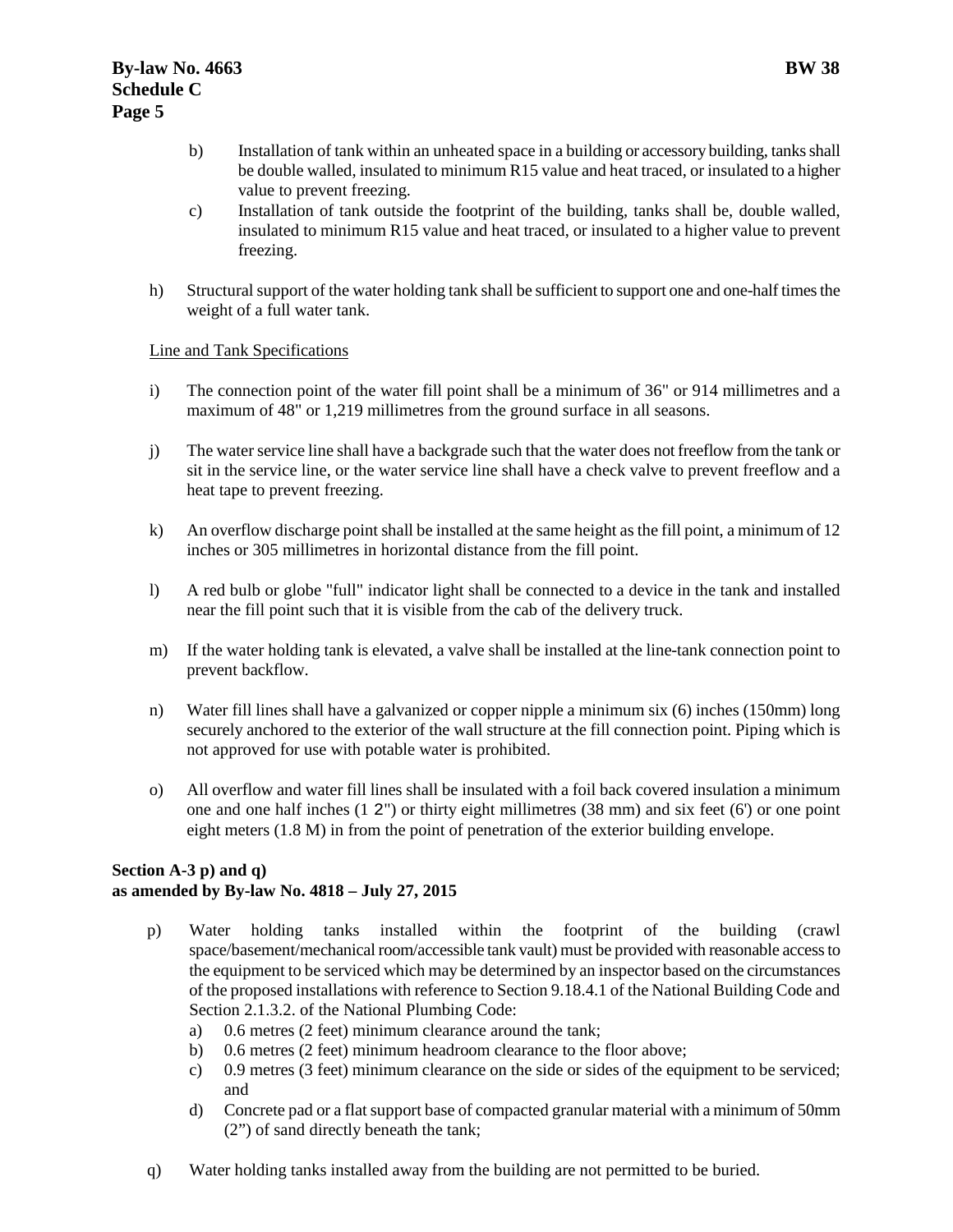#### A-4. SEASONAL SURFACE WATER LINES

#### **Connection**

- a) All connections to seasonal service water lines shall comply with the 1990 Canadian Plumbing Code.
- b) Upon connection to the surface water line in early June and prior to June 30 of each year, the owner or occupant shall flush his system and report any leaks at the connection valves to the City.
- c) Between August 15 and September 1 of each year, the owner or occupant shall clean and repair the water holding tank, check all the plumbing from the tank to the water outlets and ensure that the pressure pump is working.
- d) Between August 15 and September 15, while performing the aforementioned maintenance. The owner or occupant shall be allowed temporary direct connection to the seasonal surface water lines to supply domestic service (pressurized water supply).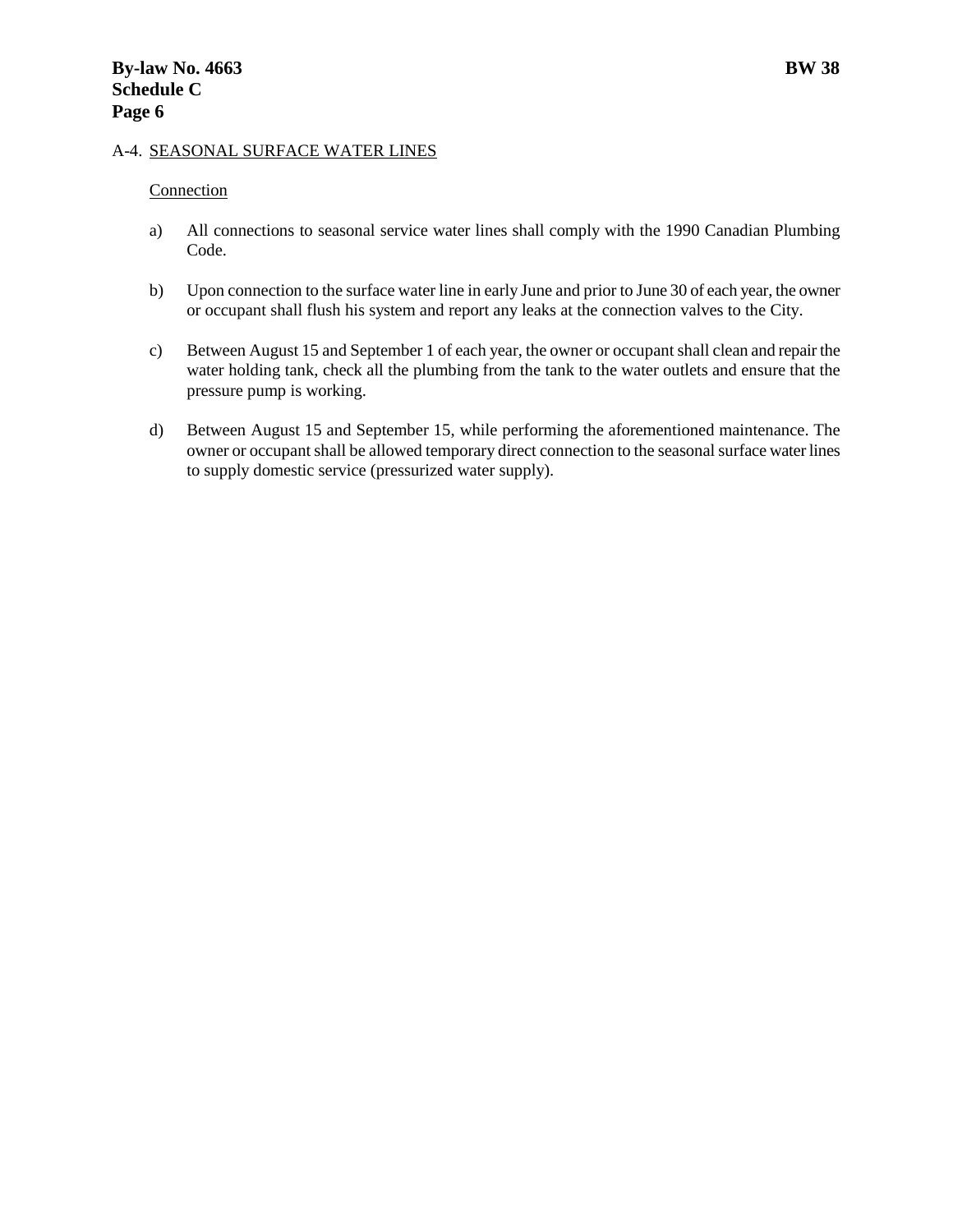#### SPECIFICATIONS B

#### B SEWER SERVICES

#### B-1. PIPED SEWAGE SERVICE STANDARDS

#### Standards

- a) All piped sewer services shall meet National Building code and National Plumbing Code requirements except as superseded by this By-law.
- b) All services shall be located within 2 meters of the centre lot line in the same trench as and below the water line unless otherwise authorized by the S.A.O..

#### Specialized or Heavy Use

c) The owner of all sewage service pipes from multi-family dwellings, commercial or industrial establishments must complete the "Water and Sewer Services Registration" form W/S-2, of this Bylaw for submission with the application for a Development Permit and submit properly engineered drawings containing water and sewer service system details.

#### Excavation/Fill

d) All services shall be bedded and backfilled according to the standards of Specifications C of this By-law.

#### Material

e) The sewer service line shall be of ductile iron piping unless otherwise authorized by the S.A.O. as indicated on the approved drawings.

#### **Size**

f) Single family dwelling shall have a sewer service line of 4 inches or 102 millimetres in diameter, otherwise the sewer service line diameter shall meet the size specifications of the S.A.O. as determined by the occupancy of the building and the number of fixtures and appurtenances.

#### Entrance to Building

g) The sewer service line shall extend to the inside of the building foundation wall and the wall shall be sealed with an approved grouting material to prevent the inflow of water or moisture.

#### Grade

- h) The sewer service line shall be equipped with a combination back water valve and clean out immediately upon entry to the building.
- i) All sewer service lines shall be laid to a uniform grade sloping to the main line at a minimum grade of 1 in 50. Total cumulative bends shall not exceed 180 degrees with individual bends not exceeding 45 degrees. Directional changes and alternate grade patterns must be approved by the S.A.O..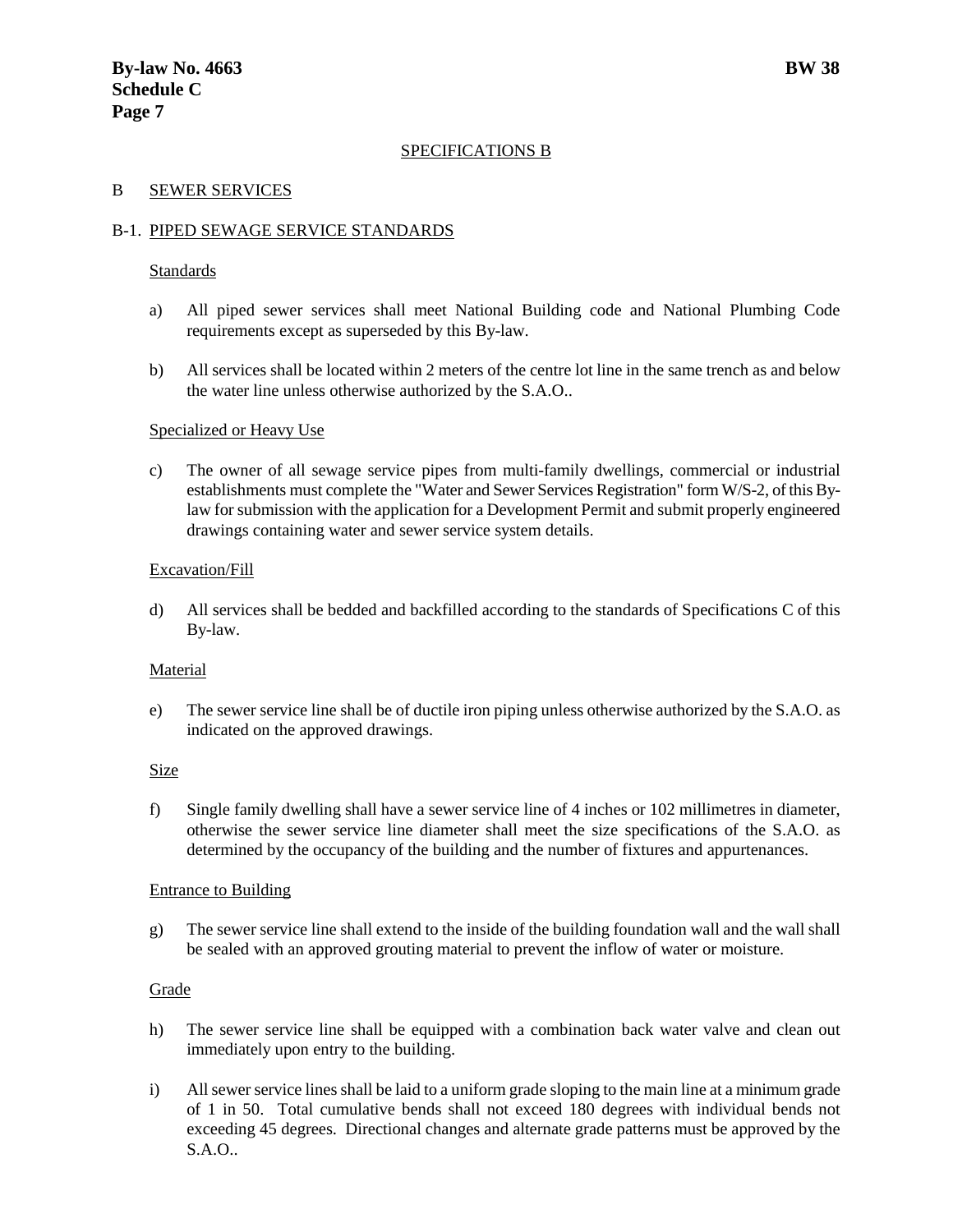#### Non-Domestic Discharges

- j) All non-domestic discharges into the sanitary sewer main shall be indicated to the S.A.O. using the "Water and Sewer Application Form – To Connect or Disconnect Services" (W/S – 1), of this By-Law.
- k) i) Where a fixture discharges sewage that, in the opinion of the S.A.O., may damage or impair the sanitary sewer system or the functioning of the City or private sewage disposal system, provision shall be made for the treatment of the sewage before it is discharged into the sanitary sewer system.
	- ii) A sampling manhole suitable for determining the sewage quality, temperature and rate of flow, shall be provided where required by the S.A.O..
- l) i) Where a fixture discharges sewage that includes grease is located in a public kitchen, restaurant, or in an institution, an appropriate grease interceptor shall be installed when and where it is required by the S.A.O..
	- ii) Where a fixture discharges sand, grit or similar materials, an appropriate interceptor shall be installed.
	- iii) Where the discharge from a fixture may contain a petroleum product, an appropriate interceptor shall be installed.
	- iv) Every interceptor shall have sufficient capacity to perform the service for which it is provided.

#### Run-Off and Ground Water

- m) Rainwater leaders shall not be connected to the sanitary sewer system.
- n) During construction, builders shall not allow ground water to enter the sanitary sewer system.

#### **Section B-2 as amended by By-law No. 4818 – July 27, 2015**

#### B-2. TRUCKED SEWAGE SERVICE STANDARDS

All trucked sewage service systems shall comply with National Building Code of Canada, National Plumbing Code of Canada, CAN/CSA Standards, manufacturer specifications and all municipal by-laws.

#### Access

a) The owner or occupant shall maintain an access free of mud, ice, snow, pets, vehicles or other obstructions to the sewage pump-out service point.

#### **Section B-2 b)**

#### **as amended by By-law No. 4818 – July 27, 2015**

b) The sewage pump-out point must extend out the wall facing the roadway. The owner or occupant of a property with a pump-out point that does not extend out the wall facing the roadway must submit written approval for the pump-out point location from the City contractor to the S.A.O.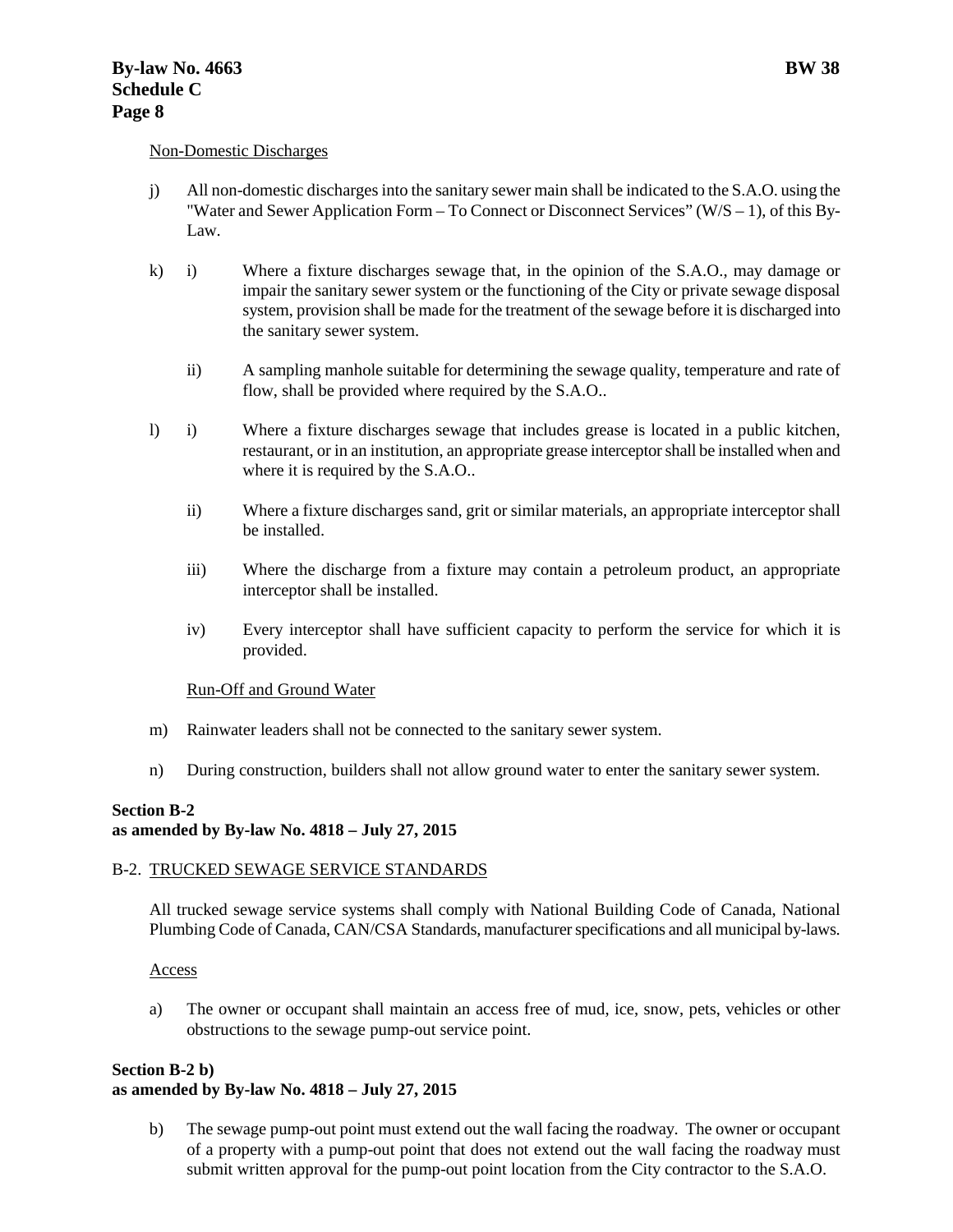- c) There shall be a minimum of five horizontal feet or 152 centimetres between the connection point for sewage pump-out and the fill point for water such that a crossing of established pathways by connection hose shall not occur.
- d) The sewage pump-out connection fitting shall be of a greater diameter than that of the water fill point such that a cross-connection can not be made.

#### **Section B-2 e) as amended by By-law No. 4818 – July 27, 2015**

#### **Section B-2 (e) as amended by By-law No. 4765 January 27, 2014**

e) The volume of the sewage holding tank shall be twice the volume of the water holding tank or a minimum of 4,550 litres (1,000 imperial gallons), or other size subject to approval by the City Engineer."

#### **Section B-2 f) as amended by By-law No. 4818 – July 27, 2015 Section B-2 (f) as amended by By-law No. 4765 January 27, 2014**

f) The volume of the sewage holding tank shall be twice the volume of the water holding tank or a minimum of 4,550 litres (1,000 imperial gallons), or other size subject to approval by the City Engineer.".

#### **Structure**

g) Structural support of the sewage holding tank shall be sufficient to support one and one-half times the weight of a full sewage holding tank.

#### Freeze Protection

#### **Section B-2 h) as amended by By-law No. 4818 – July 27, 2015**

- h) All sewage holding tanks shall be provided with adequate freeze protection consisting of one of the following:
	- a) Installation of tank within a heated portion of a building or within a heated accessory building, for which the main lines are required to be insulated and heat traced or insulated to a higher value prevent feezing;
	- b) Installation of a tank within an unheated space,, tanks shall be double walled, insulated to minimum R15 value and heat traced, or insulated to a higher value to prevent freezing;
	- c) Installation of atank, outside the footprint of the building, tank must be double walled, insulated to minimum R15 value and heat traced, or insulated to a higher value to prevent freezing."

#### Line and Tank Specifications

- i) The service pump-out point shall be kept a minimum of 18 inches or 457 millimetres and a maximum of 48 inches or 1,219 millimetres from the ground, including snow and ice accumulations.
- j) The service pump-out point shall be fitted with an approved tightly fitting cap and kept closed at all times except during pump-out.
- k) The sewage holding tank shall have a large water-tight manhole with a removable cover such that the owner or occupant may clean and flush the tank. The S.A.O. is authorized to direct that a sewage holding tank shall be cleaned and flushed.
- l) The pump-out line from the service point to the tank shall have at least a 5 degree slope to the building such that no sewage is allowed to stand in the line or drain to the outside of the building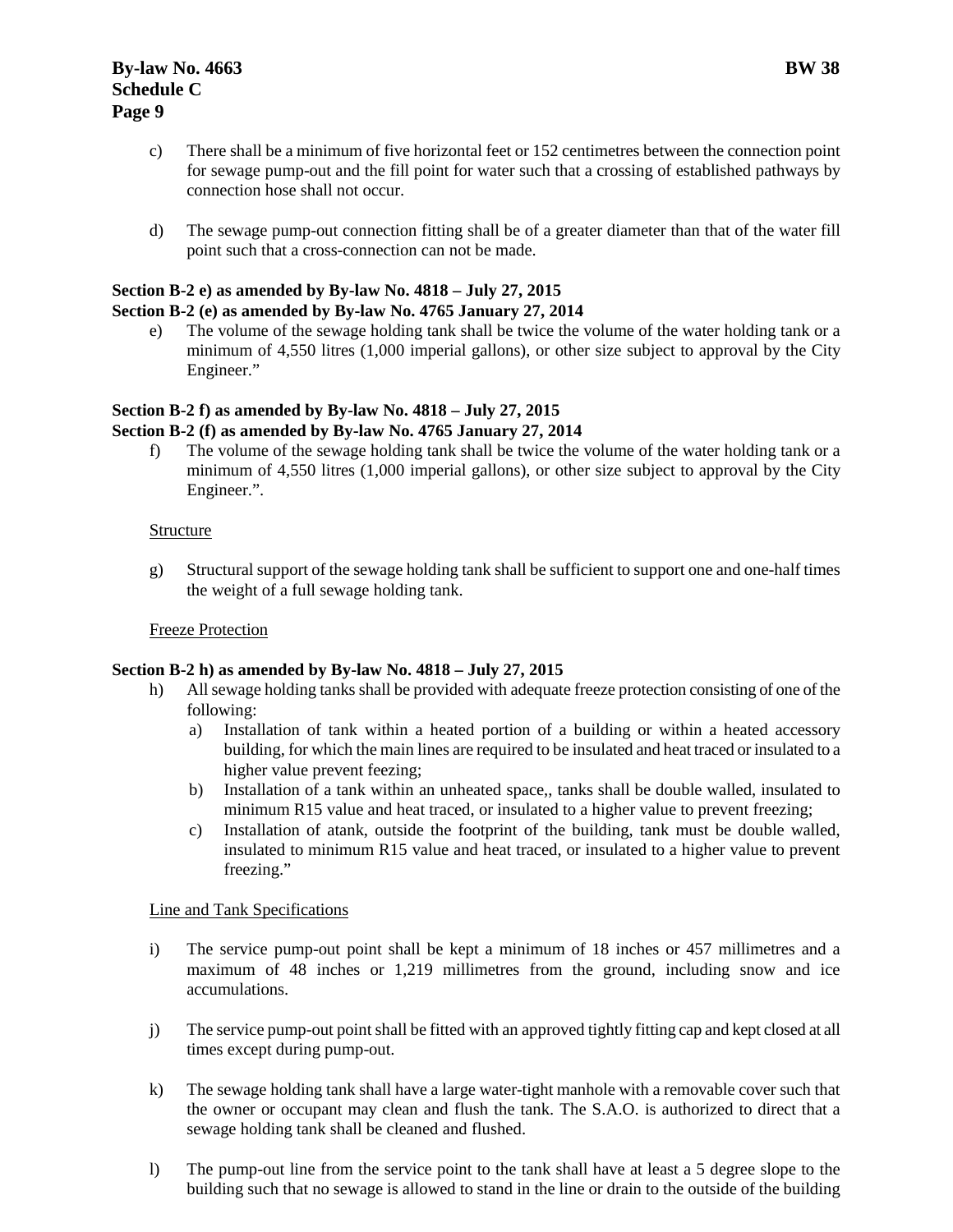and the line within the holding tank shall not exceed a grade of 30 degrees.

- m) The sewage holding tank shall incorporate a vent line of a minimum interior diameter of 3 inches or 75 millimetres such that the tank is vented to the outside of the building or backvented to the highest interior point in the building such that air escape or supply will occur as the tank is being filled or emptied.
- n) The pipe from the sewage pump-out service point to the sewage holding tank shall have an interior diameter of a minimum of 4 inches or 100 millimetres or reduce to 3 inches (75 mm) when the developed length of the sewer pumpout is greater than 25' (7.6 M).

# **Section B-2 o) as amended by By-law No. 4818 – July 27, 2015**

# Sloped Ground Cover

- o) If the sewage holding tank is buried (installations outside of the building footprint) the following requirements related to location and clearances shall be adhered to, unless otherwise determined at the discretion of the building inspector
	- a) Anchors to concrete pads or pinned to bedrock to prevent movement or floating to the surface;
	- b) Concrete pad; or a flat support base or a base of compacted soil with a minimum of 50mm (2") of sand cover;
	- c) 1.5 metres (5 feet) clearance from a lot boundary and any building foundation;
	- d) 5.0 metres (16 feet) clearance from a road, or have approved protection from vehicle traffic;
	- e) 15 metres (50 feet) from any source of potable water or natural boundary or high water level of any water body.
	- f) Ground cover sloped such that surface liquids, including run-off or sewage, drain away from the tank."

# **Section B-2 p) as amended by By-law No. 4818 – July 27, 2015**

- p) Sewage holding tanks installed within the footprint of the building (crawl space/basement/mechanical room/accessible tank vault) must be provided with reasonable access to the equipment to be serviced which may be determined by an inspector based on the circumstances of the proposed installations with reference to Section 9.18.4.1 of the National Building Code and Section 2.1.3.2. of the National Plumbing Code:
	- a) 0.6 metres (2 ft.) minimum headroom clearance around the tank (i.e. plumbing fittings, access to the tank);
	- b) 0.6 metres (2ft.) minimum headroom clearance to the floor above; and
	- c) 0.9 metres (3 ft.) minimum clearance on the side or sides of the equipment to be serviced; and
	- d) Structural side support for preventing side movement for cylinder type tanks.
	- e) Concrete pad or a flat support base of compacted granular material with a minimum of 50 mm (2 feet) of sand cover.
- q) When the storage tank elevation is one (1) meter or greater above the road level a valve shall be installed at the point of connection to the sewage pump out line to prevent a continuous siphon condition.
- r) All sewage pump out lines shall be rigidly secured or anchored at the point of connection and further to this all lines in excess of three meters (3 m) in developed length shall be anchored every three meters (3 m). Buried lines do not require anchors except at the point of connection.
- s) The use of chemical toilets shall be prohibited.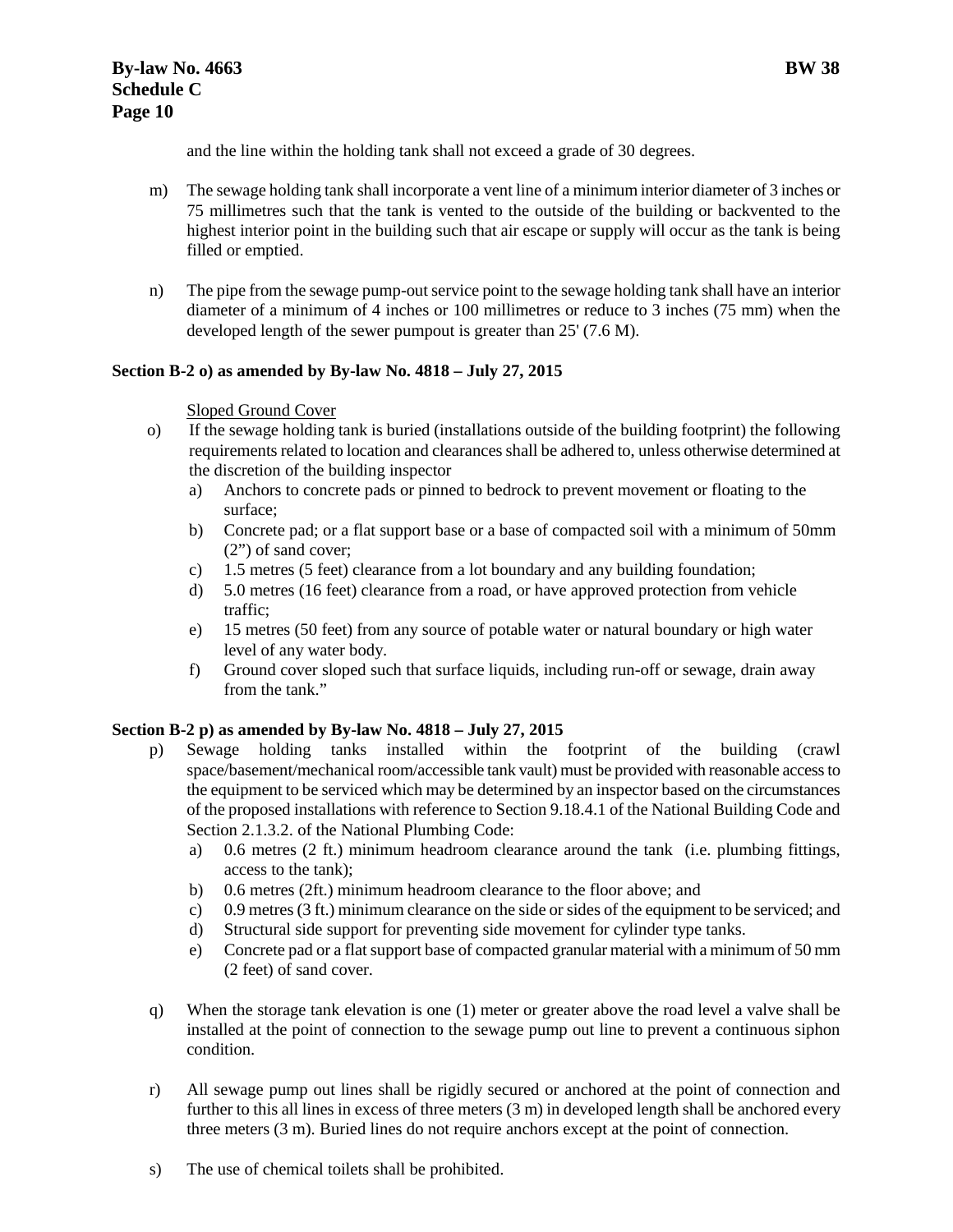#### SPECIFICATIONS C

#### C EXCAVATION, BEDDING AND BACKFILL

#### C-1. Excavation

- a) The owner or occupant shall not excavate or have excavated on his behalf any trench under a City roadway or sidewalk without the authorization of the S.A.O. given by the approval of Schedule B of By-Law No. 1276, being the Orderly Use of Highways By-Law, and accompanied with the payment of the required fee to the City Secretary-Treasurer.
- b) Where excavation shall proceed for the purpose of connecting or disconnecting a water or sewer service, the owner or occupant shall have the authorization of the S.A.O. given by the approval of the "Application for Permit to Connect or Disconnect" form W/S-4, of this By-Law and accompanied with the payment of the required fee to the Secretary-Treasurer of the City.
- c) Excavation within three feet of a City main shall occur only when a City employee representing the S.A.O. is on site. The owner or occupant shall give to the City proper notification.
- d) All blasting or tunneling excavation shall be done in adherence to the Mining Safety Act of the N.W.T., the Northwest Territories Industrial Safety Regulations and By-Law No. 1276, being the Orderly Use of Highways By-Law, and shall require written permission from the S.A.O..
- e) All excavation material shall be stockpiled and used for backfill subject to section 2 of Specifications C or disposed of as directed by the S.A.O..

#### C-2. Bedding and Backfill

- a) Peat or high organic soil, silt-clay or highly compressible materials or other materials which would compromise the stability or drainage of an area shall not be used for foundations, bedding, hunching or backfilling.
- b) Where service lines are installed underground, the backfill shall be carefully placed and tamped to a height of 300 millimetres over the top of the pipe and shall be free of stones, boulders, lumps, cinders, frozen earth, water saturated fill, and foreign materials. This material shall be thoroughly tamped with a heavy iron hand tamper or other approved device under and on each side of the pipe or pipe boxes, in layers not exceeding 150 millimetres in thickness, to assure that all spaces under and adjacent to the same are completely filled and well tamped. Above this zone, backfilling may be done by machines, however material shall be rolled, not dropped, into trenches and must be compacted in lifts not exceeding 450 millimetres.
- c) Only 3/4 " (20 mm) crush shall be placed in the trench, below and above the pipe or pipe boxes, within a space of at least 600 millimetres of width.
- d) Compaction shall be for the full depth of the trench, particularly under parking lots and driveways.
- e) Backfill and compaction shall be such that natural drainage is not compromised and the adjacent surface area does not deteriorate. This is affected by the mounding of backfill and the placement of excessive fines in the upper layer of the backfill to prevent excessive drainage into the trench. If the stability of adjoining structures, walks, walls or services may be endangered by the work of excavating, adequate underpinning, shoring and bracing shall be provided to prevent damage to, or movement of, any part of the adjoining structure, or the creation of a hazard to the public.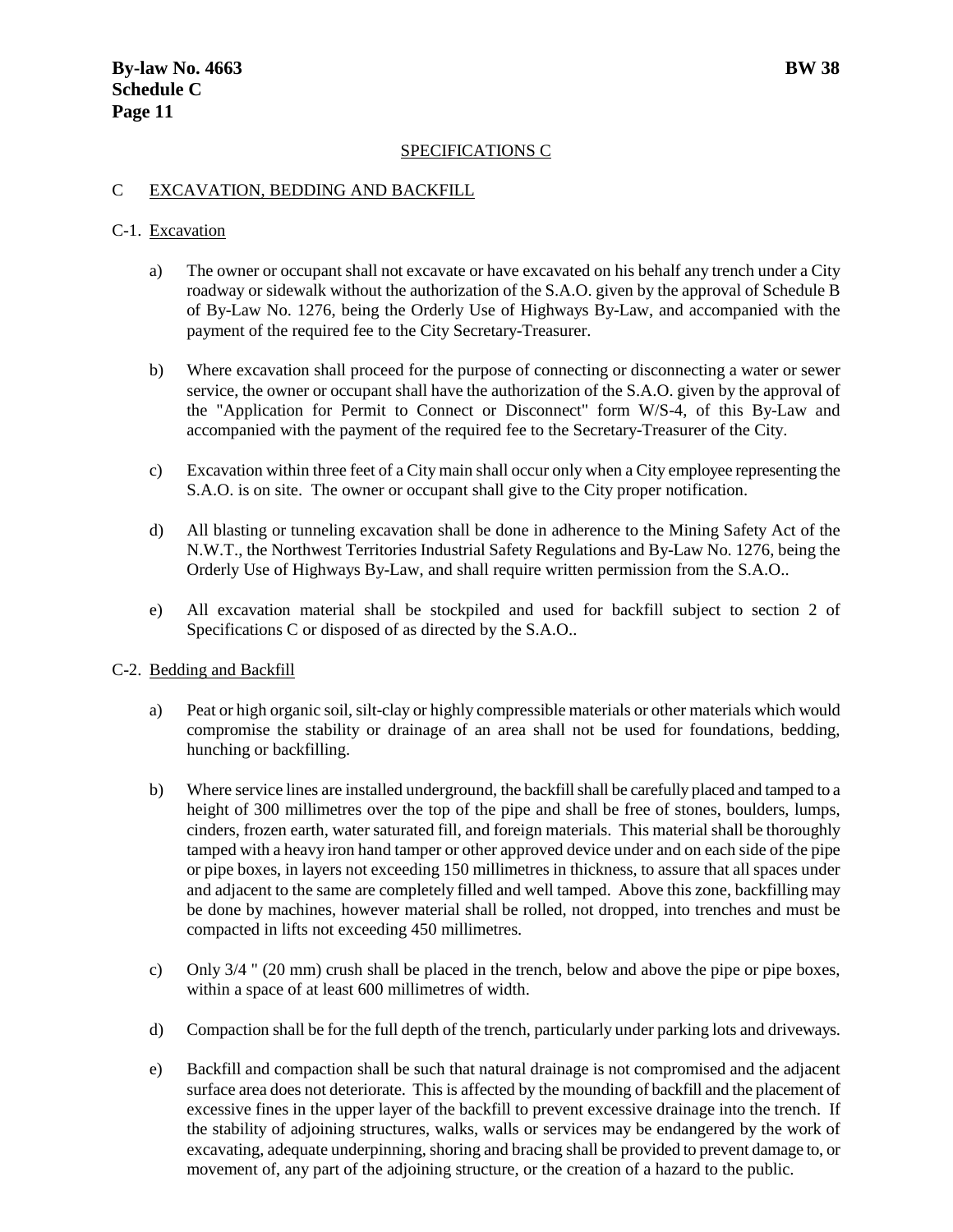- f) Rock or boulders shall be removed to provide a clearance of at least 150 millimetres below all pipes or pipe boxes.
- g) All water accumulated in the trench shall be disposed in compliance with all government regulations including but not limited to all environmental protection legislation.
- h) All waste excavation material shall be disposed of in a manner such that the surface drainage is not compromised.
- i) Where City sidewalks or roadways are dug up, the premise owner or occupant shall use suitable sub-base material compacted to a minimum 95% Proctor Density and reinstate the sidewalk curb or roadway to prevailing City specifications.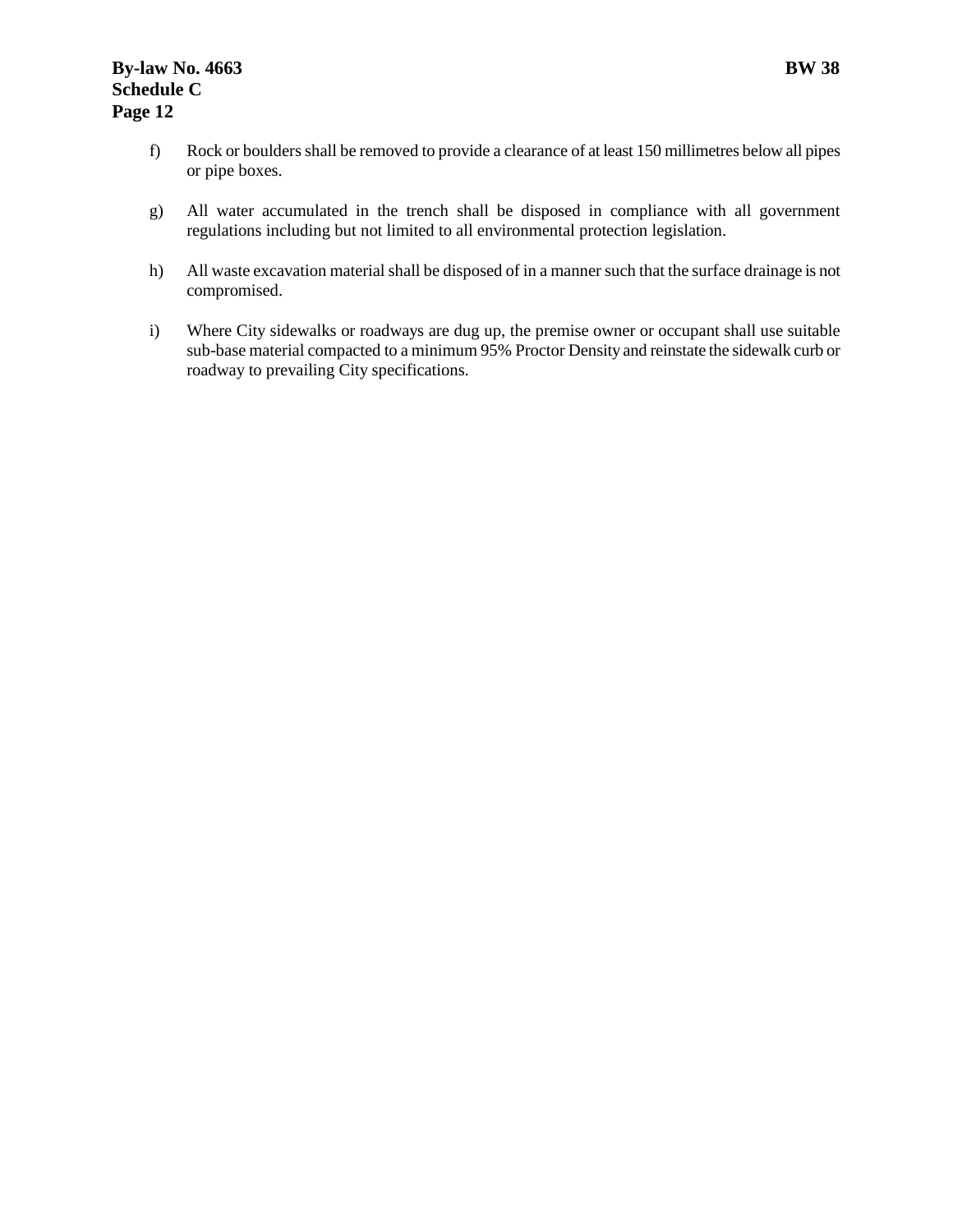# Specification Diagrams

BODY Description

Diagram 1 Typical Building Circulation Pump & Meter Installation.

Diagram 2 Typical Building Orifice & Meter Installation.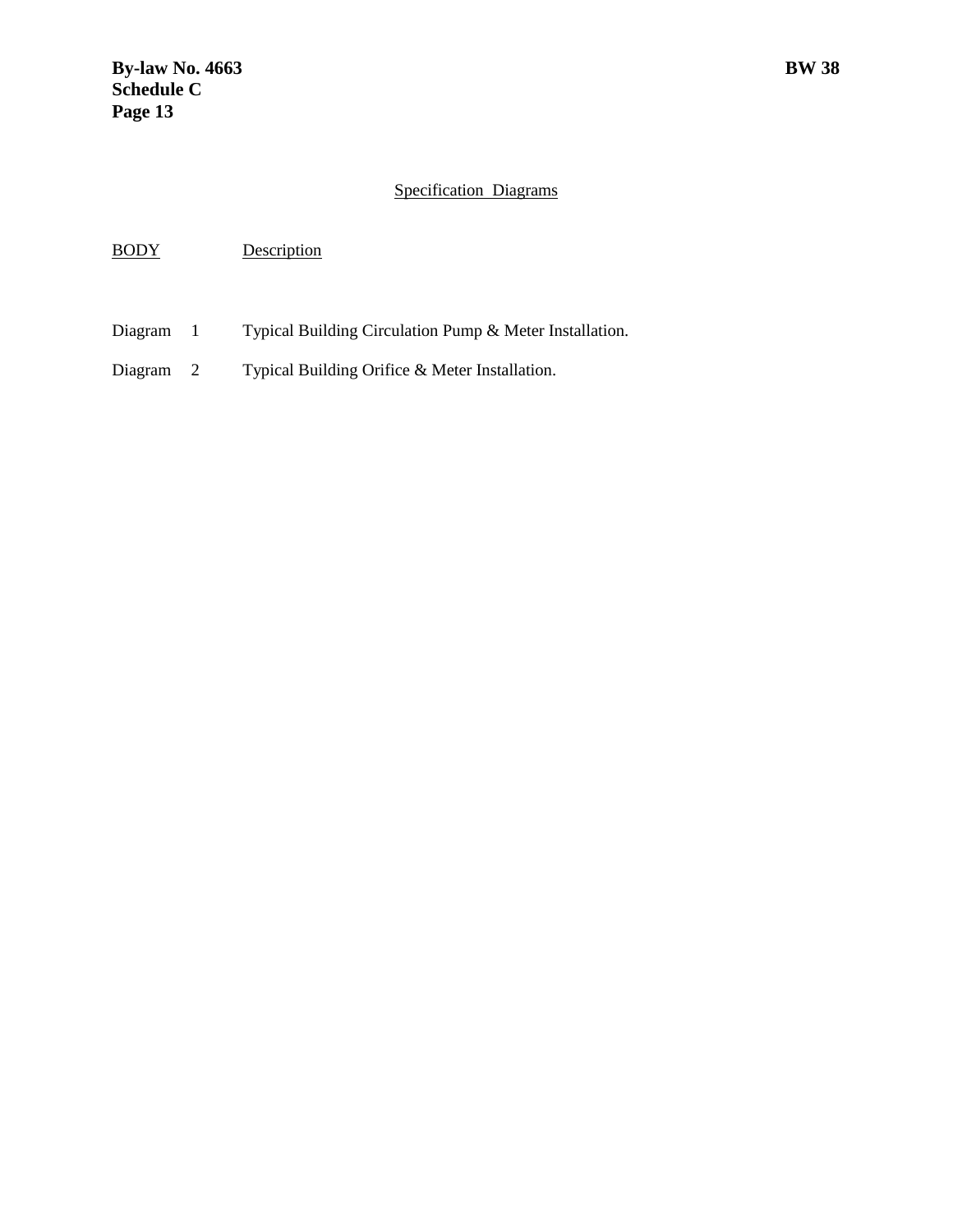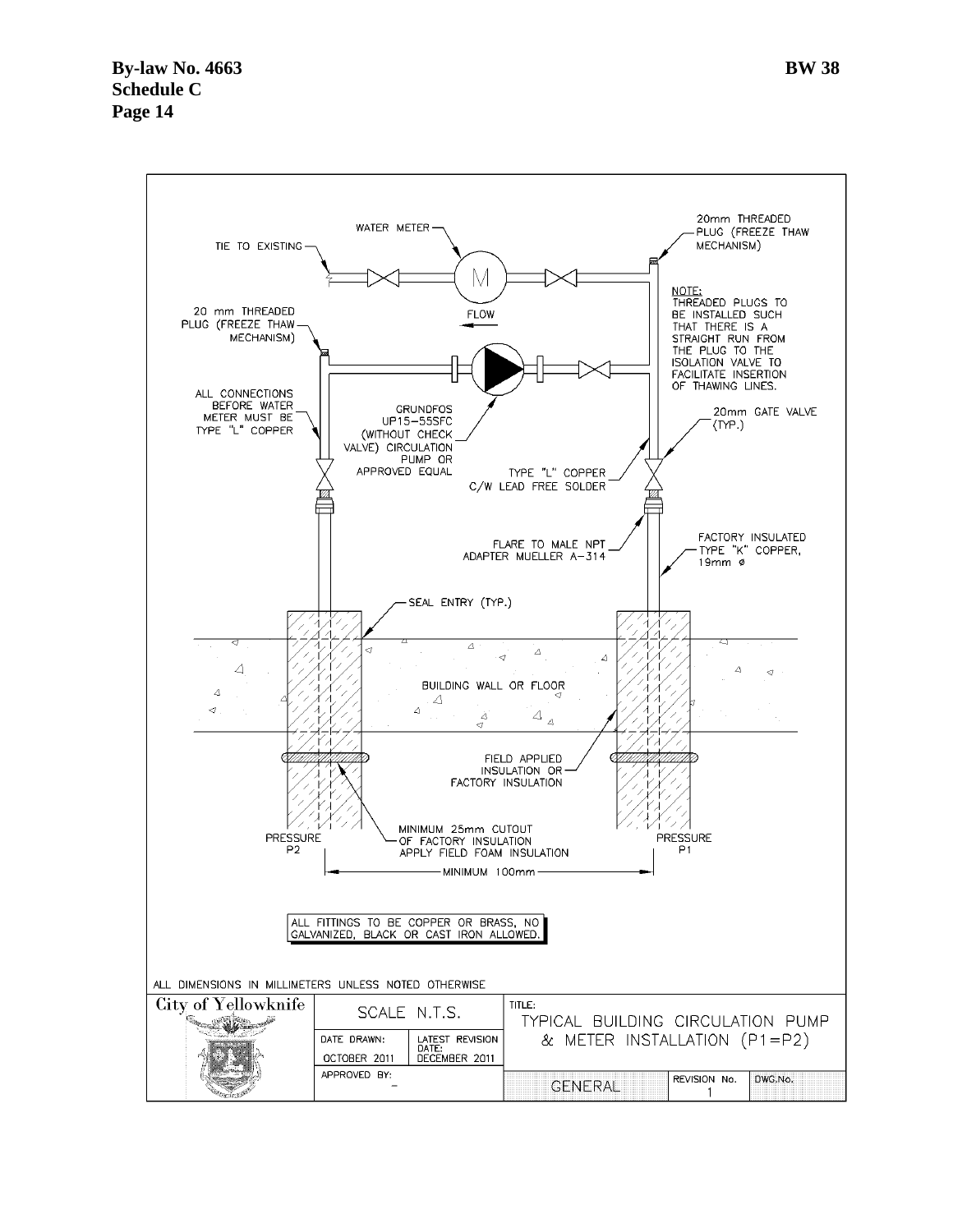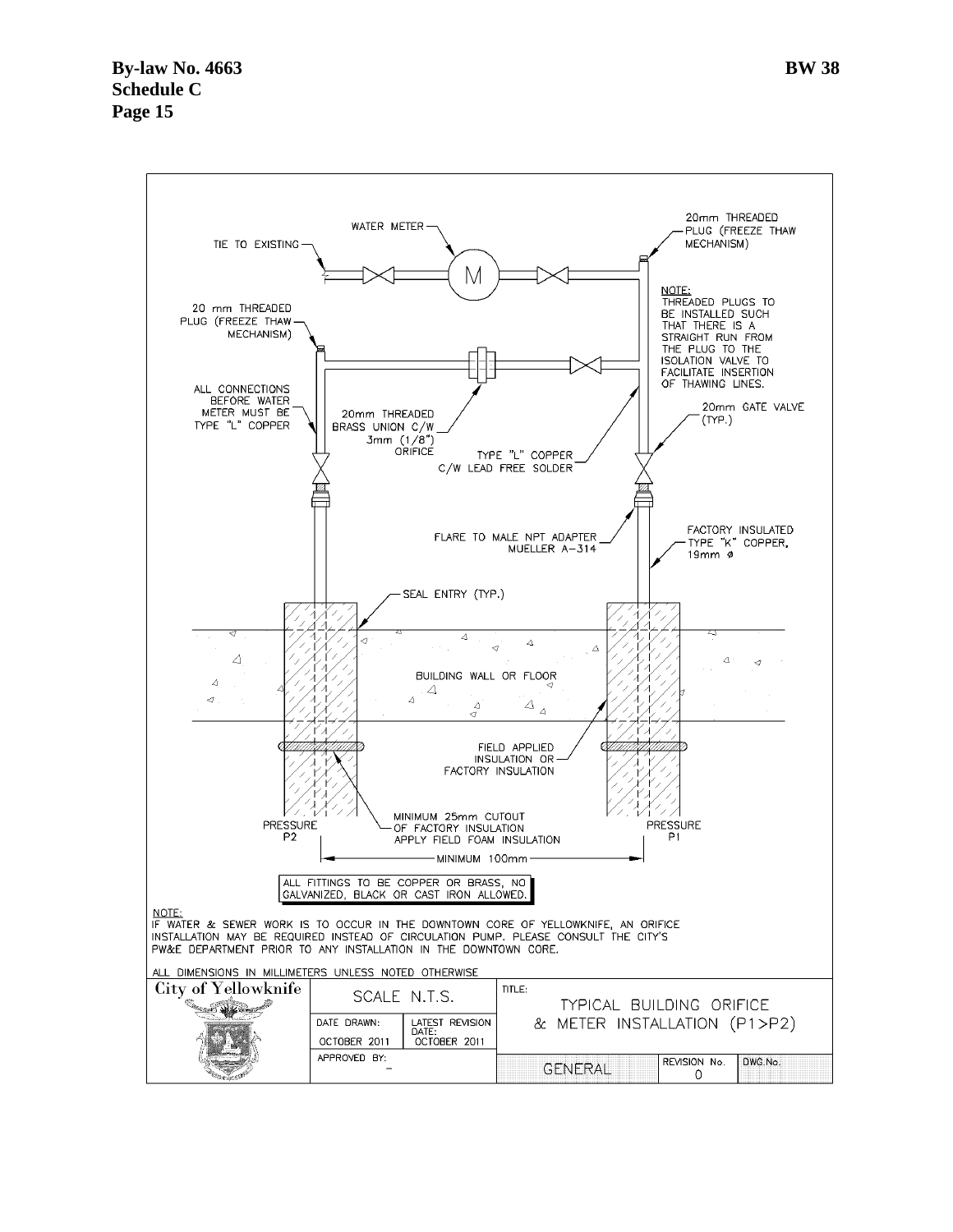#### CITY OF YELLOWKNIFE BY-LAW NO. 4663 SCHEDULE D RESTRICTED WASTES

The following are designated as Restricted Wastes when present in waste water, storm water or sub-surface water being released to the sanitary sewerage system at a concentration in excess of the levels set out below.

# **B1 CONTAMINANTS**

| Biochemical oxygen demand (BOD) | $300 \text{ mg/L}$ |
|---------------------------------|--------------------|
| Chemical oxygen demand (COD)    | $600 \text{ mg/L}$ |
| Oil and grease                  | $100 \text{ mg/L}$ |
| Total suspended solids (TSS)    | $300 \text{ mg/L}$ |
| Total nitrogen                  | $50 \text{ mg/L}$  |

#### **B2 INORGANIC CONSTITUENTS**

| Aluminum         | $50.00$ mg/L |
|------------------|--------------|
| Antimony         | $5.00$ mg/L  |
| Arsenic          | $1.00$ mg/L  |
| <b>Bismuth</b>   | $5.00$ mg/L  |
| Boron            | $30.00$ mg/L |
| Cadmium          | $0.10$ mg/L  |
| Chlorine (total) | $5.00$ mg/L  |
| Chromium         | $4.00$ mg/L  |
| Copper           | $1.00$ mg/L  |
| Cobalt           | $5.00$ mg/L  |
| Cyanide          | $2.00$ mg/L  |
| Fluoride         | $10.00$ mg/L |
| Lead             | $1.00$ mg/L  |
| Manganese        | $5.00$ mg/L  |
| Mercury          | $0.10$ mg/L  |
| Molybdenum       | $5.00$ mg/L  |
| Nickel           | $4.00$ mg/L  |
| Iron             | $5.00$ mg/L  |
| Phosphorus       | $10.00$ mg/L |
| Selenium         | $5.00$ mg/L  |
| Silver           | $5.00$ mg/L  |
| Sulfate          | 1500.00 mg/L |
| Sulfide          | $1.00$ mg/L  |
| Thallium         | $0.50$ mg/L  |
| Tin              | $5.00$ mg/L  |
| Titanium         | $5.00$ mg/L  |
| Vanadium         | $5.00$ mg/L  |
| Zinc             | $1.00$ mg/L  |
|                  |              |

# **B3 ORGANIC COMPOUNDS**

| B.E.T.X (benzene, ethyl, toluene, xylene) | $1.00 \text{ mg/L}$ |
|-------------------------------------------|---------------------|
| Fuels                                     | $0.00$ mg/L         |
| Carbon tetrachloride                      | $0.20 \text{ mg/L}$ |
| Chloroform                                | $0.20 \text{ mg/L}$ |
| Hydrocarbons                              | $50.00$ mg/L        |
| Pathological waste                        | $0.00 \text{ mg/L}$ |
| PCB waste                                 | $0.00 \text{ mg/L}$ |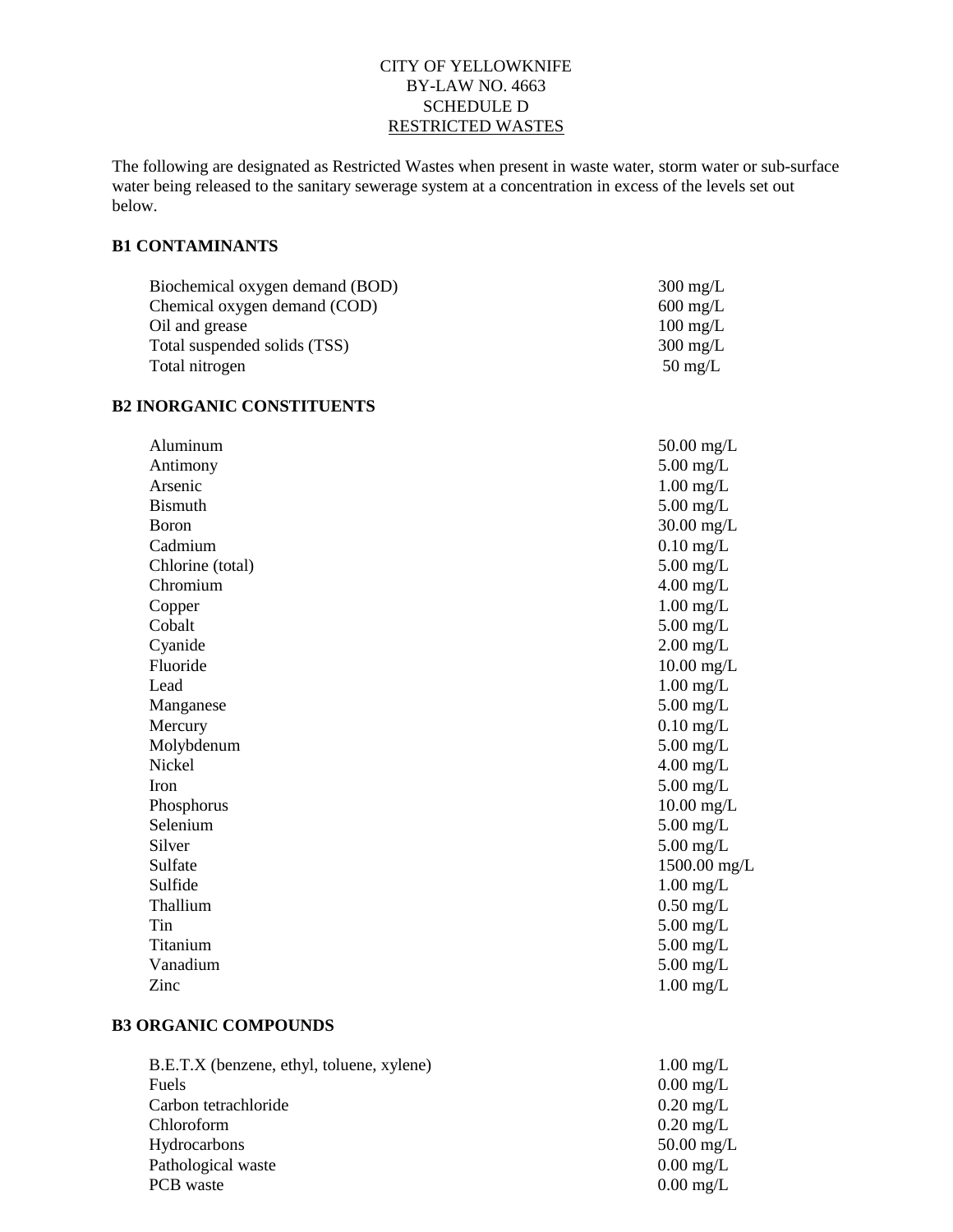Pentachlorophenol 0.20 mg/L Phenols 1.00 mg/L Special waste

 $\begin{array}{c} 0.20 \text{ mg/L} \\ 1.00 \text{ mg/L} \\ 0.00 \text{ mg/L} \end{array}$